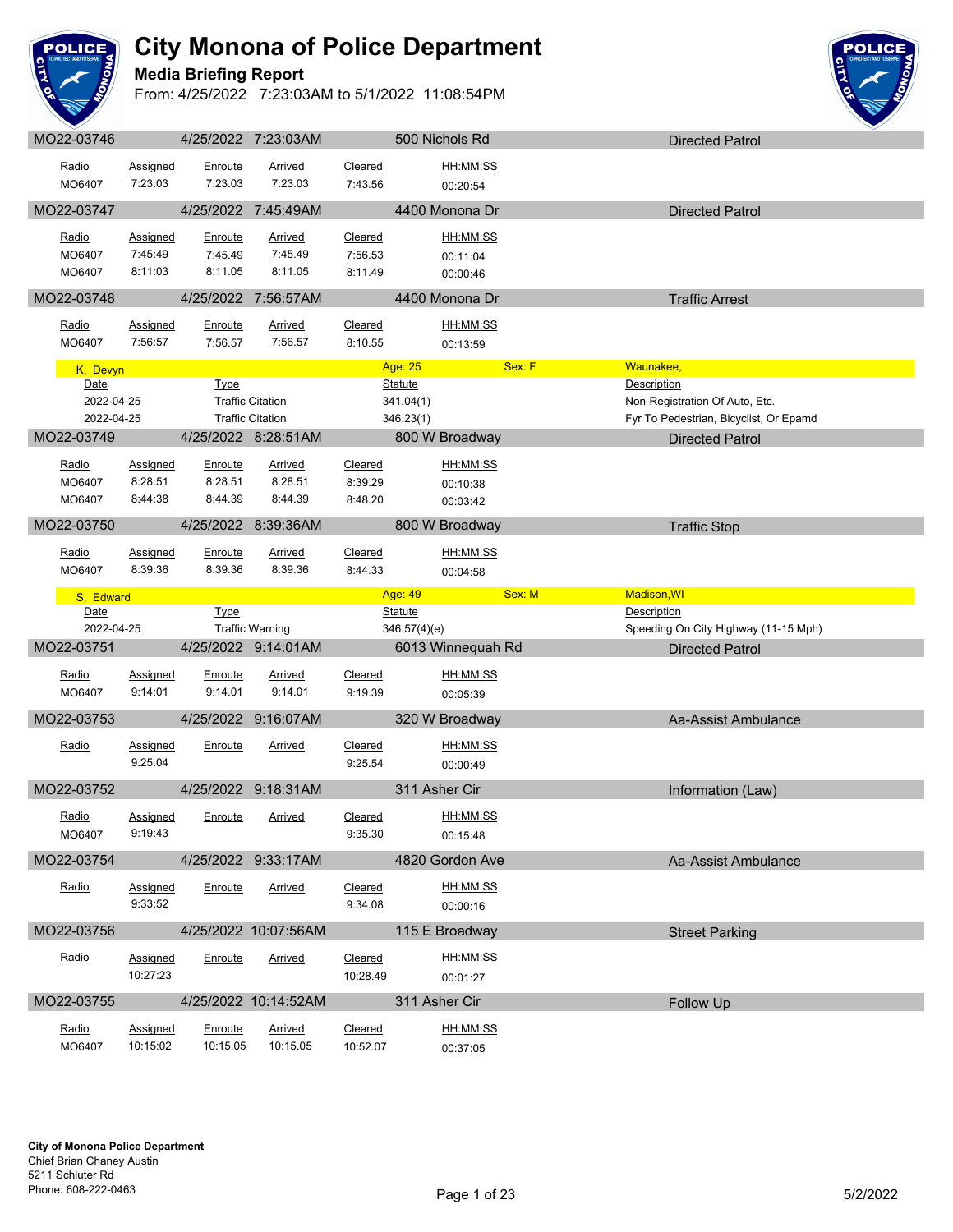

### **Media Briefing Report**



| $IVIOZZ-UUIUI$            |                                         |                                 | <b>HILULL IV.LI.UULIVI</b>             |                                 |                                | <b>UTUL OVIVALLELL</b>           |             | <b>Ad-ASSIST ATHULLATICE</b>         |
|---------------------------|-----------------------------------------|---------------------------------|----------------------------------------|---------------------------------|--------------------------------|----------------------------------|-------------|--------------------------------------|
| Radio                     | <b>Assigned</b><br>10:29:20             | Enroute                         | Arrived                                | Cleared<br>10:29.30             |                                | HH:MM:SS<br>00:00:09             |             |                                      |
| MO22-03758                |                                         |                                 | 4/25/2022 11:05:51AM                   |                                 |                                | 2501 W Broadway                  |             | <b>Theft-Retail</b>                  |
| Radio<br>MO0445           | Assigned<br>11:06:11                    | Enroute                         | <b>Arrived</b>                         | Cleared<br>11:06.35             |                                | HH:MM:SS<br>00:00:24             |             |                                      |
| MO22-03759                | <u>a sa sa</u>                          |                                 | 4/25/2022 11:19:19AM                   |                                 |                                | 320 W Broadway                   |             | <b>Battery</b>                       |
| Radio<br>MO0445           | Assigned<br>11:19:57                    | Enroute                         | Arrived                                | Cleared<br>12:18.38             |                                | HH:MM:SS<br>00:58:41             |             |                                      |
| MO22-03760                |                                         |                                 | 4/25/2022 11:40:31AM                   |                                 |                                | 303 Frotwoods Rd                 |             | <b>Directed Patrol</b>               |
| Radio<br>MO6407<br>MO6407 | <b>Assigned</b><br>11:40:31<br>12:09:14 | Enroute<br>11:40.31<br>12:09.14 | Arrived<br>11:40.31<br>12:09.17        | Cleared<br>11:42.16<br>12:09.21 |                                | HH:MM:SS<br>00:01:45<br>00:00:06 |             |                                      |
| MO22-03761                |                                         |                                 | 4/25/2022 11:42:18AM                   |                                 |                                | 300 Frost Woods Rd               |             | <b>Traffic Arrest</b>                |
| Radio<br>MO6407           | Assigned<br>11:42:18                    | Enroute<br>11:42.18             | Arrived<br>11:42.18                    | Cleared<br>11:52.21             |                                | HH:MM:SS<br>00:10:03             |             |                                      |
| J, Cassaundra             |                                         |                                 |                                        |                                 | Age: 32                        | Sex: F                           | Monona,     |                                      |
| Date<br>2022-04-25        |                                         | Type                            | <b>Traffic Citation</b>                |                                 | <b>Statute</b><br>343.44(1)(a) |                                  | Description | <b>Operating While Suspended</b>     |
| MO22-03762                |                                         |                                 | 4/25/2022 11:45:19AM                   |                                 | 309 Asher Cir                  |                                  |             | <b>Street Parking</b>                |
| <u>Radio</u><br>MO6407    | <b>Assigned</b><br>11:52:24             | Enroute<br>12:06.08             | <b>Arrived</b><br>12:06.08             | Cleared<br>12:08.41             |                                | <u>HH:MM:SS</u><br>00:16:16      |             |                                      |
| MO22-03763                |                                         |                                 | 4/25/2022 12:18:53PM                   |                                 |                                | 611 W Dean Ave                   |             | <b>Directed Patrol</b>               |
| Radio<br>MO6407<br>MO6407 | Assigned<br>12:18:53<br>12:41:13        | Enroute<br>12:18.53<br>12:41.13 | <b>Arrived</b><br>12:18.53<br>12:41.18 | Cleared<br>12:32.15<br>12:41.29 |                                | HH:MM:SS<br>00:13:22<br>00:00:15 |             |                                      |
| MO22-03764                |                                         |                                 | 4/25/2022 12:32:18PM                   |                                 |                                | 800 W Dean Ave                   |             | <b>Traffic Stop</b>                  |
| Radio<br>MO6407           | <b>Assigned</b><br>12:32:18             | Enroute<br>12:32.18             | Arrived<br>12:32.18                    | Cleared<br>12:39.07             |                                | HH:MM:SS<br>00:06:49             |             |                                      |
| N, Pedro                  |                                         |                                 |                                        |                                 | Age: 29                        | Sex: X                           | Madison,    |                                      |
| Date<br>2022-04-25        |                                         | Type                            | <b>Traffic Warning</b>                 |                                 | <b>Statute</b><br>346.57(4)(e) |                                  | Description | Speeding On City Highway (11-15 Mph) |
| MO22-03765                |                                         |                                 | 4/25/2022 12:34:14PM                   |                                 |                                | 103 W Broadway                   |             | Alarm                                |
| Radio<br>MO0445           | Assigned<br>12:34:32                    | Enroute                         | Arrived                                | Cleared<br>12:36.02             |                                | HH:MM:SS<br>00:01:30             |             |                                      |
| MO22-03766                |                                         |                                 | 4/25/2022 12:52:02PM                   |                                 |                                | 500 Femrite Dr                   |             | <b>Directed Patrol</b>               |
| Radio<br>MO6407<br>MO6407 | Assigned<br>13:07:32<br>12:52:02        | Enroute<br>13:08.42<br>12:52.02 | <b>Arrived</b><br>13:08.42<br>12:52.02 | Cleared<br>13:08.47<br>13:01.56 |                                | HH:MM:SS<br>00:01:15<br>00:09:54 |             |                                      |
| MO22-03767                |                                         |                                 | 4/25/2022 1:02:00PM                    |                                 |                                | Femrite Dr / Roselawn Ave        |             | <b>Traffic Stop</b>                  |
| Radio<br>MO6407           | <b>Assigned</b><br>13:02:00             | Enroute<br>13:02.00             | Arrived<br>13:02.00                    | Cleared<br>13:06.00             |                                | HH:MM:SS<br>00:04:00             |             |                                      |
| M, Terry                  |                                         |                                 |                                        |                                 | Age: 42                        | Sex: M                           | Madison,    |                                      |
| Date<br>2022-04-25        |                                         | <b>Type</b>                     | <b>Traffic Warning</b>                 |                                 | Statute<br>346.57(4)(e)        |                                  | Description | Speeding On City Highway (11-15 Mph) |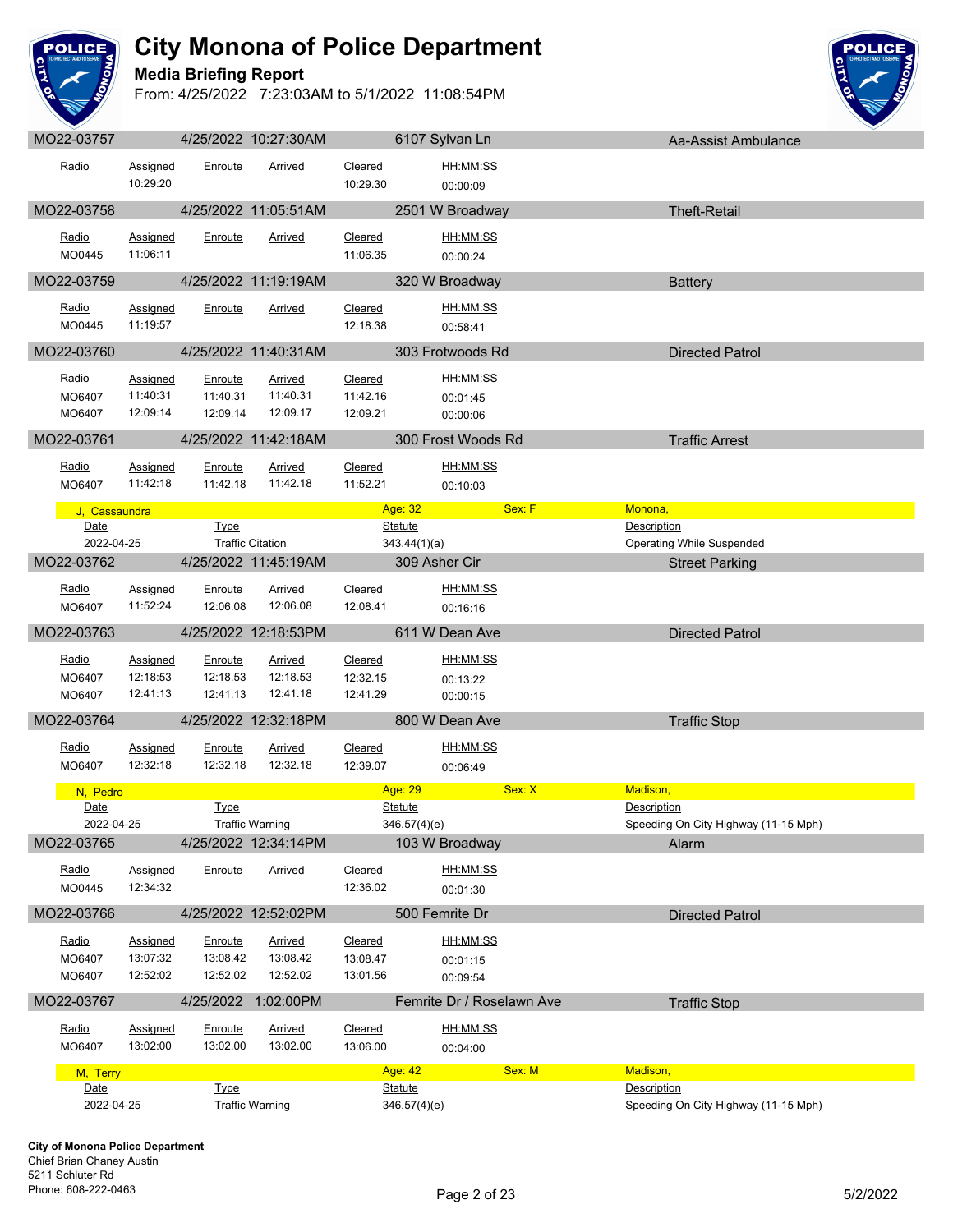

#### **Media Briefing Report**



|                                                |                             |                     | 4/25/2022 1:05:50PM                                                           |                            | 6401 Copps Ave                                                   |                       | <b>Check Person</b>                                                                                                     |
|------------------------------------------------|-----------------------------|---------------------|-------------------------------------------------------------------------------|----------------------------|------------------------------------------------------------------|-----------------------|-------------------------------------------------------------------------------------------------------------------------|
| Radio<br>MO6407                                | Assigned<br>13:08:53        | Enroute<br>13:08.53 | Arrived<br>13:09.58                                                           | Cleared<br>13:12.22        | HH:MM:SS<br>00:03:29                                             |                       |                                                                                                                         |
|                                                |                             |                     |                                                                               |                            |                                                                  |                       |                                                                                                                         |
| MO22-03769                                     |                             |                     | 4/25/2022 1:18:12PM                                                           |                            | 501 Owen Rd                                                      |                       | Alarm                                                                                                                   |
| Radio<br>MO6407                                | <b>Assigned</b><br>13:18:59 | Enroute<br>13:21.05 | Arrived<br>13:21.05                                                           | Cleared<br>13:35.57        | HH:MM:SS<br>00:16:58                                             |                       |                                                                                                                         |
| MO22-03770                                     |                             |                     | 4/25/2022 2:07:30PM                                                           |                            | 800 Greenway Rd                                                  |                       | Afd-Assist Fire Department                                                                                              |
| Radio                                          | Assigned<br>14:08:00        | Enroute             | Arrived                                                                       | Cleared<br>14:11.30        | HH:MM:SS<br>00:03:30                                             |                       |                                                                                                                         |
| MO22-03771                                     |                             |                     | 4/25/2022 2:40:52PM                                                           |                            | 4906 Winnequah Rd                                                |                       | 911 Unintentional/Callercontct                                                                                          |
| Radio<br>MO6407                                | <b>Assigned</b><br>14:41:19 | Enroute             | <b>Arrived</b>                                                                | Cleared<br>14:41.22        | <u>HH:MM:SS</u><br>00:00:04                                      |                       |                                                                                                                         |
| MO22-03772                                     |                             |                     | 4/25/2022 2:46:53PM                                                           |                            | 2151 Royal Ave                                                   |                       | <b>Theft-Retail</b>                                                                                                     |
| Radio<br>MO0445                                | <b>Assigned</b><br>14:47:00 | Enroute             | <b>Arrived</b>                                                                | Cleared<br>14:56.49        | HH:MM:SS<br>00:09:49                                             |                       |                                                                                                                         |
| MO22-03773                                     |                             |                     | 4/25/2022 3:10:06PM                                                           |                            | Lofty Ave / Monona Dr                                            |                       | <b>Traffic Arrest</b>                                                                                                   |
| Radio<br>MO6407                                | Assigned<br>15:10:06        | Enroute<br>15:10.06 | Arrived<br>15:10.06                                                           | <b>Cleared</b><br>15:23.25 | HH:MM:SS<br>00:13:20                                             |                       |                                                                                                                         |
| G. Jasmine                                     |                             |                     |                                                                               |                            | Age: 19                                                          | Sex: F                | <b>Cottage Grove, WI</b>                                                                                                |
| Date                                           |                             | <b>Type</b>         |                                                                               |                            | <b>Statute</b>                                                   | Description           | No Proof Of Vehicle Insurance At Time (                                                                                 |
| 2022-04-25<br>MO22-03774                       |                             |                     | <b>Traffic Citation</b><br>4/25/2022 3:25:32PM                                |                            | 344.62(2)<br>4609 Wallace Ave                                    |                       | <b>Directed Patrol</b>                                                                                                  |
| Radio                                          | <b>Assigned</b>             | Enroute             | Arrived                                                                       | Cleared                    | HH:MM:SS                                                         |                       |                                                                                                                         |
| MO6407<br>MO6407                               | 15:25:32<br>16:17:45        | 15:25.32            | 15:25.32                                                                      | 15:39.51<br>16:17.48       | 00:14:19<br>00:00:03                                             |                       |                                                                                                                         |
| MO22-03775                                     |                             |                     | 4/25/2022 3:39:56PM                                                           |                            | 4500 Wallace Ave                                                 |                       | <b>Traffic Arrest</b>                                                                                                   |
|                                                |                             |                     |                                                                               |                            |                                                                  |                       |                                                                                                                         |
| Radio<br>MO6407                                | <b>Assigned</b><br>15:39:56 | Enroute<br>15:39.56 | Arrived<br>15:39.56                                                           | Cleared<br>16:17.42        | HH:MM:SS<br>00:37:47                                             |                       |                                                                                                                         |
| S, Felix                                       |                             |                     |                                                                               |                            | Age: 17                                                          | Sex: M<br>Monona,     |                                                                                                                         |
| Date<br>2022-04-25<br>2022-04-25<br>2022-04-25 |                             | <b>Type</b>         | <b>Traffic Citation</b><br><b>Traffic Citation</b><br><b>Traffic Citation</b> |                            | <b>Statute</b><br>347.48(2m)(c)<br>346.57(4)(e)<br>347.48(2m)(d) | <b>Description</b>    | Operator Fail/Have Passenger/Seatbelte<br>Speeding On City Highway (20-24 Mph)<br>Ride In Vehicle W/O Wearing Seat Belt |
| MO22-03776                                     |                             |                     | 4/25/2022 4:08:58PM                                                           |                            | 312 Swanton Rd                                                   |                       | <b>Follow Up</b>                                                                                                        |
| <u>Radio</u><br>MO0937                         | Assigned<br>16:08:58        | Enroute<br>16:08.58 | <b>Arrived</b><br>16:08.58                                                    | Cleared<br>16:31.44        | HH:MM:SS<br>00:22:47                                             |                       |                                                                                                                         |
| MO22-03777                                     |                             |                     | 4/25/2022 4:26:56PM                                                           |                            | 616 Femrite Dr                                                   |                       | Fraud                                                                                                                   |
| Radio<br>MO0934                                | Assigned<br>16:30:37        | Enroute             | <b>Arrived</b>                                                                | Cleared<br>16:37.09        | <u>HH:MM:SS</u><br>00:06:32                                      |                       |                                                                                                                         |
| MO22-03778                                     |                             |                     | 4/25/2022 4:46:38PM                                                           |                            | 100 W Broadway                                                   |                       | <b>Traffic Stop</b>                                                                                                     |
| Radio<br>MO6407                                | Assigned<br>16:46:38        | Enroute<br>16:46.38 | <b>Arrived</b><br>16:46.38                                                    | Cleared<br>16:55.21        | HH:MM:SS<br>00:08:44                                             |                       |                                                                                                                         |
|                                                |                             |                     |                                                                               |                            | Age: 51                                                          | Sex: X<br>Madison, WI |                                                                                                                         |
| M, Tomas<br>Date<br>2022-04-25                 |                             | <b>Type</b>         | <b>Traffic Warning</b>                                                        |                            | <b>Statute</b><br>346.57(4)(e)                                   | Description           | Speeding On City Highway (11-15 Mph)                                                                                    |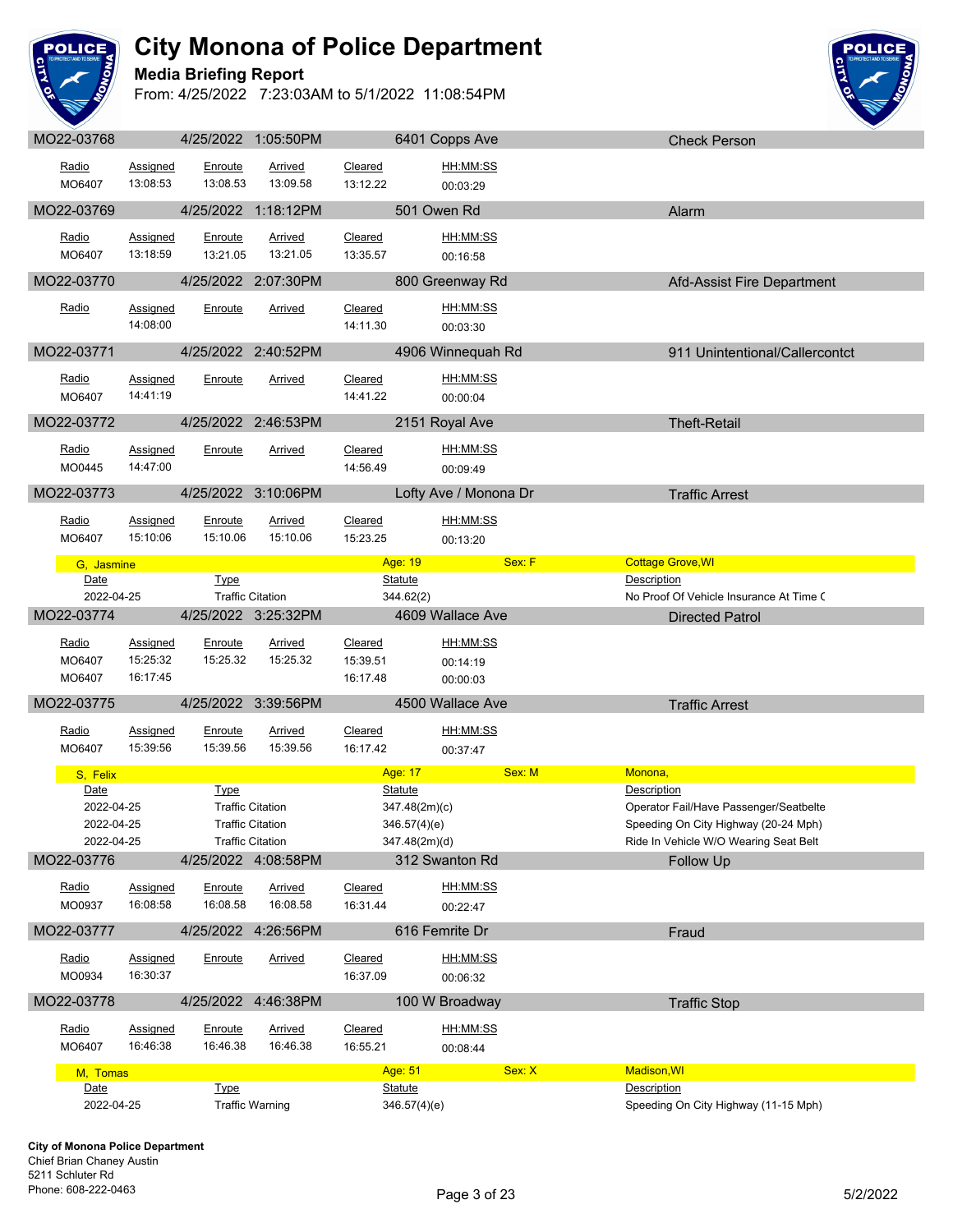

#### **Media Briefing Report**



| MO22-03779               |                      |                     | 4/25/2022 5:03:45PM                                |                           | Kings Row / Monona Dr         |        | <b>Traffic Arrest</b>                                                        |  |
|--------------------------|----------------------|---------------------|----------------------------------------------------|---------------------------|-------------------------------|--------|------------------------------------------------------------------------------|--|
| Radio<br>MO6407          | Assigned<br>17:03:45 | Enroute<br>17:03.45 | <b>Arrived</b><br>17:03.45                         | Cleared<br>17:12.26       | HH:MM:SS<br>00:08:41          |        |                                                                              |  |
|                          |                      |                     |                                                    |                           |                               |        |                                                                              |  |
| J, Daniel<br>Date        |                      | <b>Type</b>         |                                                    | Age: 24<br><b>Statute</b> |                               | Sex: M | Madison,<br>Description                                                      |  |
| 2022-04-25               |                      |                     | <b>Traffic Citation</b>                            |                           | 346.57(4)(e)                  |        | Speeding On City Highway (16-19 Mph)                                         |  |
| MO22-03780               |                      |                     | 4/25/2022 5:26:58PM                                |                           | Buckeye Rd / Monona Dr        |        | <b>Traffic Arrest</b>                                                        |  |
|                          |                      |                     |                                                    |                           |                               |        |                                                                              |  |
| Radio                    | Assigned             | Enroute             | Arrived                                            | Cleared                   | HH:MM:SS                      |        |                                                                              |  |
| MO6407                   | 17:26:58             | 17:26.58            | 17:26.58                                           | 17:37.30                  | 00:10:32                      |        |                                                                              |  |
| <b>B</b> , Sabrina       |                      |                     |                                                    | Age: 28                   |                               | Sex: F | Madison, WI                                                                  |  |
| Date                     |                      | <b>Type</b>         |                                                    | <b>Statute</b>            |                               |        | Description                                                                  |  |
| 2022-04-25<br>2022-04-25 |                      |                     | <b>Traffic Citation</b><br><b>Traffic Citation</b> |                           | 346.57(4)(e)<br>347.48(2m)(b) |        | Speeding On City Highway (20-24 Mph)<br>Vehicle Operator Fail/Wear Seat Belt |  |
| MO22-03781               |                      |                     | 4/25/2022 5:29:27PM                                |                           | 1250 Femrite Dr               |        | <b>Ac-Assist Citizen</b>                                                     |  |
|                          |                      |                     |                                                    |                           |                               |        |                                                                              |  |
| Radio                    | Assigned             | <u>Enroute</u>      | <b>Arrived</b>                                     | Cleared                   | HH:MM:SS                      |        |                                                                              |  |
| MO0937                   | 17:31:24             | 17:31.27            | 17:39.32                                           | 18:21.35                  | 00:50:10                      |        |                                                                              |  |
| MO22-03782               |                      |                     | 4/25/2022 6:18:10PM                                |                           | 600 W Broadway                |        | <b>Traffic Stop</b>                                                          |  |
| Radio                    | <b>Assigned</b>      | Enroute             | Arrived                                            | Cleared                   | HH:MM:SS                      |        |                                                                              |  |
| MO6407                   | 18:18:10             | 18:18.10            | 18:18.10                                           | 18:26.14                  | 00:08:04                      |        |                                                                              |  |
|                          |                      |                     |                                                    | Age: 19                   |                               | Sex: M | Mc Farland, WI                                                               |  |
| K, Christopher<br>Date   |                      | <b>Type</b>         |                                                    | <b>Statute</b>            |                               |        | Description                                                                  |  |
| 2022-04-25               |                      |                     | <b>Traffic Warning</b>                             |                           | 346.57(4)(e)                  |        | Speeding On City Highway (11-15 Mph)                                         |  |
| MO22-03783               |                      |                     | 4/25/2022 6:20:30PM                                |                           | 112 Owen Rd                   |        | <b>Found Property</b>                                                        |  |
| Radio                    | Assigned             | Enroute             | <b>Arrived</b>                                     | Cleared                   | HH:MM:SS                      |        |                                                                              |  |
|                          | 18:21:38             |                     |                                                    | 18:21.42                  | 00:00:04                      |        |                                                                              |  |
|                          |                      |                     |                                                    |                           |                               |        |                                                                              |  |
| MO22-03784               |                      | 4/25/2022           | 6:31:09PM                                          |                           | 701 Pirate Island Rd          |        | Ac-Assist Citizen                                                            |  |
| Radio                    | <b>Assigned</b>      | Enroute             | <u>Arrived</u>                                     | Cleared                   | HH:MM:SS                      |        |                                                                              |  |
|                          | 18:31:50             |                     |                                                    | 18:33.03                  | 00:01:13                      |        |                                                                              |  |
| MO0934                   | 18:32:54             |                     |                                                    | 18:38.22                  | 00:05:27                      |        |                                                                              |  |
| MO22-03785               |                      |                     | 4/25/2022 6:55:55PM                                |                           | 2512 Frazier Ave              |        | <b>Assist Other Agency</b>                                                   |  |
| Radio                    | Assigned             | Enroute             | <b>Arrived</b>                                     | Cleared                   | <u>HH:MM:SS</u>               |        |                                                                              |  |
| MO0934                   | 18:56:54             | 18:56.57            |                                                    | 18:59.24                  | 00:02:30                      |        |                                                                              |  |
| MO0937                   | 18:55:59             | 18:56.02            | 18:59.27                                           | 18:59.32                  | 00:03:33                      |        |                                                                              |  |
| MO22-03786               |                      |                     | 4/25/2022 7:01:45PM                                |                           | Atwood Ave / Cottage Grove Rd |        | <b>Traffic Complaint</b>                                                     |  |
|                          |                      |                     |                                                    |                           |                               |        |                                                                              |  |
| Radio                    | Assigned             | Enroute             | <b>Arrived</b>                                     | Cleared                   | HH:MM:SS                      |        |                                                                              |  |
|                          | 19:03:24             |                     |                                                    | 19:05.57                  | 00:02:33                      |        |                                                                              |  |
| MO22-03787               |                      |                     | 4/25/2022 7:20:07PM                                |                           | 5211 Schluter Rd              |        | Ac-Assist Citizen                                                            |  |
| Radio                    | Assigned             | Enroute             | <b>Arrived</b>                                     | Cleared                   | HH:MM:SS                      |        |                                                                              |  |
| MO0937                   | 19:20:12             |                     |                                                    | 19:20.16                  | 00:00:04                      |        |                                                                              |  |
| MO22-03788               |                      |                     | 4/25/2022 7:46:41PM                                |                           | Nichols Rd / Monona Dr        |        | <b>Traffic Complaint</b>                                                     |  |
|                          |                      |                     |                                                    |                           |                               |        |                                                                              |  |
| Radio                    | <b>Assigned</b>      | Enroute             | <b>Arrived</b>                                     | Cleared                   | HH:MM:SS                      |        |                                                                              |  |
|                          | 19:47:04             |                     |                                                    | 19:47.10                  | 00:00:06                      |        |                                                                              |  |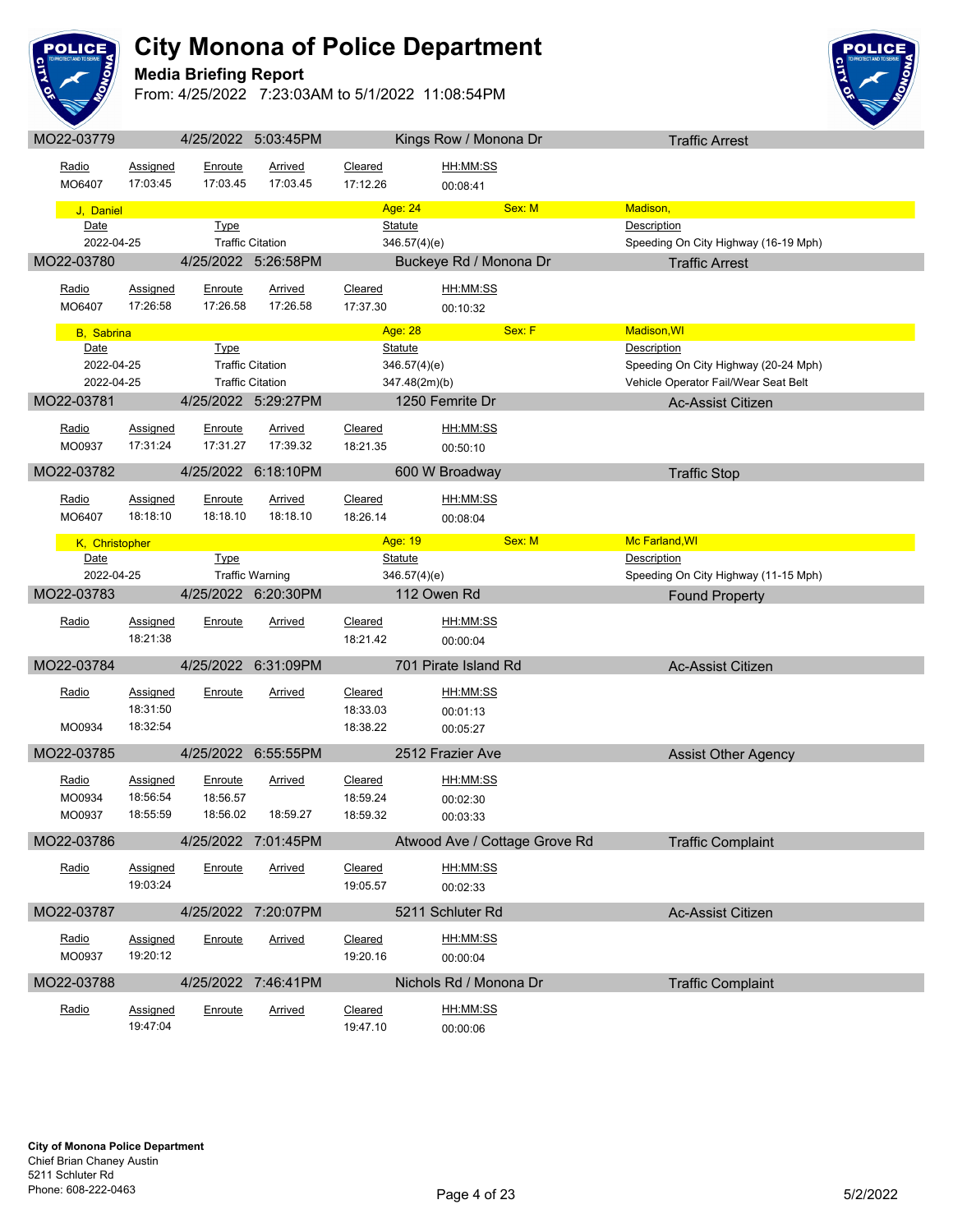

#### **Media Briefing Report**



| MO22-03789                              |                     |                    | 4/25/2022 7:55:15PM       |                    | 211 Owen Rd                 |                                    | Aa-Assist Ambulance                                  |
|-----------------------------------------|---------------------|--------------------|---------------------------|--------------------|-----------------------------|------------------------------------|------------------------------------------------------|
| Radio                                   | Assigned            | Enroute            | Arrived                   | Cleared            |                             | HH:MM:SS                           |                                                      |
| MO0937                                  | 19:56:12            |                    |                           | 19:56.16           |                             | 00:00:04                           |                                                      |
| MO22-03790                              |                     |                    | 4/25/2022 8:11:47PM       |                    |                             | Ush 12 Eb / Rimrock Rd             | <b>Traffic Complaint</b>                             |
| Radio                                   | <b>Assigned</b>     | Enroute            | Arrived                   | Cleared            |                             | HH:MM:SS                           |                                                      |
|                                         | 20:12:23            |                    |                           | 20:14.27           |                             | 00:02:03                           |                                                      |
| MO22-03791                              |                     |                    | 4/25/2022 9:37:23PM       |                    |                             | Monona Dr / Frost Woods Rd         | <b>Traffic Stop</b>                                  |
| Radio                                   | <b>Assigned</b>     | Enroute            | <b>Arrived</b>            | Cleared            |                             | HH:MM:SS                           |                                                      |
| MO0330                                  | 21:37:23            | 21:37.23           | 21:37.23                  | 21:43.49           |                             | 00:06:27                           |                                                      |
| H, Anya                                 |                     |                    |                           |                    | Age: 23                     | Sex: F                             | Madison, WI                                          |
| Date<br>2022-04-25                      |                     | <b>Type</b>        | <b>Traffic Warning</b>    |                    | <b>Statute</b><br>346.57(5) |                                    | Description<br>Exceeding Speed Zones, Etc. (11-15 Mp |
| MO22-03793                              |                     |                    | 4/25/2022 10:10:07PM      |                    |                             | 2151 Royal Ave                     | 911 Open Line                                        |
| Radio                                   | <b>Assigned</b>     |                    |                           | Cleared            |                             | HH:MM:SS                           |                                                      |
| MO0934                                  | 22:10:54            | Enroute            | <b>Arrived</b>            | 22:11.38           |                             | 00:00:44                           |                                                      |
| MO0937                                  | 22:11:28            | 22:11.42           | 22:11.42                  | 22:13.40           |                             | 00:02:12                           |                                                      |
| MO22-03792                              |                     |                    | 4/25/2022 10:10:49PM      |                    |                             | W Broadway / Falcon Cir            | <b>Traffic Stop</b>                                  |
| Radio                                   | <b>Assigned</b>     | Enroute            | <b>Arrived</b>            | Cleared            |                             | <u>HH:MM:SS</u>                    |                                                      |
| MO0330                                  | 22:10:49            | 22:10.49           | 22:10.49                  | 22:15.08           |                             | 00:04:20                           |                                                      |
| F, Erin                                 |                     |                    |                           |                    | Age: 26                     | Sex: F                             | Madison,                                             |
| Date                                    |                     | <b>Type</b>        |                           |                    | Statute                     |                                    | Description                                          |
| 2022-04-25                              |                     |                    | <b>Traffic Warning</b>    |                    | 346.57(5)                   |                                    | Exceeding Speed Zones, Etc. (11-15 Mp                |
| MO22-03794                              |                     |                    | 4/25/2022 10:25:11PM      |                    |                             | 605 Cottage Grove Rd               | Information (Law)                                    |
| Radio                                   | <b>Assigned</b>     | Enroute            | <b>Arrived</b>            | Cleared            |                             | HH:MM:SS                           |                                                      |
|                                         | 22:26:00            |                    |                           | 22:54.34           |                             | 00:28:34                           |                                                      |
| MO22-03795                              |                     |                    | 4/26/2022 12:13:39AM      |                    |                             | Ush 12 Wb / Monona Dr              | <b>Disabled Vehicle</b>                              |
| Radio                                   | <b>Assigned</b>     | Enroute            | <b>Arrived</b>            | Cleared            |                             | HH:MM:SS                           |                                                      |
| MO0940                                  | 0:13:41             | 0:13.45            | 0:13.45                   | 0:32.29            |                             | 00:18:48                           |                                                      |
| MO22-03796                              |                     |                    | 4/26/2022 12:30:45AM      |                    |                             | 5725 Monona Dr                     | <b>Alcohol Compliance Check</b>                      |
| Radio                                   | Assigned            | Enroute            | Arrived                   | Cleared            |                             | HH:MM:SS                           |                                                      |
| MO0934                                  | 0:30:49             |                    |                           | 0:31.21            |                             | 00:00:31                           |                                                      |
|                                         |                     |                    | 4/26/2022 12:43:18AM      |                    | 111 Owen Rd                 |                                    | Aa-Assist Ambulance                                  |
| Radio                                   | Assigned            | Enroute            | <b>Arrived</b>            | Cleared            |                             | HH:MM:SS                           |                                                      |
| MO0945                                  | 0:49:59             |                    |                           | 0:50.05            |                             | 00:00:06                           |                                                      |
| MO22-03797                              |                     |                    | 4/26/2022 12:44:16AM      |                    |                             | Monona Dr Ush 12 Wb On / Monona Dr | <b>Traffic Stop</b>                                  |
| Radio                                   | <b>Assigned</b>     | Enroute            | <b>Arrived</b>            | Cleared            |                             | HH:MM:SS                           |                                                      |
| MO0945                                  | 0:44:16             | 0:44.16            | 0:44.16                   | 0:49.57            |                             | 00:05:41                           |                                                      |
| <b>B</b> , Steven                       |                     |                    |                           |                    | Age: 19                     | Sex: M                             | Madison,                                             |
| Date<br>2022-04-26                      |                     | <b>Type</b>        | <b>Traffic Warning</b>    |                    | <b>Statute</b><br>346.57(5) |                                    | Description<br>Exceeding Speed Zones, Etc. (20-24 Mp |
| MO22-03799                              |                     |                    | 4/26/2022 1:33:31AM       |                    |                             | Ush 12 Wb / Monona Dr              | <b>Traffic Stop</b>                                  |
|                                         |                     |                    |                           |                    |                             | HH:MM:SS                           |                                                      |
| Radio<br>MO0945                         | Assigned<br>1:33:31 | Enroute<br>1:33.31 | <b>Arrived</b><br>1:33.31 | Cleared<br>1:54.31 |                             | 00:21:01                           |                                                      |
| H, Heather                              |                     |                    |                           |                    | Age: 43                     | Sex: F                             | <b>Sun Prairie,</b>                                  |
| Date                                    |                     | <b>Type</b>        |                           |                    | <b>Statute</b>              |                                    | <b>Description</b>                                   |
| 2022-04-26                              |                     |                    | <b>Traffic Citation</b>   |                    | 343.44(1)(b)                |                                    | Operating While Revoked (Forfeiture)                 |
| <b>City of Monona Police Department</b> |                     |                    |                           |                    |                             |                                    |                                                      |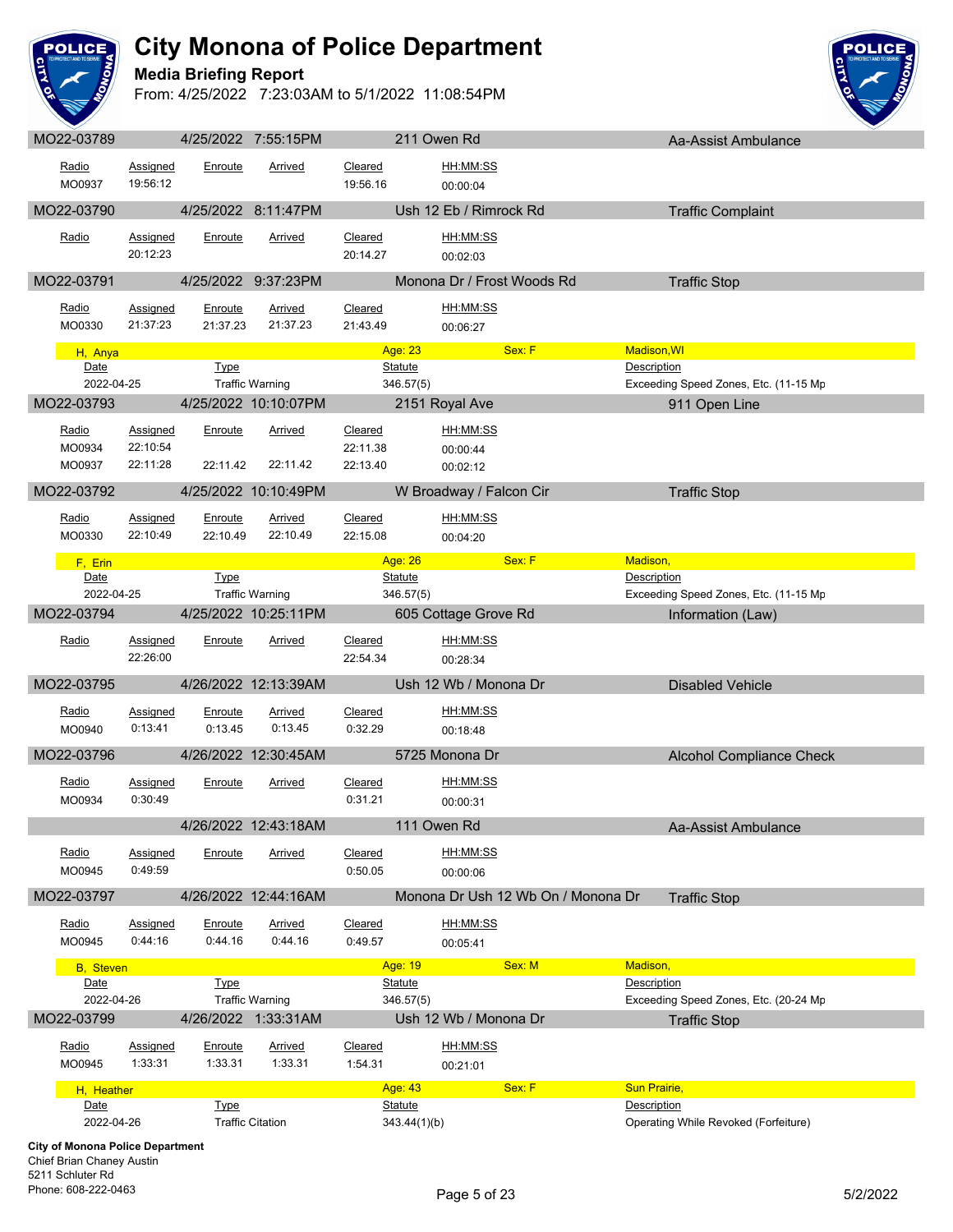

#### **Media Briefing Report**



| MO22-03800                    |                                        |                                | 4/26/2022 1:35:16AM            |                                | Ush 12 Eb / Rimrock Rd                              |                        | <b>Traffic Complaint</b>             |
|-------------------------------|----------------------------------------|--------------------------------|--------------------------------|--------------------------------|-----------------------------------------------------|------------------------|--------------------------------------|
| Radio                         | Assigned<br>1:35:50                    | Enroute                        | Arrived                        | Cleared<br>1:39.49             | HH:MM:SS<br>00:03:59                                |                        |                                      |
| MO22-03802                    |                                        |                                | 4/26/2022 5:07:15AM            |                                | 300 Femrite Dr                                      |                        | Repossessed Vehicle Info             |
| Radio<br>MO0945               | Assigned<br>5:16:55                    | Enroute                        | Arrived                        | Cleared<br>5:17.02             | HH:MM:SS<br>00:00:07                                |                        |                                      |
| MO22-03801                    |                                        |                                | 4/26/2022 5:08:24AM            |                                | 101 Femrite Dr                                      |                        | Repossessed Vehicle Info             |
| Radio<br>MO0945               | Assigned<br>5:16:46                    | Enroute                        | Arrived                        | Cleared<br>5:16.53             | HH:MM:SS<br>00:00:07                                |                        |                                      |
| MO22-03803                    |                                        |                                | 4/26/2022 5:29:51AM            |                                | 4410 Wallace Ave                                    |                        | Aa-Assist Ambulance                  |
| Radio<br>MO0945               | <b>Assigned</b><br>5:32:47             | Enroute                        | <b>Arrived</b>                 | Cleared<br>5:32.57             | <u>HH:MM:SS</u><br>00:00:10                         |                        |                                      |
| MO22-03804                    |                                        |                                | 4/26/2022 7:19:24AM            |                                | 800 Nichols Rd                                      |                        | <b>Directed Patrol</b>               |
| Radio<br>MO6407               | Assigned<br>7:19:24                    | Enroute<br>7:19.24             | <b>Arrived</b><br>7:19.24      | Cleared<br>7:41.55             | HH:MM:SS<br>00:22:32                                |                        |                                      |
| MO22-03805                    |                                        |                                | 4/26/2022 7:44:32AM            |                                | 4400 Monona Dr                                      |                        | <b>Directed Patrol</b>               |
| Radio<br>MO6407               | Assigned<br>7:44:32                    | Enroute<br>7:44.32             | Arrived<br>7:44.32             | Cleared<br>8:00.49             | HH:MM:SS<br>00:16:17                                |                        |                                      |
| MO22-03807                    |                                        |                                | 4/26/2022 7:59:02AM            |                                | Monona Dr / E Broadway                              |                        | Accident-Unknown Injury              |
| Radio                         | Assigned<br>9:00:44                    | Enroute                        | Arrived                        | Cleared<br>9:00.47             | <u>HH:MM:SS</u><br>00:00:02                         |                        |                                      |
| MO22-03806                    |                                        |                                | 4/26/2022 7:59:06AM            |                                | Monona Dr / W Broadway                              |                        | Accident-Unknown Injury              |
| Radio<br>MO0445<br>MO6407     | <b>Assigned</b><br>7:59:54<br>8:00:52  | Enroute<br>7:59.56<br>8:00.53  | Arrived<br>8:04.08<br>8:04.35  | Cleared<br>8:50.59<br>9:00.37  | HH:MM:SS<br>00:51:05<br>00:59:45                    |                        |                                      |
| MO22-03808                    |                                        |                                | 4/26/2022 9:09:27AM            |                                | 5309 Admiral Dr                                     |                        | <b>Suspicious Person</b>             |
| Radio<br>MO0445               | Assigned<br>9:12:52                    | Enroute<br>9:12.53             | Arrived<br>9:18.18             | Cleared<br>9:44.31             | HH:MM:SS<br>00:31:39                                |                        |                                      |
| MO22-03809                    |                                        |                                | 4/26/2022 9:40:28AM            |                                | 6204 Bridge Rd                                      |                        | <b>Directed Patrol</b>               |
| Radio<br>MO6407<br>MO6407     | <b>Assigned</b><br>9:40:28<br>10:03:42 | Enroute<br>9:40.28<br>10:03.42 | Arrived<br>9:40.28<br>10:03.44 | Cleared<br>9:55.16<br>10:03.57 | HH:MM:SS<br>00:14:48<br>00:00:15                    |                        |                                      |
| MO22-03810                    |                                        |                                | 4/26/2022 9:55:18AM            |                                | 6100 Bridge Rd                                      |                        | <b>Traffic Arrest</b>                |
| Radio<br>MO6407               | Assigned<br>9:55:18                    | Enroute<br>9:55.18             | <b>Arrived</b><br>9:55.18      | Cleared<br>10:02.59            | HH:MM:SS<br>00:07:42                                |                        |                                      |
| H, Mary<br>Date<br>2022-04-26 |                                        | <b>Type</b>                    | <b>Traffic Citation</b>        |                                | Sex: F<br>Age: 50<br><b>Statute</b><br>346.57(4)(e) | Monona,<br>Description | Speeding On City Highway (11-15 Mph) |
| MO22-03821                    |                                        |                                | 4/26/2022 10:10:31AM           |                                | 2151 Royal Ave                                      |                        | Information (Law)                    |
| Radio                         | Assigned<br>12:59:13                   | Enroute                        | Arrived                        | Cleared<br>12:59.25            | HH:MM:SS<br>00:00:11                                |                        |                                      |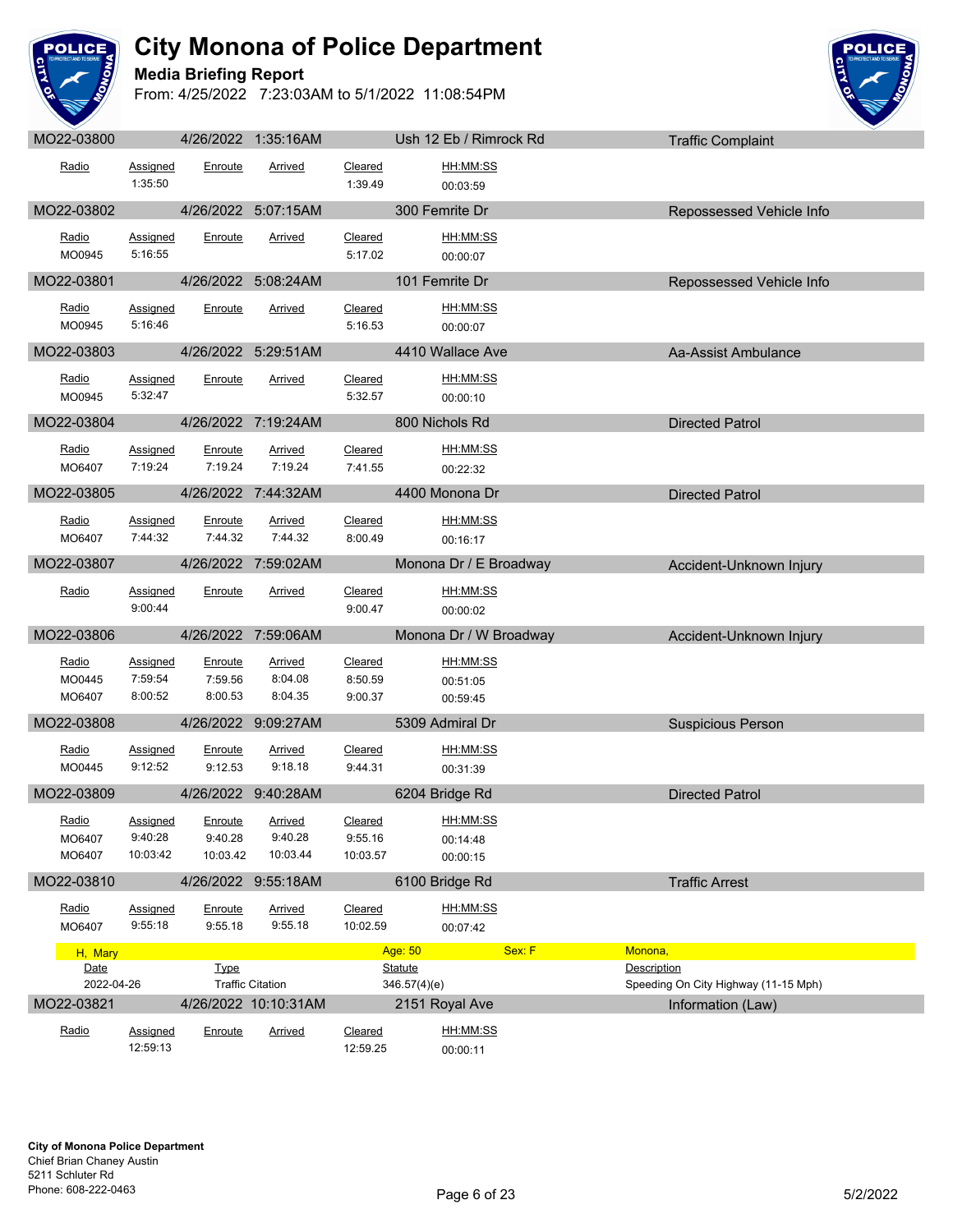

#### **Media Briefing Report**



| Radio<br>MO0490          | Assigned<br>10:28:18        | Enroute                | Arrived                 | Cleared<br>10:28.48            | HH:MM:SS<br>00:00:30         |                                                          |  |
|--------------------------|-----------------------------|------------------------|-------------------------|--------------------------------|------------------------------|----------------------------------------------------------|--|
| S, Jason                 |                             |                        |                         | Age: 42                        | Sex: M                       | Monona,                                                  |  |
| Date<br>2022-04-26       |                             | <b>Type</b><br>Parking |                         | <b>Statute</b><br>434-7 A (10) |                              | Description<br>Parking Prohibited By Sign                |  |
| MO22-03812               |                             |                        | 4/26/2022 10:33:10AM    |                                | 1201 E Broadway              | <b>Private Parking</b>                                   |  |
| <u>Radio</u><br>MO0445   | Assigned<br>10:33:52        | Enroute<br>10:41.33    | Arrived<br>10:41.33     | Cleared<br>10:43.05            | HH:MM:SS<br>00:09:13         |                                                          |  |
| MO22-03813               |                             |                        | 4/26/2022 10:42:48AM    |                                | Monona Dr / Femrite Dr       | 911 Unintentional/Callercontct                           |  |
| <u>Radio</u><br>MO0445   | <b>Assigned</b><br>10:43:14 | <u>Enroute</u>         | <u>Arrived</u>          | <b>Cleared</b><br>10:43.23     | <u>HH:MM:SS</u><br>00:00:09  |                                                          |  |
| MO22-03814               |                             |                        | 4/26/2022 11:04:25AM    |                                | E Coldspring Ave / Jerome St | <b>Street Parking</b>                                    |  |
| Radio<br>MO0490          | Assigned<br>11:04:48        | <b>Enroute</b>         | <b>Arrived</b>          | Cleared<br>11:05.49            | HH:MM:SS<br>00:01:01         |                                                          |  |
| K, Amy                   |                             |                        |                         | Age: 49                        | Sex: F                       | <b>Lake Mills, WI</b>                                    |  |
| Date                     |                             | <b>Type</b>            |                         | <b>Statute</b>                 |                              | Description                                              |  |
| 2022-04-26<br>2022-04-26 |                             | Parking<br>Parking     |                         | 434-7 A (10)<br>434-7 A (10)   |                              | Parking Prohibited By Sign<br>Parking Prohibited By Sign |  |
| MO22-03815               |                             |                        | 4/26/2022 11:06:04AM    |                                | 4400 Monona Dr               | <b>Private Parking</b>                                   |  |
|                          |                             |                        |                         |                                |                              |                                                          |  |
| Radio<br>MO0490          | <b>Assigned</b><br>11:06:09 | Enroute                | Arrived                 | Cleared<br>11:07.25            | HH:MM:SS<br>00:01:15         |                                                          |  |
|                          |                             |                        |                         |                                |                              | <b>Cottage Grove,</b>                                    |  |
| K, Kyan                  |                             |                        |                         | Age: 17                        | Sex: M                       |                                                          |  |
| Date                     |                             | <b>Type</b>            |                         | <b>Statute</b>                 |                              | Description                                              |  |
| 2022-04-26               |                             | Parking                |                         | 434-7 A (10)                   |                              | Parking Prohibited By Sign                               |  |
| 2022-04-26               |                             | Parking                |                         | 434-7 A (10)                   |                              | Parking Prohibited By Sign                               |  |
| 2022-04-26               |                             | Parking                |                         | 434-7 A (10)                   |                              | Parking Prohibited By Sign                               |  |
| 2022-04-26               |                             | Parking                |                         | 434-7 A (10)                   |                              | Parking Prohibited By Sign                               |  |
| 2022-04-26<br>2022-04-26 |                             | Parking                |                         | 434-7 A (10)                   |                              | Parking Prohibited By Sign                               |  |
| 2022-04-26               |                             | Parking<br>Parking     |                         | 434-7 A (10)<br>434-7 A (10)   |                              | Parking Prohibited By Sign<br>Parking Prohibited By Sign |  |
| 2022-04-26               |                             | Parking                |                         | 434-7 A (10)                   |                              | Parking Prohibited By Sign                               |  |
| 2022-04-26               |                             | Parking                |                         | 434-7 A (10)                   |                              | Parking Prohibited By Sign                               |  |
| MO22-03816               |                             |                        | 4/26/2022 11:06:28AM    |                                | 2151 Royal Ave               | 911 Unintentional/Callercontct                           |  |
|                          |                             |                        |                         |                                |                              |                                                          |  |
| Radio                    | Assigned<br>11:07:41        | Enroute                | Arrived                 | Cleared<br>11:07.44            | HH:MM:SS                     |                                                          |  |
| MO22-03817               |                             |                        | 4/26/2022 11:33:06AM    |                                | 00:00:03<br>500 Nichols Rd   | <b>Traffic Arrest</b>                                    |  |
| Radio                    | Assigned                    | Enroute                | <b>Arrived</b>          | Cleared                        | HH:MM:SS                     |                                                          |  |
| MO6407                   | 11:33:06                    | 11:33.06               | 11:33.06                | 11:40.27                       | 00:07:22                     |                                                          |  |
|                          |                             |                        |                         |                                |                              |                                                          |  |
| K, Laura<br>Date         |                             |                        |                         | Age: 57<br><b>Statute</b>      | Sex: F                       | Monona,<br>Description                                   |  |
| 2022-04-26               |                             | <b>Type</b>            | <b>Traffic Citation</b> | 346.57(4)(e)                   |                              | Speeding On City Highway (11-15 Mph)                     |  |
| 2022-04-26               |                             |                        | <b>Traffic Warning</b>  | 341.04(1)                      |                              | Non-Registration Of Auto, Etc.                           |  |
| MO22-03818               |                             |                        | 4/26/2022 11:50:56AM    |                                | 6107 Sylvan Ln               | Aa-Assist Ambulance                                      |  |
| Radio                    | Assigned                    | Enroute                | <b>Arrived</b>          | Cleared                        | HH:MM:SS                     |                                                          |  |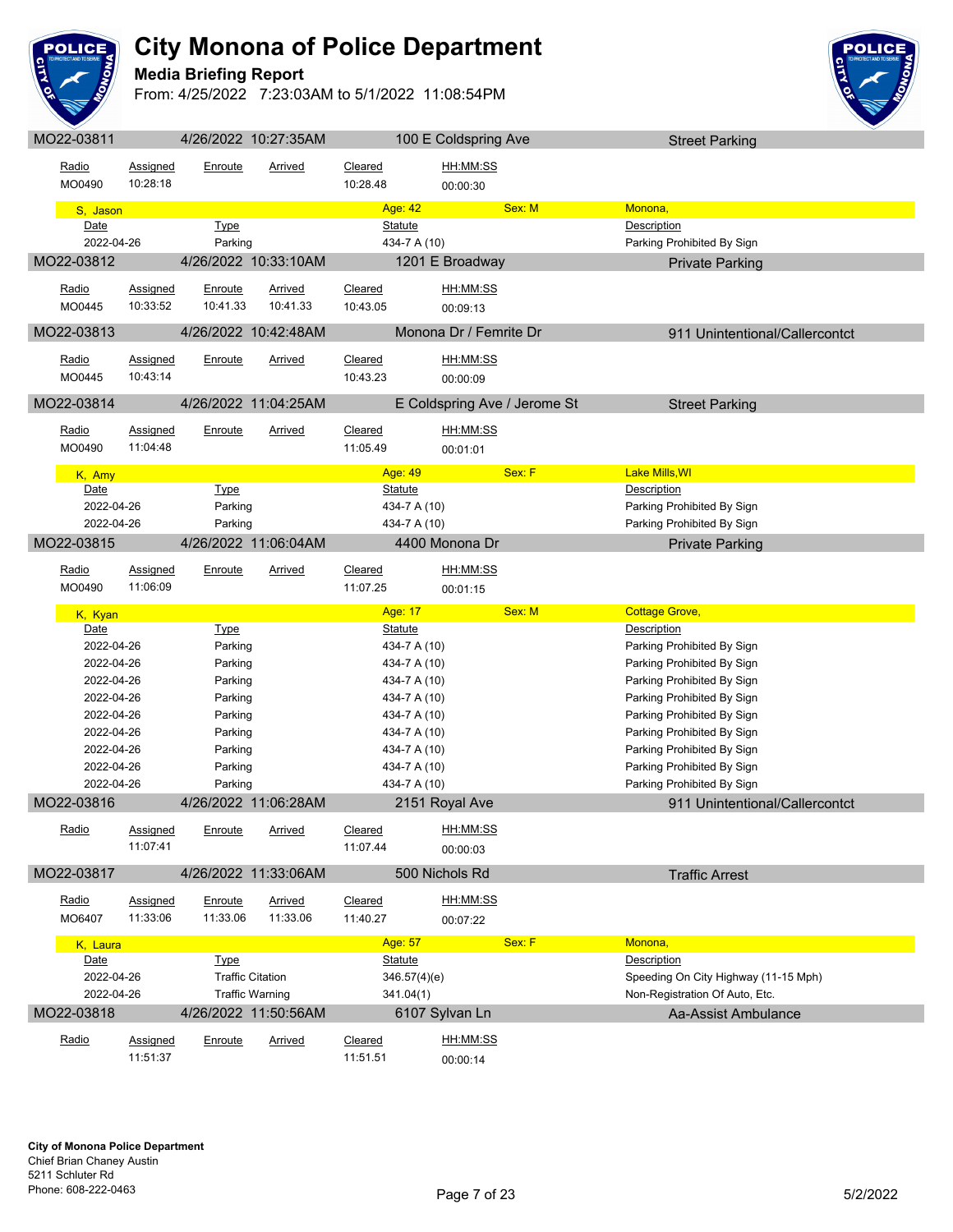

### **Media Briefing Report**



| IVIUZZ-UJO I 9     |                 |             | 4/ZU/ZUZZ 1Z.11.Z4FIVI  |                | 4400 Wallace AVE            | Street Parking                       |
|--------------------|-----------------|-------------|-------------------------|----------------|-----------------------------|--------------------------------------|
|                    |                 |             |                         |                |                             |                                      |
| Radio              | Assigned        | Enroute     | Arrived                 | Cleared        | HH:MM:SS                    |                                      |
| MO6407             | 12:17:24        | 12:17.24    | 12:17.24                | 12:25.33       | 00:08:10                    |                                      |
| E, Jeffery         |                 |             |                         | Age: 17        | Sex: M                      | Madison,                             |
| Date               |                 | <b>Type</b> |                         | <b>Statute</b> |                             | <b>Description</b>                   |
| 2022-04-26         |                 | Parking     |                         | 434-7 A (10)   |                             | Parking Prohibited By Sign           |
| MO22-03820         |                 |             | 4/26/2022 12:51:14PM    |                | E Broadway / S Stoughton Rd | <b>Assist Other Agency</b>           |
|                    |                 |             |                         |                |                             |                                      |
| Radio              | <b>Assigned</b> | Enroute     | Arrived                 | Cleared        | HH:MM:SS                    |                                      |
| MO6407             | 12:51:23        | 12:51.24    | 12:54.29                | 12:54.34       | 00:03:11                    |                                      |
| MO22-03822         |                 |             | 4/26/2022 1:36:12PM     |                | 1100 E Broadway             | <b>Traffic Arrest</b>                |
|                    |                 |             |                         |                |                             |                                      |
| Radio              | Assigned        | Enroute     | Arrived                 | Cleared        | <u>HH:MM:SS</u>             |                                      |
| MO6407             | 13:36:12        | 13:36.12    | 13:36.12                | 13:44.22       | 00:08:11                    |                                      |
| G, Aurelia         |                 |             |                         | Age: 19        | Sex: F                      | Madison,                             |
| Date               |                 | <b>Type</b> |                         | <b>Statute</b> |                             | <b>Description</b>                   |
| 2022-04-26         |                 |             | <b>Traffic Citation</b> | 346.57(4)(e)   |                             | Speeding On City Highway (16-19 Mph) |
| MO22-03823         |                 |             | 4/26/2022 2:19:20PM     |                | 600 Nichols Rd              | <b>Traffic Stop</b>                  |
|                    |                 |             |                         |                |                             |                                      |
| Radio              | Assigned        | Enroute     | <b>Arrived</b>          | Cleared        | HH:MM:SS                    |                                      |
| MO6407             | 14:19:20        | 14:19.20    | 14:19.20                | 14:24.10       | 00:04:50                    |                                      |
| M, Brandon         |                 |             |                         | Age: 37        | Sex: M                      | Madison,                             |
| Date               |                 | <b>Type</b> |                         | <b>Statute</b> |                             | <b>Description</b>                   |
| 2022-04-26         |                 |             | <b>Traffic Warning</b>  | 346.57(4)(e)   |                             | Speeding On City Highway (11-15 Mph) |
| MO22-03824         |                 |             | 4/26/2022 3:31:20PM     |                | 4500 Wallace Ave            | <b>Directed Patrol</b>               |
|                    |                 |             |                         |                |                             |                                      |
| Radio              | <b>Assigned</b> | Enroute     | <b>Arrived</b>          | Cleared        | HH:MM:SS                    |                                      |
| MO0937             | 15:31:20        | 15:31.20    | 15:31.20                | 15:47.13       | 00:15:53                    |                                      |
| MO22-03825         |                 |             | 4/26/2022 4:26:04PM     |                | 6401 Copps Ave              | <b>Theft-Retail</b>                  |
|                    |                 |             |                         |                |                             |                                      |
| Radio              | <b>Assigned</b> | Enroute     | <b>Arrived</b>          | Cleared        | <u>HH:MM:SS</u>             |                                      |
| MO0934             | 16:28:37        | 16:28.47    | 16:28.47                | 16:56.08       | 00:27:31                    |                                      |
| MO0937             | 16:28:40        | 16:31.09    | 16:31.09                | 16:50.42       | 00:22:02                    |                                      |
| <b>B</b> , Michael |                 |             |                         | Age: 64        | Sex: M                      |                                      |
| Date               |                 | Type        |                         | Statute        |                             | Description                          |
| 2022-04-26         |                 | Ordinance   |                         | 943.50(1m)(b)  |                             | Retail Theft-Intent. Take (<=\$500)  |
| MO22-03826         |                 |             | 4/26/2022 4:47:38PM     |                | 4915 Gordon Ave             | <b>Unwanted Person</b>               |
|                    |                 |             |                         |                |                             |                                      |
| Radio              | <b>Assigned</b> | Enroute     | <b>Arrived</b>          | <b>Cleared</b> | HH:MM:SS                    |                                      |
| MO0937             | 16:50:49        | 16:53.09    | 16:53.09                | 17:07.27       | 00:16:38                    |                                      |
|                    |                 |             | 4/26/2022 5:33:59PM     |                | 418 Labelle Ln              | Damage To Property                   |
|                    |                 |             |                         |                |                             |                                      |
| Radio              | <b>Assigned</b> | Enroute     | <b>Arrived</b>          | Cleared        | HH:MM:SS                    |                                      |
| MO0937             | 17:49:19        |             |                         | 17:54.18       | 00:04:59                    |                                      |
| MO22-03828         |                 |             | 4/26/2022 5:54:45PM     |                | 2501 Royal Ave              | <b>Theft-Retail</b>                  |
|                    |                 |             |                         |                |                             |                                      |
| Radio              | Assigned        | Enroute     | Arrived                 | Cleared        | HH:MM:SS                    |                                      |
|                    | 18:00:45        |             |                         | 18:01.17       | 00:00:32                    |                                      |
| MO0937             | 17:56:34        |             |                         | 17:58.45       | 00:02:11                    |                                      |
| MO22-03829         |                 |             | 4/26/2022 5:58:45PM     |                | Monona Dr / Buckeye Rd      | <b>Traffic Complaint</b>             |
|                    |                 |             |                         |                |                             |                                      |
| Radio              | <b>Assigned</b> | Enroute     | <b>Arrived</b>          | Cleared        | HH:MM:SS                    |                                      |
|                    | 18:01:24        |             |                         | 18:08.48       | 00:07:24                    |                                      |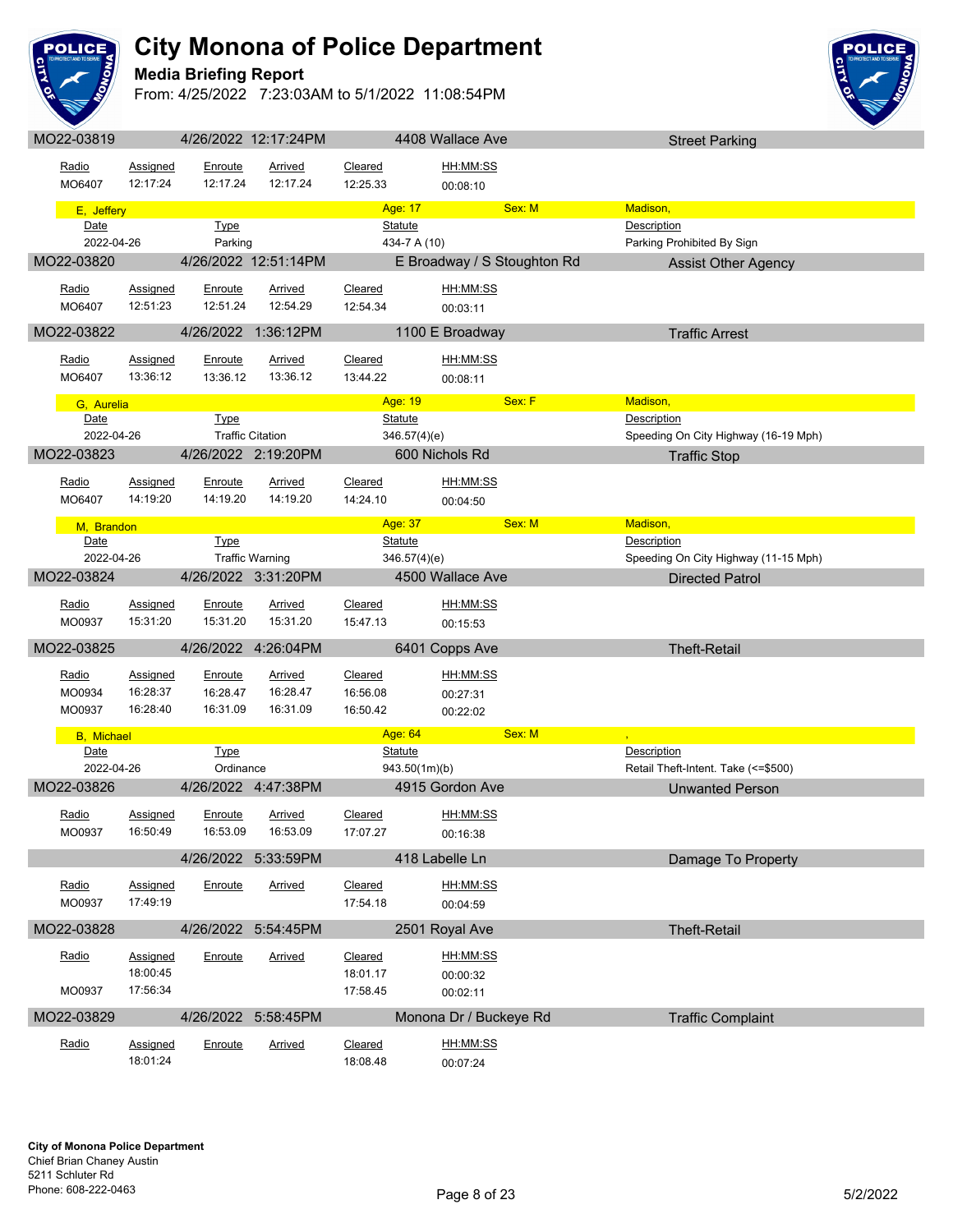

#### **Media Briefing Report**



| MO22-03830                          |                                                     |                                                    | 4/26/2022 6:05:31PM                                |                                             | 400 River PI                                    | 911 Unintentional/Callercontct         |
|-------------------------------------|-----------------------------------------------------|----------------------------------------------------|----------------------------------------------------|---------------------------------------------|-------------------------------------------------|----------------------------------------|
| Radio<br>MO0937                     | Assigned<br>18:06:38                                | Enroute                                            | Arrived                                            | Cleared<br>18:08.32                         | HH:MM:SS<br>00:01:54                            |                                        |
| MO22-03831                          |                                                     |                                                    | 4/26/2022 6:27:44PM                                |                                             | 6204 Ridgewood Ave                              | Follow Up                              |
| Radio<br>MO0937                     | <b>Assigned</b><br>18:27:55                         | Enroute                                            | <b>Arrived</b>                                     | Cleared<br>18:43.19                         | HH:MM:SS<br>00:15:25                            |                                        |
| MO22-03832                          |                                                     |                                                    | 4/26/2022 6:30:56PM                                |                                             | 2501 Kilgust Rd                                 | Alarm-Business                         |
| Radio<br>MO0330                     | <b>Assigned</b><br>18:33:12                         | Enroute<br>18:33.22                                | Arrived<br>18:33.22                                | <b>Cleared</b><br>18:33.41                  | HH:MM:SS<br>00:00:29                            |                                        |
| MO22-03833                          |                                                     |                                                    | 4/26/2022 7:20:06PM                                |                                             | 6401 Copps Ave                                  | Fraud                                  |
| Radio<br>MO0934<br>MO0934           | Assigned<br>19:24:45<br>19:21:08                    | Enroute                                            | <b>Arrived</b>                                     | Cleared<br>19:53.16<br>19:24.03             | HH:MM:SS<br>00:28:31<br>00:02:55                |                                        |
| MO22-03834                          |                                                     |                                                    | 4/26/2022 7:23:17PM                                |                                             | 5409 Monona Dr                                  | <b>Suspicious Person</b>               |
| Radio<br>MO0934                     | Assigned<br>19:24:06                                | Enroute                                            | Arrived                                            | <b>Cleared</b><br>19:24.40                  | HH:MM:SS<br>00:00:33                            |                                        |
| MO22-03835                          |                                                     |                                                    | 4/26/2022 7:33:15PM                                |                                             | 6104 Sylvan Ln                                  | <b>Traffic Complaint</b>               |
| Radio<br>MO0330                     | <b>Assigned</b><br>19:33:46                         | Enroute<br>19:33.49                                | <u>Arrived</u><br>19:33.49                         | Cleared<br>19:52.24                         | HH:MM:SS<br>00:18:38                            |                                        |
|                                     |                                                     |                                                    |                                                    |                                             |                                                 |                                        |
| MO22-03836                          |                                                     | 4/26/2022 7:50:09PM                                |                                                    |                                             | W Broadway / Hoboken Rd                         | Accident-Unknown Injury                |
| Radio<br>MO0330<br>MO0934<br>MO0937 | <b>Assigned</b><br>19:53:09<br>19:56:18<br>19:51:41 | <b>Enroute</b><br>19:59.05<br>19:59.13<br>19:59.15 | <b>Arrived</b><br>19:59.05<br>19:59.13<br>19:59.15 | Cleared<br>20:30.17<br>20:30.22<br>20:30.29 | HH:MM:SS<br>00:37:08<br>00:34:03<br>00:38:48    |                                        |
| K, Stephen                          |                                                     |                                                    |                                                    |                                             | Sex: M<br>Age: 64                               | Madison, WI                            |
| Date                                |                                                     | <b>Type</b>                                        |                                                    |                                             | <b>Statute</b>                                  | <b>Description</b>                     |
| 2022-04-26                          |                                                     |                                                    | <b>Traffic Citation</b>                            |                                             | 346.69                                          | Hit And Run-Property Adjacent To Highw |
| MO22-03837<br>Radio                 | <b>Assigned</b><br>19:56:20                         | Enroute                                            | 4/26/2022 7:51:37PM<br><b>Arrived</b>              | Cleared<br>19:56.26                         | W Broadway / Hoboken Rd<br>HH:MM:SS<br>00:00:05 | <b>Check Area/Foot Patrol</b>          |
| MO22-03838                          |                                                     |                                                    | 4/26/2022 8:46:12PM                                |                                             | 716 Cottage Grove Rd                            | <b>Assist Other Agency</b>             |
| Radio<br>MO0937<br>MO0937           | Assigned<br>21:14:00<br>20:47:16                    | Enroute<br>21:14.12<br>20:47.43                    | <b>Arrived</b><br>21:14.49<br>20:47.43             | <b>Cleared</b><br>21:21.05<br>21:05.53      | HH:MM:SS<br>00:07:05<br>00:18:37                |                                        |
| MO22-03839                          |                                                     |                                                    | 4/26/2022 9:16:36PM                                |                                             | 210 Shato Ln                                    | Information (Law)                      |
| Radio                               | <b>Assigned</b><br>21:16:43                         | Enroute                                            | <b>Arrived</b>                                     | Cleared<br>21:16.48                         | HH:MM:SS<br>00:00:06                            |                                        |
| MO22-03840                          |                                                     |                                                    | 4/26/2022 9:18:54PM                                |                                             | 5005 Mckenna Rd                                 | <b>Check Person</b>                    |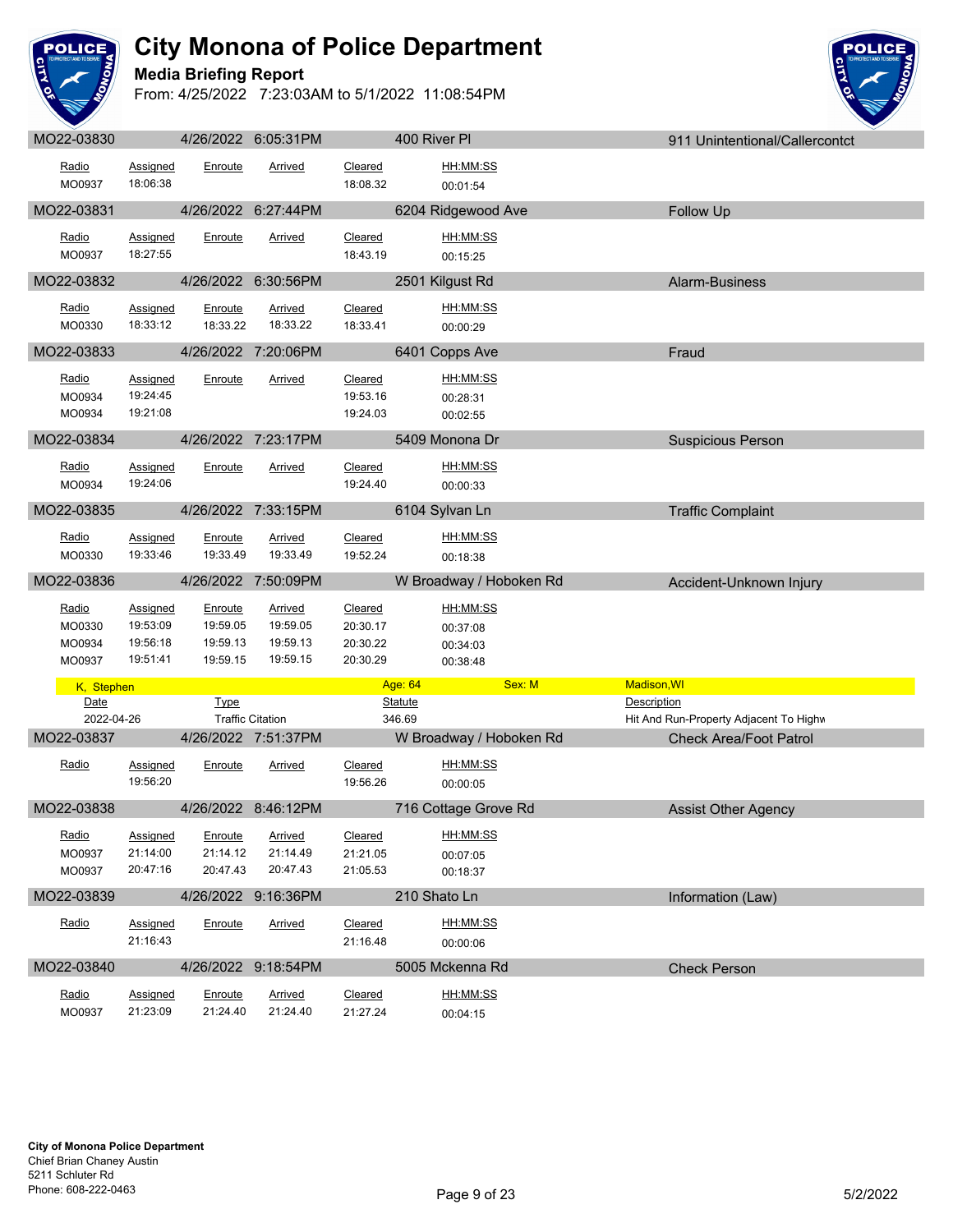

#### **Media Briefing Report**



| MO22-03841         |                      |                    | 4/26/2022 9:39:19PM       |                     | 100 E Broadway                 |                        | Accident-Hit/Run                                       |  |
|--------------------|----------------------|--------------------|---------------------------|---------------------|--------------------------------|------------------------|--------------------------------------------------------|--|
| Radio<br>MO0934    | Assigned<br>21:51:52 | Enroute            | Arrived                   | Cleared<br>22:34.51 | HH:MM:SS<br>00:42:59           |                        |                                                        |  |
| S, Ray             |                      |                    |                           | Age: 27             |                                | Sex: F                 | <b>Madison, WI</b>                                     |  |
| Date               |                      | <b>Type</b>        |                           | <b>Statute</b>      |                                |                        | <b>Description</b>                                     |  |
| 2022-04-26         |                      |                    | <b>Traffic Citation</b>   | 346.69              |                                |                        | Hit And Run-Property Adjacent To Highv                 |  |
| MO22-03842         |                      |                    | 4/27/2022 12:12:40AM      |                     | 105 E Broadway                 |                        | <b>Traffic Stop</b>                                    |  |
|                    |                      |                    |                           |                     |                                |                        |                                                        |  |
| Radio              | Assigned             | Enroute            | <b>Arrived</b>            | Cleared             | HH:MM:SS                       |                        |                                                        |  |
| MO0945             | 0:12:40              | 0:12.40            | 0:12.40                   | 0:20.37             | 00:07:58                       |                        |                                                        |  |
| <b>B</b> , Anthony |                      |                    |                           | Age: 19             |                                | Sex: M                 | Marshall,                                              |  |
| Date               |                      | <b>Type</b>        |                           | <b>Statute</b>      |                                |                        | Description                                            |  |
| 2022-04-27         |                      |                    | <b>Traffic Warning</b>    | 346.57(5)           |                                |                        | Exceeding Speed Zones, Etc. (16-19 Mp                  |  |
| MO22-03843         |                      |                    | 4/27/2022 1:10:13AM       |                     |                                |                        | S Stoughton Rd Ush 12 Wb On / S Stough Directed Patrol |  |
| <u>Radio</u>       | Assigned             |                    |                           | Cleared             | HH:MM:SS                       |                        |                                                        |  |
| MO0945             | 1:10:13              | Enroute<br>1:10.13 | <b>Arrived</b><br>1:10.13 | 1:23.32             |                                |                        |                                                        |  |
|                    |                      |                    |                           |                     | 00:13:19                       |                        |                                                        |  |
| MO22-03844         |                      |                    | 4/27/2022 1:15:37AM       |                     | S Stoughton Rd / E Broadway    |                        | <b>Traffic Stop</b>                                    |  |
| Radio              | <b>Assigned</b>      | <b>Enroute</b>     | <b>Arrived</b>            | Cleared             | HH:MM:SS                       |                        |                                                        |  |
| MO0330             | 1:16:07              | 1:16.09            | 1:16.09                   | 2:39.43             | 01:23:36                       |                        |                                                        |  |
| MO0940             | 1:21:26              | 1:21.29            | 1:21.29                   | 1:45.59             | 00:24:33                       |                        |                                                        |  |
|                    |                      |                    |                           |                     |                                |                        |                                                        |  |
| S<br>, Kenya       |                      |                    |                           | Age: 29             |                                | Sex: F                 | Madison, WI                                            |  |
| Date Arrest        |                      | <b>Arrest Type</b> |                           | Statute             |                                | Statute Desc           |                                                        |  |
| 2022-04-27         |                      |                    | Taken Into Custody        | 999-48              |                                | <b>Warrant Service</b> |                                                        |  |
|                    |                      |                    |                           | Age: 29             |                                | Sex: F                 | <b>Madison, WI</b>                                     |  |
| S, Kenya           |                      |                    |                           |                     |                                |                        |                                                        |  |
| Date               |                      | <b>Type</b>        |                           | <b>Statute</b>      |                                |                        | Description                                            |  |
| 2022-04-27         |                      |                    | <b>Traffic Warning</b>    |                     | 346.57(4)(h)                   |                        | Speeding In 55 Mph Zone (20-24 Mph)                    |  |
| MO22-03845         |                      |                    | 4/27/2022 7:19:17AM       |                     | 6320 Monona Dr                 |                        | Alarm                                                  |  |
| Radio              | <b>Assigned</b>      | Enroute            | <b>Arrived</b>            | Cleared             | HH:MM:SS                       |                        |                                                        |  |
| MO6407             | 7:33:56              | 7:37.54            | 7:37.54                   | 7:44.55             | 00:10:59                       |                        |                                                        |  |
|                    |                      |                    |                           |                     |                                |                        |                                                        |  |
| MO22-03846         |                      |                    | 4/27/2022 7:46:52AM       |                     | 4500 Wallace Ave               |                        | <b>Directed Patrol</b>                                 |  |
| Radio              | <b>Assigned</b>      | Enroute            | <b>Arrived</b>            | Cleared             | HH:MM:SS                       |                        |                                                        |  |
| MO6407             | 7:46:52              | 7:46.52            | 7:46.52                   | 8:14.47             | 00:27:56                       |                        |                                                        |  |
| MO22-03847         |                      |                    | 4/27/2022 8:21:37AM       |                     | 6000 Winnequah Rd              |                        | <b>Traffic Stop</b>                                    |  |
|                    |                      |                    |                           |                     |                                |                        |                                                        |  |
| Radio              | Assigned             | Enroute            | Arrived                   | Cleared             | HH:MM:SS                       |                        |                                                        |  |
| MO6407             | 8:21:37              | 8:21.37            | 8:21.37                   | 8:35.11             | 00:13:34                       |                        |                                                        |  |
| R. Sahira          |                      |                    |                           | Age: 33             |                                | Sex: F                 | Madison,                                               |  |
| Date               |                      | <b>Type</b>        |                           | <b>Statute</b>      |                                |                        | Description                                            |  |
| 2022-04-27         |                      |                    | <b>Traffic Citation</b>   | 343.18(1)           |                                |                        | Operate W/O Carrying License                           |  |
| MO22-03848         |                      |                    | 4/27/2022 9:23:02AM       |                     | South Towne Dr / Industrial Dr |                        | <b>Check Person</b>                                    |  |
|                    |                      |                    |                           |                     |                                |                        |                                                        |  |
| <u>Radio</u>       | <b>Assigned</b>      | Enroute            | <b>Arrived</b>            | Cleared             | HH:MM:SS                       |                        |                                                        |  |
| MO0445             | 9:23:52<br>9:40:22   | 9:35.33            | 9:35.33<br>9:40.27        | 10:52.55            | 01:29:03                       |                        |                                                        |  |
| MO6407             |                      | 9:40.27            |                           | 10:08.52            | 00:28:29                       |                        |                                                        |  |
|                    |                      | 4/27/2022          | 9:39:19AM                 |                     | South Towne Dr / Industrial Dr |                        | Aa-Assist Ambulance                                    |  |
| Radio              | Assigned             | Enroute            | <b>Arrived</b>            | Cleared             | HH:MM:SS                       |                        |                                                        |  |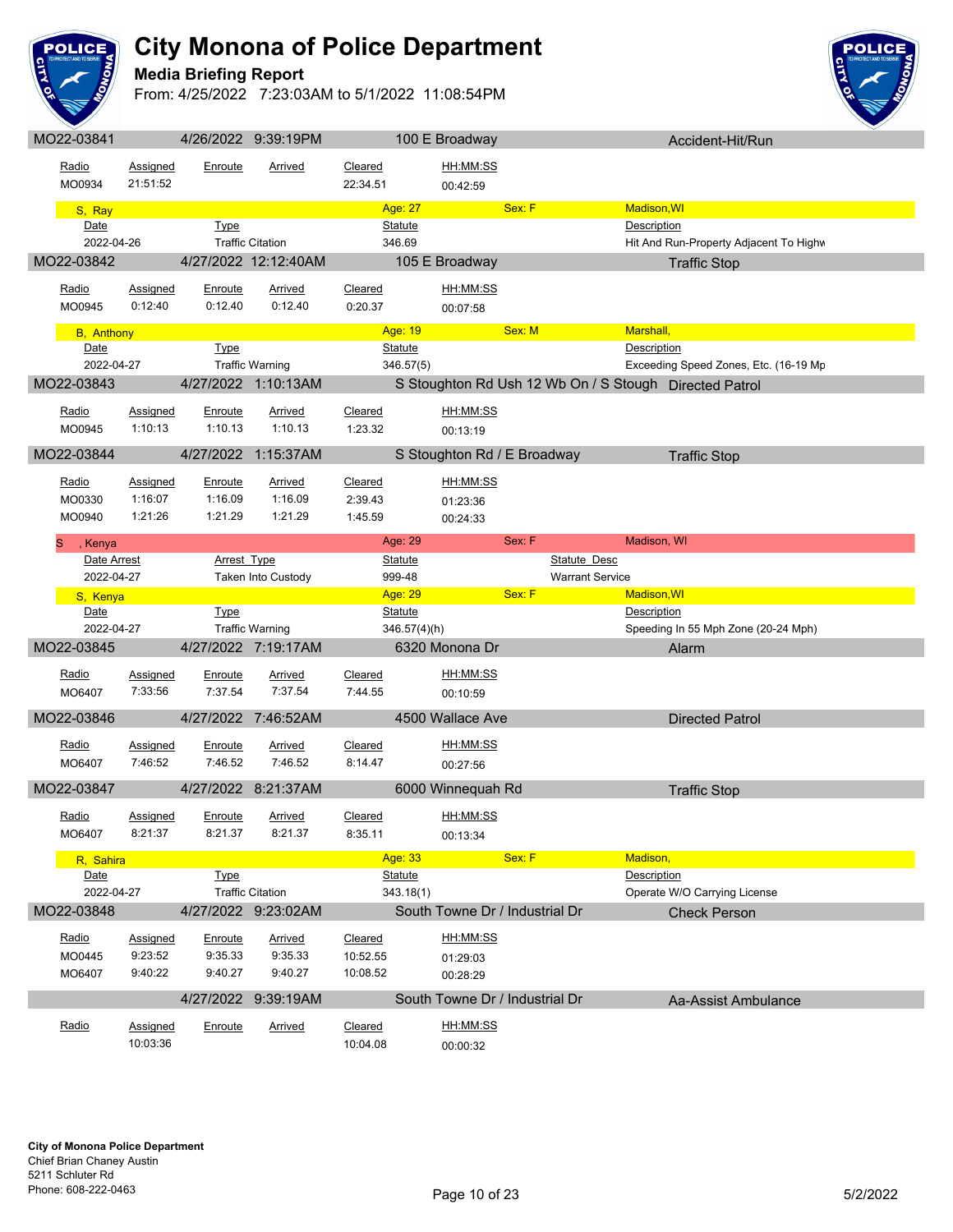

#### **Media Briefing Report**



| MO22-03850         |                      |             | 4/27/2022 10:54:06AM    |          | Monona Dr / Buckeye Rd      | <b>Traffic Arrest</b>                   |  |
|--------------------|----------------------|-------------|-------------------------|----------|-----------------------------|-----------------------------------------|--|
| Radio              | Assigned             | Enroute     | Arrived                 | Cleared  | HH:MM:SS                    |                                         |  |
| MO6407             | 10:54:06             | 10:54.06    | 10:54.06                | 11:03.06 | 00:09:00                    |                                         |  |
|                    |                      |             |                         |          |                             |                                         |  |
| Y, Dontate         |                      |             |                         |          | Age: 41<br>Sex: M           | Waterloo,                               |  |
| Date<br>2022-04-27 |                      | <b>Type</b> |                         |          | <b>Statute</b><br>344.62(2) | Description                             |  |
|                    |                      |             | <b>Traffic Citation</b> |          |                             | No Proof Of Vehicle Insurance At Time ( |  |
| MO22-03851         |                      |             | 4/27/2022 11:46:58AM    |          | 101 Frost Woods Rd          | Fraud                                   |  |
| Radio              | Assigned             | Enroute     | Arrived                 | Cleared  | HH:MM:SS                    |                                         |  |
| MO6407             | 11:47:39             | 12:17.18    | 12:17.18                | 12:18.08 | 00:30:29                    |                                         |  |
| MO22-03852         |                      |             | 4/27/2022 12:24:23PM    |          | 4100 Monona Dr              | <b>Traffic Arrest</b>                   |  |
|                    |                      |             |                         |          |                             |                                         |  |
| <u>Radio</u>       | <b>Assigned</b>      | Enroute     | <b>Arrived</b>          | Cleared  | HH:MM:SS                    |                                         |  |
| MO0941             | 12:24:23             | 12:24.23    | 12:24.23                | 12:31.06 | 00:06:44                    |                                         |  |
| MO0941             | 12:25:59             | 12:25.59    | 12:26.01                | 12:35.10 | 00:09:11                    |                                         |  |
| MO22-03853         |                      |             | 4/27/2022 12:42:46PM    |          | 4100 Monona Dr              | <b>Traffic Arrest</b>                   |  |
| Radio              | Assigned             | Enroute     | Arrived                 | Cleared  | HH:MM:SS                    |                                         |  |
| MO0941             | 12:42:46             | 12:42.46    | 12:42.46                | 12:53.34 | 00:10:48                    |                                         |  |
|                    |                      |             |                         |          |                             |                                         |  |
| MO22-03854         |                      |             | 4/27/2022 12:47:59PM    |          | 700 W Dean Ave              | <b>Traffic Stop</b>                     |  |
| Radio              | <b>Assigned</b>      | Enroute     | <b>Arrived</b>          | Cleared  | HH:MM:SS                    |                                         |  |
| MO6407             | 12:47:59             | 12:47.59    | 12:47.59                | 12:53.53 | 00:05:55                    |                                         |  |
|                    |                      |             |                         |          | Sex: M<br>Age: 31           | Monona,                                 |  |
| P, David<br>Date   |                      | <b>Type</b> |                         |          | <b>Statute</b>              | Description                             |  |
| 2022-04-27         |                      |             | <b>Traffic Warning</b>  |          | 346.57(4)(e)                | Speeding On City Highway (11-15 Mph)    |  |
|                    |                      |             |                         |          |                             |                                         |  |
| MO22-03855         |                      |             | 4/27/2022 1:12:37PM     |          |                             |                                         |  |
|                    |                      |             |                         |          | 2151 Royal Ave              | <b>Theft-Retail</b>                     |  |
| <u>Radio</u>       | <b>Assigned</b>      | Enroute     | Arrived                 | Cleared  | HH:MM:SS                    |                                         |  |
| MO0445             | 13:14:37             | 13:14.38    |                         | 13:19.54 | 00:05:17                    |                                         |  |
| MO22-03856         |                      |             | 4/27/2022 1:18:35PM     |          | 4100 Monona Dr              | <b>Traffic Arrest</b>                   |  |
|                    |                      |             |                         |          |                             |                                         |  |
| Radio              | Assigned<br>13:18:35 | Enroute     | <b>Arrived</b>          | Cleared  | <u>HH:MM:SS</u>             |                                         |  |
| MO0941             |                      | 13:18.35    | 13:18.35                | 13:26.34 | 00:07:59                    |                                         |  |
| MO22-03857         |                      |             | 4/27/2022 1:36:50PM     |          | 4100 Monona Dr              | <b>Traffic Arrest</b>                   |  |
| Radio              | Assigned             | Enroute     | Arrived                 | Cleared  | HH:MM:SS                    |                                         |  |
| MO0941             | 13:36:50             | 13:36.50    | 13:36.50                | 13:45.14 | 00:08:25                    |                                         |  |
| MO22-03858         |                      |             |                         |          | Walter St / Atwood Ave      |                                         |  |
|                    |                      |             | 4/27/2022 1:46:36PM     |          |                             | Disabled Vehicle                        |  |
| <u>Radio</u>       | Assigned             | Enroute     | Arrived                 | Cleared  | HH:MM:SS                    |                                         |  |
| MO0941             | 13:46:43             | 13:46.52    | 13:46.52                | 13:58.46 | 00:12:03                    |                                         |  |
| MO6407             | 13:53:26             | 13:53.26    | 13:53.28                | 13:57.24 | 00:03:58                    |                                         |  |
| MO22-03859         |                      |             | 4/27/2022 2:13:16PM     |          | 5506 Goucher Ln             | Disturbance                             |  |
| <u>Radio</u>       | Assigned             | Enroute     | Arrived                 | Cleared  | HH:MM:SS                    |                                         |  |
| MO0445             | 14:14:27             | 14:14.29    | 14:29.18                | 14:30.35 |                             |                                         |  |
| MO6407             | 14:13:56             | 14:14.29    | 14:15.36                | 14:34.44 | 00:16:08<br>00:20:48        |                                         |  |
|                    |                      |             |                         |          |                             |                                         |  |
| MO22-03860         |                      |             | 4/27/2022 2:31:26PM     |          | W Broadway / Bridge Rd      | <b>Traffic Stop</b>                     |  |
| Radio              | <b>Assigned</b>      | Enroute     | <b>Arrived</b>          | Cleared  | HH:MM:SS                    |                                         |  |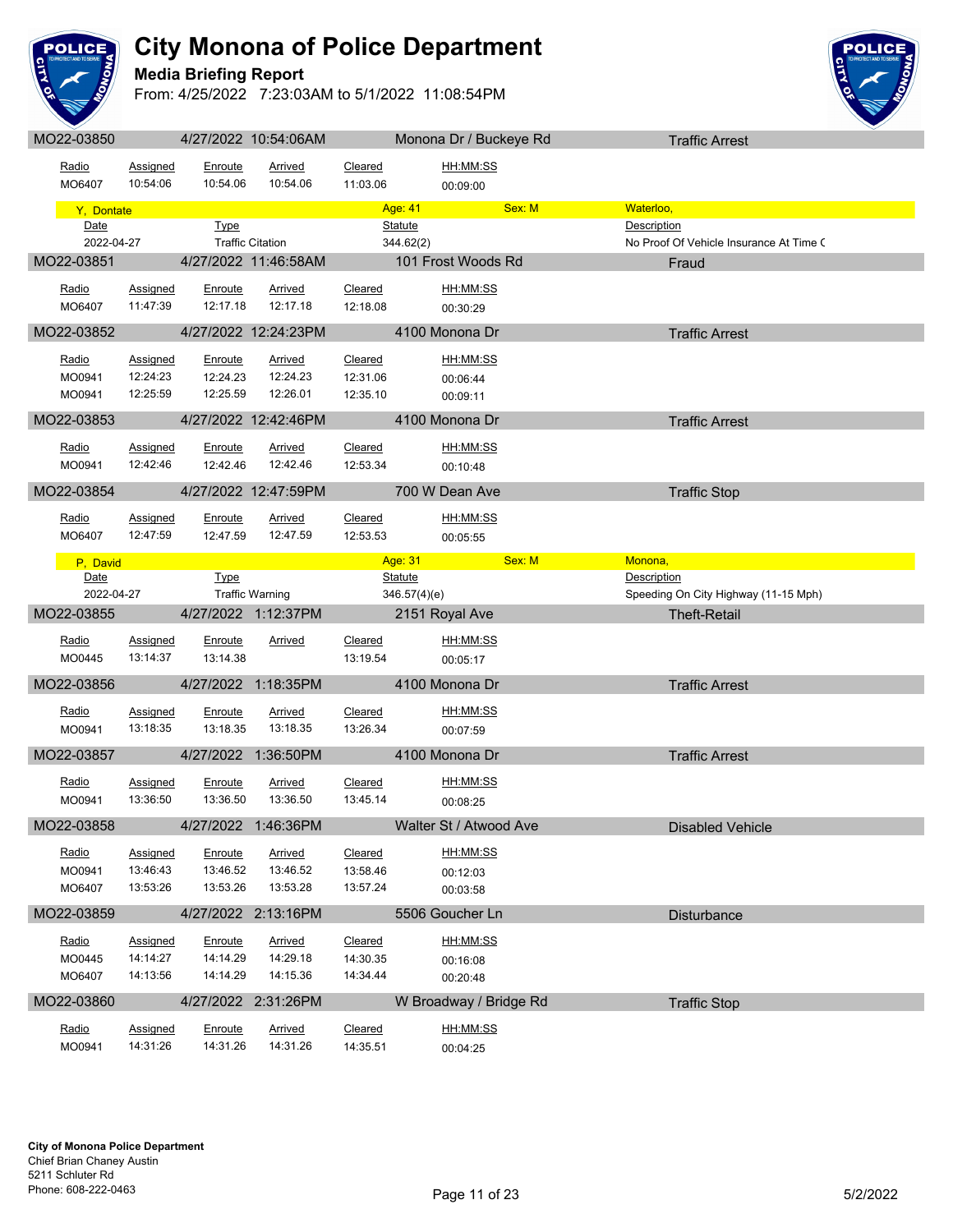

#### **Media Briefing Report**



| Radio      | <b>Assigned</b>      | Enroute  | <b>Arrived</b>      | Cleared             | HH:MM:SS                    |                            |
|------------|----------------------|----------|---------------------|---------------------|-----------------------------|----------------------------|
| MO0934     | 15:12:36             | 15:25.33 | 15:25.33            | 15:26.56            | 00:14:20                    |                            |
| MO0937     | 15:13:18             | 15:13.19 | 15:20.10            | 15:35.31            | 00:22:13                    |                            |
| MO22-03863 |                      |          | 4/27/2022 3:36:50PM |                     | South Towne Dr / Royal Ave  | <b>Disabled Vehicle</b>    |
| Radio      | Assigned             | Enroute  | <b>Arrived</b>      | Cleared             | HH:MM:SS                    |                            |
| MO0934     | 15:37:18             | 15:44.17 | 15:52.54            | 16:03.08            | 00:25:50                    |                            |
| MO0937     | 15:37:04             | 15:37.06 | 15:37.06            | 16:03.08            | 00:26:04                    |                            |
| MO22-03864 |                      |          | 4/27/2022 5:44:53PM |                     | S Stoughton Rd / E Broadway | <b>Disabled Vehicle</b>    |
| Radio      | <b>Assigned</b>      | Enroute  | Arrived             | Cleared             | HH:MM:SS                    |                            |
| MO0937     | 17:45:10             | 17:45.17 | 17:45.17            | 17:57.27            | 00:12:17                    |                            |
| MO22-03865 |                      |          | 4/27/2022 5:45:54PM |                     | 4400 Monona Dr              | Aa-Assist Ambulance        |
| Radio      | <b>Assigned</b>      | Enroute  | Arrived             | Cleared             | HH:MM:SS                    |                            |
|            | 17:46:17             |          |                     | 17:54.42            | 00:08:26                    |                            |
|            |                      |          |                     |                     |                             |                            |
| MO22-03867 |                      |          | 4/27/2022 5:49:27PM |                     | 501 Woodstock Cir           | <b>Suspicious Person</b>   |
| Radio      | Assigned             | Enroute  | <b>Arrived</b>      | Cleared             | <u>HH:MM:SS</u>             |                            |
| MO0934     | 17:56:30             | 17:57.09 | 18:02.26            | 18:10.54            | 00:14:24                    |                            |
| MO0937     | 18:02:24             | 18:02.24 | 18:05.54            | 18:10.52            | 00:08:28                    |                            |
| MO22-03866 |                      |          | 4/27/2022 5:51:50PM |                     | 353 Owen Rd                 | Noise Disturbance          |
| Radio      | Assigned             | Enroute  | <b>Arrived</b>      | Cleared             | HH:MM:SS                    |                            |
|            | 17:54:06             |          |                     | 17:54.22            | 00:00:15                    |                            |
| MO22-03868 |                      |          | 4/27/2022 6:48:29PM |                     | 5800 Bjelde Ln              | Domestic/Family Trouble    |
| Radio      | Assigned             | Enroute  | <b>Arrived</b>      | Cleared             | <u>HH:MM:SS</u>             |                            |
| MO0934     | 18:49:38             | 18:49.40 | 18:53.42            | 18:59.38            | 00:10:00                    |                            |
| MO0937     | 18:49:16             | 18:49.18 | 18:53.45            | 18:59.47            | 00:10:31                    |                            |
| MO22-03869 |                      |          |                     |                     |                             |                            |
|            |                      |          | 4/27/2022 7:19:07PM |                     | 6401 Copps Ave              | <b>Theft-Retail</b>        |
| Radio      |                      |          |                     |                     |                             |                            |
| MO0937     | Assigned<br>19:19:30 | Enroute  | Arrived             | Cleared<br>20:00.07 | HH:MM:SS<br>00:40:37        |                            |
|            |                      |          |                     |                     |                             |                            |
| MO22-03870 |                      |          | 4/27/2022 8:05:08PM |                     | Ush 12 Wb / S Stoughton Rd  | <b>Traffic Complaint</b>   |
| Radio      | Assigned             | Enroute  | Arrived             | Cleared             | HH:MM:SS                    |                            |
|            | 20:05:36             |          |                     | 20:16.31            | 00:10:55                    |                            |
|            |                      |          | 4/27/2022 8:08:56PM |                     | 3819 Monona Dr              | Aa-Assist Ambulance        |
| Radio      | <b>Assigned</b>      | Enroute  | <b>Arrived</b>      | Cleared             | HH:MM:SS                    |                            |
| MO0937     | 20:10:11             |          |                     | 20:10.20            | 00:00:10                    |                            |
| MO22-03872 |                      |          | 4/27/2022 8:15:44PM |                     | 250 Femrite Dr              | Afd-Assist Fire Department |
| Radio      | Assigned             | Enroute  | Arrived             | Cleared             | HH:MM:SS                    |                            |
| MO0937     | 20:17:16             |          |                     | 20:17.23            | 00:00:07                    |                            |
| MO22-03874 |                      |          | 4/27/2022 9:02:44PM |                     | Ush 12 Eb / John Nolen Dr   | Information (Law)          |
| Radio      | Assigned             | Enroute  | <b>Arrived</b>      | Cleared             | HH:MM:SS                    |                            |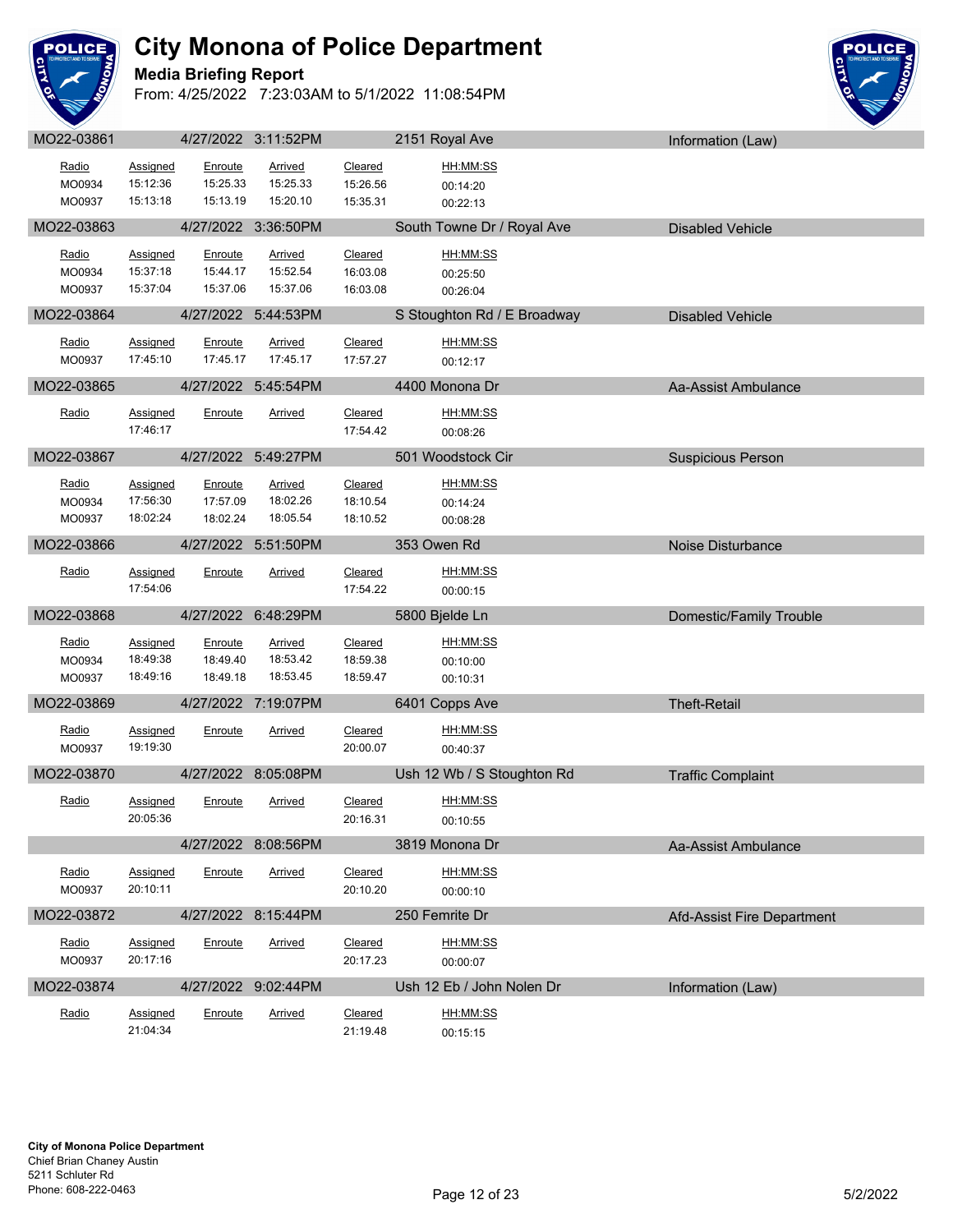

### **Media Briefing Report**



| $IVI\cup L2$ -UUUTU |                 |                | <b>TILIILULL J.UL.UJI IVI</b> |          |                                           |        | <b>OVAILL LOWLIG DE OSIT TZ LD OILT OSIT TZ LE FIRAILLE OLDE</b> |
|---------------------|-----------------|----------------|-------------------------------|----------|-------------------------------------------|--------|------------------------------------------------------------------|
|                     |                 |                |                               |          |                                           |        |                                                                  |
| Radio               | Assigned        | Enroute        | Arrived                       | Cleared  | HH:MM:SS                                  |        |                                                                  |
| MO0937              | 21:02:59        | 21:02.59       | 21:02.59                      | 21:07.43 | 00:04:45                                  |        |                                                                  |
| R, David            |                 |                |                               |          | Age: 39                                   | Sex: M | Madison, WI                                                      |
| Date                |                 | <b>Type</b>    |                               |          | Statute                                   |        | Description                                                      |
| 2022-04-27          |                 |                | <b>Traffic Warning</b>        |          | 434-18 C                                  |        | Unnecessary Acceleration Of Vehicle                              |
|                     |                 |                |                               |          |                                           |        |                                                                  |
| MO22-03875          |                 |                | 4/27/2022 9:31:57PM           |          | 2001 Greenway Cross                       |        | <b>Follow Up</b>                                                 |
| Radio               | <b>Assigned</b> | Enroute        | <b>Arrived</b>                | Cleared  | HH:MM:SS                                  |        |                                                                  |
|                     | 21:32:02        | 21:32.05       | 21:32.05                      |          |                                           |        |                                                                  |
| MO0937              |                 |                |                               | 21:43.46 | 00:11:44                                  |        |                                                                  |
| MO22-03876          |                 |                | 4/28/2022 12:10:58AM          |          | Monona Dr / River Pl                      |        | <b>Traffic Stop</b>                                              |
|                     |                 |                |                               |          |                                           |        |                                                                  |
| Radio               | Assigned        | <u>Enroute</u> | <b>Arrived</b>                | Cleared  | HH:MM:SS                                  |        |                                                                  |
| MO0945              | 0:10:58         | 0:10.58        | 0:10.58                       | 0:15.50  | 00:04:52                                  |        |                                                                  |
|                     |                 |                |                               |          |                                           |        |                                                                  |
| S. Dale             |                 |                |                               |          | Age: 63 <b>Age: 63</b>                    | Sex: M | Verona,                                                          |
| Date                |                 | <b>Type</b>    |                               |          | <b>Statute</b>                            |        | Description                                                      |
| 2022-04-28          |                 |                | <b>Traffic Warning</b>        |          | 346.31(3)                                 |        | Improper Left Turn                                               |
| MO22-03877          |                 |                | 4/28/2022 1:20:05AM           |          | Ush 12 Wb / W Broadway                    |        | <b>Traffic Stop</b>                                              |
|                     |                 |                |                               |          |                                           |        |                                                                  |
| Radio               | Assigned        | Enroute        | Arrived                       | Cleared  | HH:MM:SS                                  |        |                                                                  |
| MO0945              | 1:20:10         | 1:22.56        | 1:22.56                       | 1:29.03  | 00:08:53                                  |        |                                                                  |
|                     |                 |                |                               |          | <b>Age: 37 Page: 27 Page: 27 Page: 27</b> | Sex: F | Madison,                                                         |
| S, Jennifer         |                 |                |                               |          | <b>Statute</b>                            |        | Description                                                      |
| Date<br>2022-04-28  |                 | <b>Type</b>    |                               |          |                                           |        |                                                                  |
|                     |                 |                | <b>Traffic Warning</b>        |          | 347.06(1)                                 |        | Operation W/O Required Lamps Lighted                             |
| MO22-03878          |                 |                | 4/28/2022 3:45:34AM           |          | 5910 Anthony Pl                           |        | Aa-Assist Ambulance                                              |
|                     |                 |                |                               |          | HH:MM:SS                                  |        |                                                                  |
| Radio               | Assigned        | Enroute        | Arrived                       | Cleared  |                                           |        |                                                                  |
|                     | 3:45:44         |                |                               | 3:55.41  | 00:09:58                                  |        |                                                                  |
| MO22-03879          |                 |                | 4/28/2022 4:54:51AM           |          | 2630 Ush 12 Eb                            |        | <b>Traffic Complaint</b>                                         |
|                     |                 |                |                               |          |                                           |        |                                                                  |
| Radio               | <b>Assigned</b> | Enroute        | Arrived                       | Cleared  | HH:MM:SS                                  |        |                                                                  |
|                     | 4:55:37         |                |                               | 4:55.50  | 00:00:13                                  |        |                                                                  |
|                     |                 |                |                               |          |                                           |        |                                                                  |
| MO22-03880          |                 |                | 4/28/2022 8:14:22AM           |          | 6320 Monona Dr                            |        | Alarm                                                            |
| Radio               | <b>Assigned</b> | Enroute        | Arrived                       | Cleared  | HH:MM:SS                                  |        |                                                                  |
|                     | 8:14:29         | 8:22.22        | 8:22.22                       |          |                                           |        |                                                                  |
| MO0235              |                 |                |                               | 8:34.18  | 00:19:48                                  |        |                                                                  |
| MO22-03881          |                 |                | 4/28/2022 8:45:24AM           |          | 6540 Monona Dr                            |        | <b>Check Area/Foot Patrol</b>                                    |
|                     |                 |                |                               |          |                                           |        |                                                                  |
| <u>Radio</u>        | Assigned        | <u>Enroute</u> | <b>Arrived</b>                | Cleared  | HH:MM:SS                                  |        |                                                                  |
| MO0235              | 8:45:24         | 8:45.24        | 8:45.24                       | 8:57.47  | 00:12:24                                  |        |                                                                  |
|                     |                 |                |                               |          |                                           |        |                                                                  |
| MO22-03882          |                 |                | 4/28/2022 8:50:29AM           |          | 5400 Healy Ln                             |        | <b>Check Area/Foot Patrol</b>                                    |
| Radio               | Assigned        | Enroute        | Arrived                       | Cleared  | HH:MM:SS                                  |        |                                                                  |
| MO6407              |                 |                | 8:50.29                       | 8:53.05  |                                           |        |                                                                  |
|                     | 8:50:29         | 8:50.29        |                               |          | 00:02:36                                  |        |                                                                  |
| MO22-03883          |                 |                | 4/28/2022 9:15:42AM           |          | 4400 Monona Dr                            |        | <b>Private Parking</b>                                           |
|                     |                 |                |                               |          |                                           |        |                                                                  |
| Radio               | <b>Assigned</b> | Enroute        | <b>Arrived</b>                | Cleared  | HH:MM:SS                                  |        |                                                                  |
| MO0490              | 9:15:47         |                |                               | 9:16.21  | 00:00:34                                  |        |                                                                  |
|                     |                 |                |                               |          |                                           |        |                                                                  |
| H, Bernard          |                 |                |                               |          | Age: 82                                   | Sex: M | Madison,                                                         |
| Date                |                 | <b>Type</b>    |                               |          | Statute                                   |        | Description                                                      |
| 2022-04-28          |                 | Parking        |                               |          | 434-7 A (10)                              |        | Parking Prohibited By Sign                                       |
| 2022-04-28          |                 | Parking        |                               |          | 434-7 A (10)                              |        | Parking Prohibited By Sign                                       |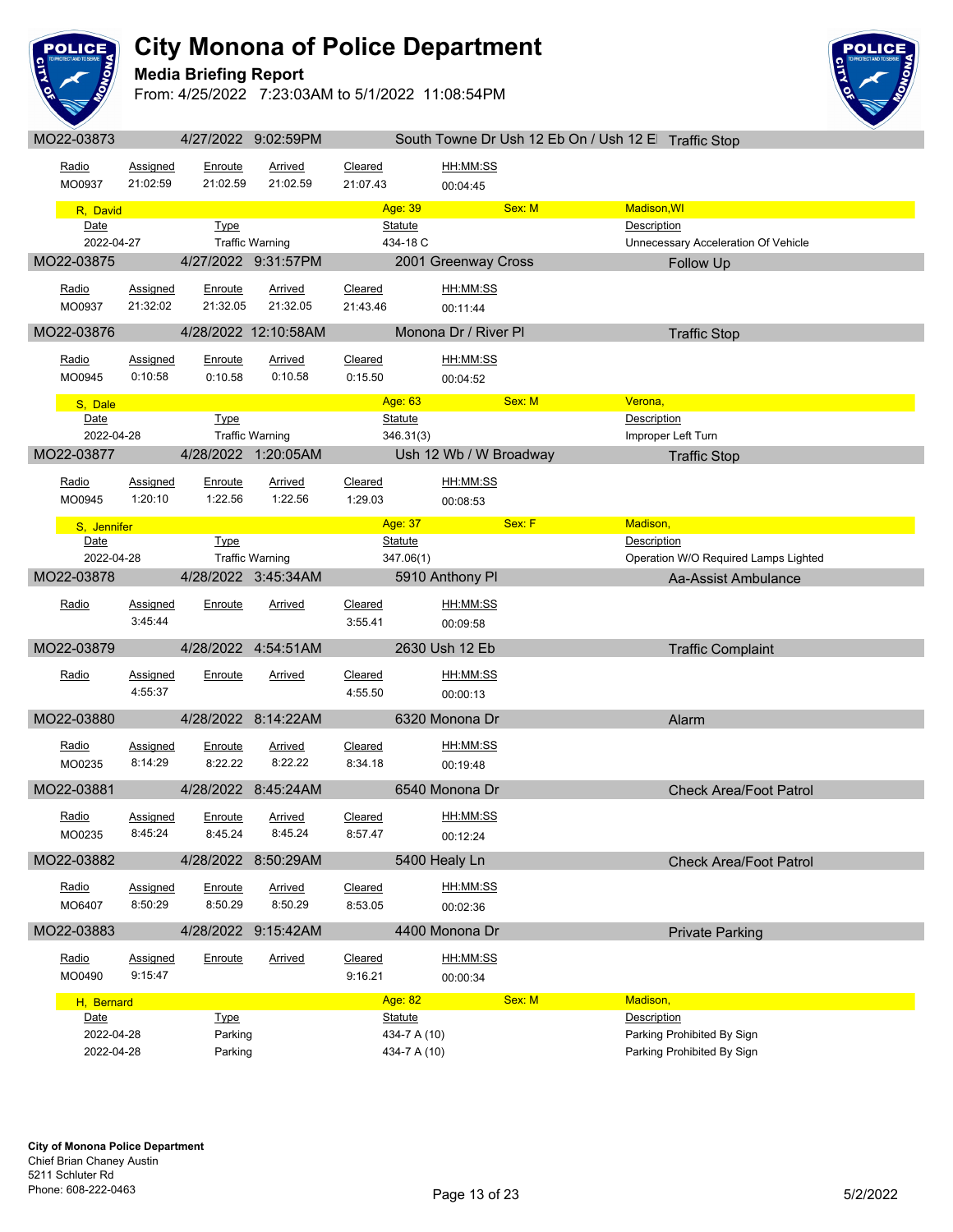

**Media Briefing Report**



|              |            |                             |                    |                         |                     |                          |        | <b>VIIVUN AIVAII VULI AIIVI</b>                 |  |
|--------------|------------|-----------------------------|--------------------|-------------------------|---------------------|--------------------------|--------|-------------------------------------------------|--|
| Radio        | MO6407     | Assigned<br>9:29:17         | Enroute<br>9:29.17 | Arrived<br>9:29.17      | Cleared<br>10:07.41 | HH:MM:SS<br>00:38:25     |        |                                                 |  |
|              |            |                             |                    | 4/28/2022 10:08:34AM    |                     | 2151 Royal Ave           |        | <b>Theft-Retail</b>                             |  |
| Radio        | MO6407     | Assigned<br>10:15:42        | Enroute            | <b>Arrived</b>          | Cleared<br>10:16.04 | HH:MM:SS<br>00:00:23     |        |                                                 |  |
| MO22-03886   |            |                             |                    | 4/28/2022 10:32:28AM    |                     | 4400 Monona Dr           |        | Juvenile Complaint                              |  |
| Radio        | MO0235     | <b>Assigned</b><br>10:32:35 | Enroute            | Arrived                 | Cleared<br>10:32.49 | HH:MM:SS<br>00:00:15     |        |                                                 |  |
|              | H, Ella    |                             |                    |                         |                     | Age: 15                  | Sex: F | <b>Cottage Grove, WI</b>                        |  |
|              | Date       |                             | <b>Type</b>        |                         |                     | <b>Statute</b>           |        | Description                                     |  |
| MO22-03887   | 2022-04-28 |                             | Ordinance          | 4/28/2022 11:11:27AM    |                     | 281-7B<br>5100 Monona Dr |        | <b>Habitual Truant</b><br><b>Traffic Arrest</b> |  |
| Radio        |            | Assigned                    | Enroute            | Arrived                 | Cleared             | HH:MM:SS                 |        |                                                 |  |
|              | MO6407     | 11:11:27                    | 11:11.27           | 11:11.27                | 11:21.20            | 00:09:54                 |        |                                                 |  |
|              | F. Carl    |                             |                    |                         |                     | Age: 63                  | Sex: M | Monona,                                         |  |
|              | Date       |                             | Type               |                         |                     | <b>Statute</b>           |        | Description                                     |  |
|              | 2022-04-28 |                             |                    | <b>Traffic Citation</b> |                     | 344.62(2)                |        | No Proof Of Vehicle Insurance At Time (         |  |
| MO22-03888   |            |                             |                    | 4/28/2022 11:32:29AM    |                     | 5304 Midmoor Rd          |        | Disabled Vehicle                                |  |
| <u>Radio</u> |            | Assigned                    | Enroute            | <b>Arrived</b>          | Cleared             | <u>HH:MM:SS</u>          |        |                                                 |  |
|              | MO6407     | 11:32:48                    |                    | 11:32.49  11:32.49      | 11:35.04            | 00:02:15                 |        |                                                 |  |
| MO22-03889   |            |                             |                    | 4/28/2022 12:25:33PM    |                     | Ush 12 Eb / Monona Dr    |        | 911 Unintentional/Callercontct                  |  |
| Radio        |            | Assigned                    | Enroute            | Arrived                 | Cleared             | HH:MM:SS                 |        |                                                 |  |
|              |            | 12:26:04                    |                    |                         | 12:31.13            | 00:05:09                 |        |                                                 |  |
| MO22-03890   |            |                             |                    | 4/28/2022 12:54:02PM    |                     | 250 Femrite Dr           |        | Aa-Assist Ambulance                             |  |
| Radio        |            | Assigned                    | Enroute            | Arrived                 | Cleared             | HH:MM:SS                 |        |                                                 |  |
|              | MO0235     | 12:54:41                    | 12:54.42           | 12:56.32                | 13:04.04            | 00:09:24                 |        |                                                 |  |
|              | MO6407     | 12:54:11                    | 12:54.13           | 12:58.02                | 13:09.14            | 00:15:04                 |        |                                                 |  |
| MO22-03891   |            |                             |                    | 4/28/2022 1:17:39PM     |                     | Monona Dr Ush 12 Eb On   |        | <b>Assist Other Agency</b>                      |  |
| Radio        |            | Assigned                    | Enroute            | Arrived                 | Cleared             | HH:MM:SS                 |        |                                                 |  |
|              | MO0235     | 13:17:46                    | 13:17.50           |                         | 13:19.58            | 00:02:12                 |        |                                                 |  |
|              | MO6407     | 13:18:50                    | 13:18.52           |                         | 13:19.58            | 00:01:09                 |        |                                                 |  |
| MO22-03892   |            |                             |                    | 4/28/2022 1:54:03PM     |                     | 2151 Royal Ave           |        | Theft-Retail                                    |  |
| Radio        |            | <b>Assigned</b>             | Enroute            | Arrived                 | Cleared             | HH:MM:SS                 |        |                                                 |  |
|              | MO0235     | 13:56:49                    | 14:02.34           | 14:05.58                | 14:14.42            | 00:17:53                 |        |                                                 |  |
|              | MO6407     | 13:56:06                    | 14:02.34           | 14:05.58                | 14:27.54            | 00:31:49                 |        |                                                 |  |
| MO22-03893   |            |                             |                    | 4/28/2022 3:42:08PM     |                     | 4500 Wallace Ave         |        | <b>Traffic Complaint</b>                        |  |
| Radio        |            | <b>Assigned</b>             | Enroute            | <b>Arrived</b>          | Cleared             | HH:MM:SS                 |        |                                                 |  |
|              |            | 15:45:45                    |                    |                         | 15:45.56            | 00:00:11                 |        |                                                 |  |
| MO22-03894   |            |                             |                    | 4/28/2022 4:12:22PM     |                     | 6401 Copps Ave           |        | <b>Theft-Retail</b>                             |  |
| Radio        |            | <b>Assigned</b>             | Enroute            | <b>Arrived</b>          | Cleared             | HH:MM:SS                 |        |                                                 |  |
|              | MO0935     | 16:16:25                    |                    |                         | 16:19.38            | 00:03:13                 |        |                                                 |  |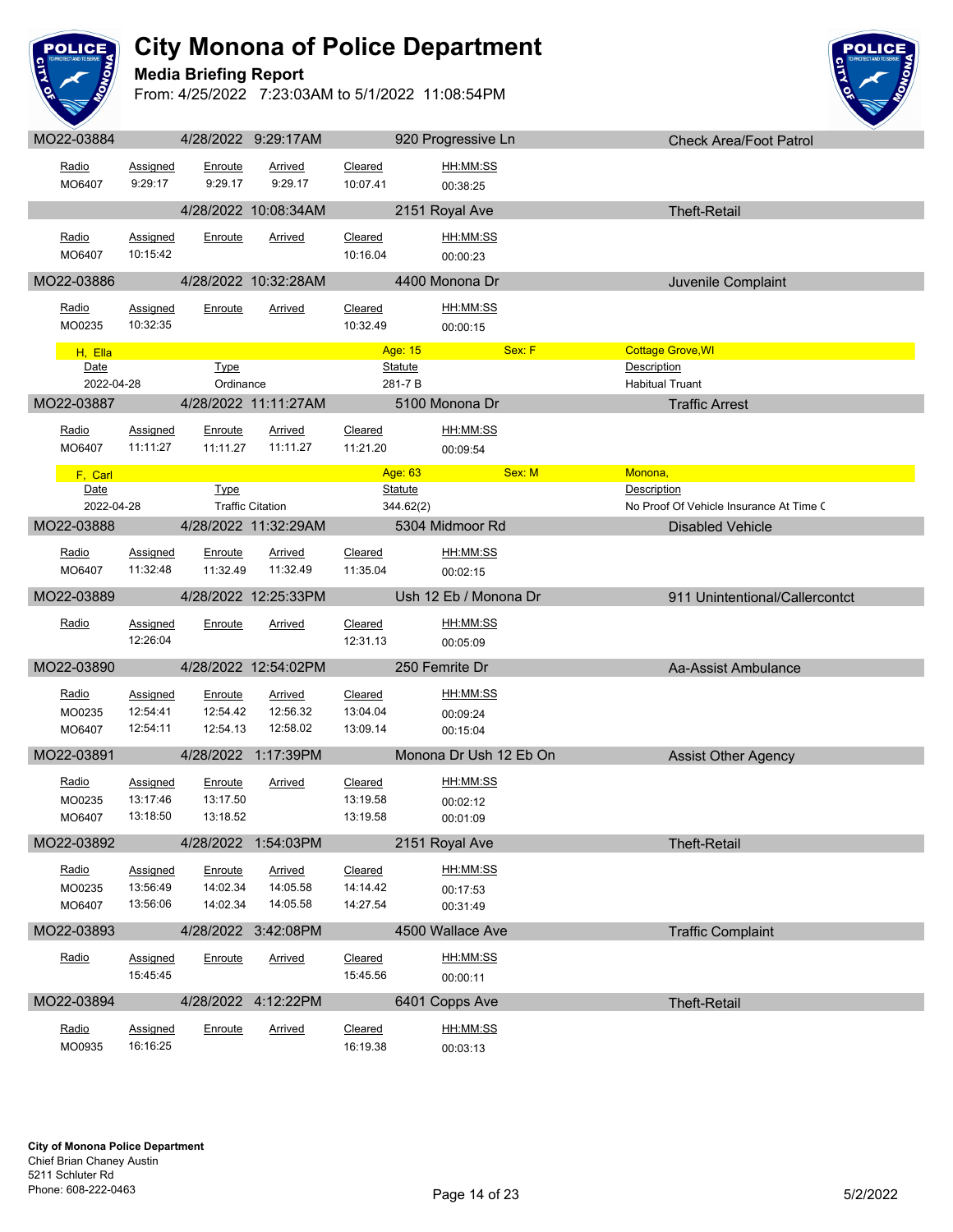

### **Media Briefing Report**



| wiuzz-ujudu                         |                                              |                                 | <b>TILUILULL T.JL. IJI IVI</b>         |                                             | <b>LUTTIUSLINUUUS INU</b>                           |        | Ad-ASSIST ATHOUIDITCE                                |  |
|-------------------------------------|----------------------------------------------|---------------------------------|----------------------------------------|---------------------------------------------|-----------------------------------------------------|--------|------------------------------------------------------|--|
| Radio                               | Assigned<br>16:53:09                         | Enroute                         | Arrived                                | Cleared<br>17:05.24                         | HH:MM:SS<br>00:12:15                                |        |                                                      |  |
| MO22-03896                          |                                              |                                 | 4/28/2022 5:04:21PM                    |                                             | 6540 Monona Dr                                      |        | Aa-Assist Ambulance                                  |  |
| Radio<br>MO0937                     | Assigned<br>17:05:07                         | Enroute<br>17:05.09             | Arrived<br>17:06.06                    | Cleared<br>17:14.06                         | HH:MM:SS<br>00:08:59                                |        |                                                      |  |
| MO22-03897                          |                                              |                                 | 4/28/2022 5:18:41PM                    |                                             | 6306 Monona Dr                                      |        | Safety Hazard                                        |  |
| <u>Radio</u><br>MO0937              | Assigned<br>17:20:31                         | Enroute                         | Arrived                                | Cleared<br>17:20.36                         | HH:MM:SS<br>00:00:04                                |        |                                                      |  |
| MO22-03898                          |                                              |                                 | 4/28/2022 6:17:59PM                    |                                             | 4915 Gordon Ave                                     |        | Information (Law)                                    |  |
| Radio<br>MO0935                     | Assigned<br>18:21:34                         | Enroute                         | Arrived                                | Cleared<br>18:33.08                         | <u>HH:MM:SS</u><br>00:11:34                         |        |                                                      |  |
| MO22-03899                          |                                              |                                 | 4/28/2022 6:54:48PM                    |                                             | 6401 Copps Ave                                      |        | <b>Theft-Retail</b>                                  |  |
| Radio<br>MO0935<br>MO0937<br>MO0937 | Assigned<br>18:55:24<br>18:59:08<br>18:56:49 | Enroute<br>18:56.41<br>18:59.18 | <b>Arrived</b><br>18:59.23<br>18:59.23 | Cleared<br>19:08.59<br>19:08.59<br>18:57.14 | <u>HH:MM:SS</u><br>00:13:36<br>00:09:51<br>00:00:24 |        |                                                      |  |
| MO22-03900                          |                                              |                                 | 4/28/2022 7:07:32PM                    |                                             | 500 Woodstock Cir                                   |        | <b>Unwanted Person</b>                               |  |
| <u>Radio</u><br>MO0935<br>MO0937    | Assigned<br>19:09:49<br>19:10:55             | Enroute<br>19:09.55<br>19:11.01 | Arrived<br>19:09.55<br>19:11.01        | Cleared<br>19:26.46<br>19:17.38             | HH:MM:SS<br>00:16:58<br>00:06:42                    |        |                                                      |  |
|                                     |                                              |                                 | 4/28/2022 7:11:07PM                    |                                             | 6300 Monona Dr                                      |        | Safety Hazard                                        |  |
| Radio                               | Assigned<br>19:21:47                         | Enroute                         | <b>Arrived</b>                         | Cleared<br>19:27.03                         | HH:MM:SS<br>00:05:16                                |        |                                                      |  |
| MO22-03902                          |                                              |                                 | 4/28/2022 8:53:19PM                    |                                             | Ush 12 Eb / Fish Hatchery Rd                        |        | <b>Traffic Complaint</b>                             |  |
| Radio                               | Assigned<br>20:53:58                         | Enroute                         | <b>Arrived</b>                         | Cleared<br>21:12.49                         | HH:MM:SS<br>00:18:51                                |        |                                                      |  |
| MO22-03903                          |                                              |                                 | 4/28/2022 10:33:01PM                   |                                             | Buena Vista Dr / Beech St                           |        | Assist Other Agency-K9                               |  |
| Radio<br>MO0941                     | Assigned<br>22:33:06                         | Enroute<br>22:33.09             | Arrived<br>22:51.22                    | Cleared<br>23:29.21                         | HH:MM:SS<br>00:56:16                                |        |                                                      |  |
| MO22-03904                          |                                              |                                 | 4/29/2022 12:29:33AM                   | <u> Anglický a</u>                          | E Broadway / S Stoughton Rd                         |        | <b>Traffic Arrest</b>                                |  |
| Radio<br>MO0945                     | <b>Assigned</b><br>0:29:33                   | Enroute<br>0:29.33              | <b>Arrived</b><br>0:29.33              | <b>Cleared</b><br>0:47.27                   | HH:MM:SS<br>00:17:54                                |        |                                                      |  |
| S, Lee                              |                                              | <b>Type</b>                     |                                        |                                             | Age: 42                                             | Sex: M | Fitchburg, WI<br>Description                         |  |
| Date<br>2022-04-29                  |                                              |                                 | <b>Traffic Citation</b>                |                                             | <b>Statute</b><br>343.44(1)(b)                      |        | Operating While Revoked (Forfeiture)                 |  |
| MO22-03905                          |                                              |                                 | 4/29/2022 1:09:51AM                    |                                             | Ush 12 Wb / W Broadway                              |        | <b>Traffic Stop</b>                                  |  |
| Radio<br>MO0945                     | <b>Assigned</b><br>1:09:51                   | Enroute<br>1:09.51              | <b>Arrived</b><br>1:09.51              | Cleared<br>1:16.16                          | HH:MM:SS<br>00:06:25                                |        |                                                      |  |
| L, Xinghan                          |                                              |                                 |                                        |                                             | Age: 26                                             | Sex: M | <b>Madison, WI</b>                                   |  |
| Date<br>2022-04-29                  |                                              | <b>Type</b>                     | <b>Traffic Warning</b>                 |                                             | <b>Statute</b><br>346.57(5)                         |        | Description<br>Exceeding Speed Zones, Etc. (16-19 Mp |  |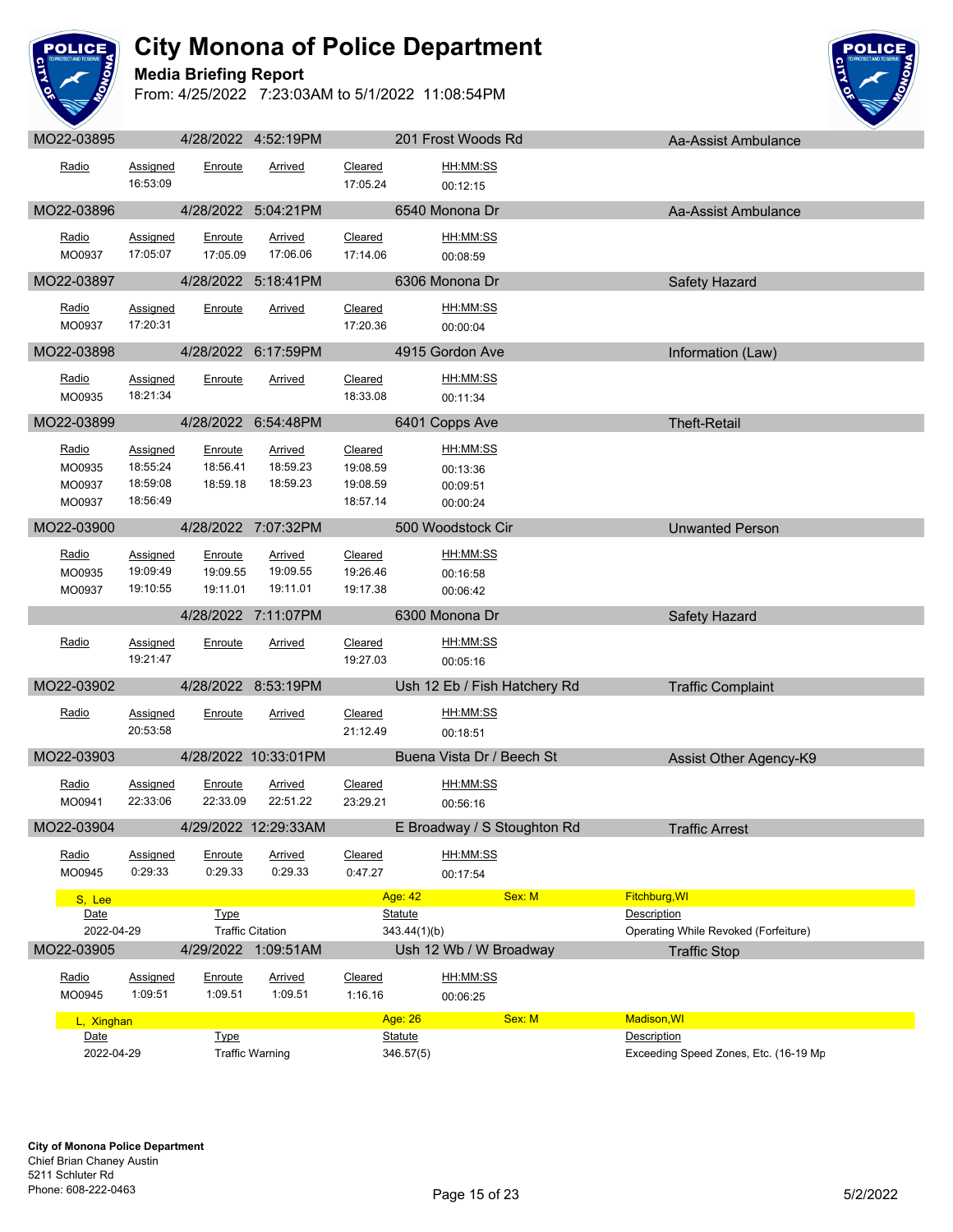

#### **Media Briefing Report**



| Radio<br>MO0942  | <b>Assigned</b><br>2:13:50 | Enroute<br>2:13.50 | <b>Arrived</b><br>2:17.27 | <b>Cleared</b><br>2:22.11 | HH:MM:SS<br>00:08:21          |                                          |
|------------------|----------------------------|--------------------|---------------------------|---------------------------|-------------------------------|------------------------------------------|
| MO0943<br>MO0945 | 2:12:47<br>2:12:33         | 2:13.23<br>2:13.23 | 2:17.08<br>2:17.08        | 2:22.07<br>2:22.07        | 00:09:20<br>00:09:33          |                                          |
| MO22-03907       |                            |                    | 4/29/2022 2:45:38AM       |                           | 2301 Kilgust Rd               | <b>Check Area/Foot Patrol</b>            |
| Radio            | <b>Assigned</b>            | <b>Enroute</b>     | <b>Arrived</b>            | Cleared                   | HH:MM:SS                      |                                          |
| MO0945           | 2:45:38                    | 2:45.38            | 2:45.38                   | 3:08.51                   | 00:23:14                      |                                          |
| MO22-03908       |                            |                    | 4/29/2022 5:43:26AM       |                           | 5211 Schluter Rd              | Confidential/Silent                      |
| Radio            | Assigned                   | Enroute            | <b>Arrived</b>            | Cleared                   | HH:MM:SS                      |                                          |
| MO0190           | 12:57:34                   | 12:57.37           | 12:57.37                  | 16:13.15                  | 03:15:41                      |                                          |
| MO0330           | 13:14:56                   | 13:14.59           | 13:14.59                  | 15:10.34                  | 01:55:38                      |                                          |
| MO0455           | 13:19:18                   | 13:19.22           | 13:25.14                  | 16:13.15                  | 02:53:57                      |                                          |
| MO0490           | 13:43:20                   | 13:50.22           | 13:50.22                  | 14:04.56                  | 00:21:36                      |                                          |
| MO0937           | 14:51:28                   | 14:51.32           | 14:51.32                  | 15:03.33                  | 00:12:04                      |                                          |
| MO0937           | 15:24:38                   | 15:24.45           | 15:24.45                  | 15:31.39                  | 00:07:01                      |                                          |
| MO0940           | 14:51:35                   | 14:51.41           | 14:51.41                  | 16:13.15                  | 01:21:40                      |                                          |
| MO0942           | 5:43:33                    | 5:43.37            | 5:43.37                   | 9:09.31                   | 03:25:57                      |                                          |
| MO0943           | 6:49:46                    | 6:49.49            | 6:49.52                   | 10:39.50                  | 03:50:05                      |                                          |
|                  |                            |                    |                           |                           |                               |                                          |
| MO22-03909       |                            |                    | 4/29/2022 7:36:42AM       |                           | 5400 Midmoor Rd               | <b>Directed Patrol</b>                   |
| Radio            | <b>Assigned</b>            | Enroute            | Arrived                   | Cleared                   | <u>HH:MM:SS</u>               |                                          |
| MO6407           | 7:36:42                    | 7:36.42            | 7:36.42                   | 7:59.15                   | 00:22:34                      |                                          |
| MO22-03910       |                            |                    | 4/29/2022 9:46:31AM       |                           | 5618 Winnequah Rd             | <b>Check Area/Foot Patrol</b>            |
| Radio            |                            |                    |                           |                           | HH:MM:SS                      |                                          |
|                  | Assigned                   | Enroute            | <b>Arrived</b>            | Cleared                   |                               |                                          |
| MO6407           | 9:46:31                    | 9:46.31            | 9:46.31                   | 9:53.52                   | 00:07:22                      |                                          |
| MO22-03911       |                            |                    | 4/29/2022 10:12:31AM      |                           | Atwood Ave / Cottage Grove Rd | <b>Traffic Arrest</b>                    |
| Radio            | <b>Assigned</b>            | Enroute            | <b>Arrived</b>            | Cleared                   | HH:MM:SS                      |                                          |
| MO6407           | 10:12:31                   | 10:12.31           | 10:12.31                  | 10:32.40                  | 00:20:09                      |                                          |
|                  |                            |                    |                           |                           |                               |                                          |
| C, Antoine       |                            |                    |                           |                           | Sex: M<br>Age: 17             | Madison,                                 |
| Date             |                            | <b>Type</b>        |                           |                           | <b>Statute</b>                | Description                              |
| 2022-04-29       |                            |                    | <b>Traffic Citation</b>   |                           | 343.05(3)(a)                  | Operate W/O Valid License (1St Violatior |
| 2022-04-29       |                            |                    | <b>Traffic Citation</b>   |                           | 344.62(2)                     | No Proof Of Vehicle Insurance At Time C  |
| MO22-03912       |                            |                    | 4/29/2022 10:40:45AM      |                           | 4323 Winnequah Rd             | Alarm                                    |
| Radio            | <b>Assigned</b>            | <u>Enroute</u>     | <b>Arrived</b>            | <b>Cleared</b>            | HH:MM:SS                      |                                          |
| MO6407           | 10:41:00                   | 10:41.21           | 10:45.04                  | 10:48.46                  | 00:07:46                      |                                          |
| MO22-03913       |                            |                    | 4/29/2022 10:47:11AM      |                           | 2660 Ush 12 Eb                | 911 Unintentional/Callercontct           |
|                  |                            |                    |                           |                           |                               |                                          |
| Radio            | Assigned                   | Enroute            | <b>Arrived</b>            | Cleared                   | HH:MM:SS                      |                                          |
|                  | 10:47:50                   |                    |                           | 10:47.58                  | 00:00:08                      |                                          |
| MO22-03914       |                            |                    | 4/29/2022 10:51:59AM      |                           | Ush 12 Wb / Monona Dr         | <b>Traffic Complaint</b>                 |
| Radio            | Assigned                   | Enroute            | <b>Arrived</b>            | Cleared                   | <u>HH:MM:SS</u>               |                                          |
|                  | 10:52:49                   |                    |                           | 10:52.59                  |                               |                                          |
|                  |                            |                    |                           |                           | 00:00:10                      |                                          |
| MO22-03915       |                            |                    | 4/29/2022 11:30:32AM      |                           | 2180 Industrial Dr            | Accident-No Injury                       |
| Radio            | Assigned                   | Enroute            | Arrived                   | Cleared                   | HH:MM:SS                      |                                          |
| MO0235           | 11:30:58                   | 11:38.52           | 11:38.52                  | 12:35.55                  | 01:04:57                      |                                          |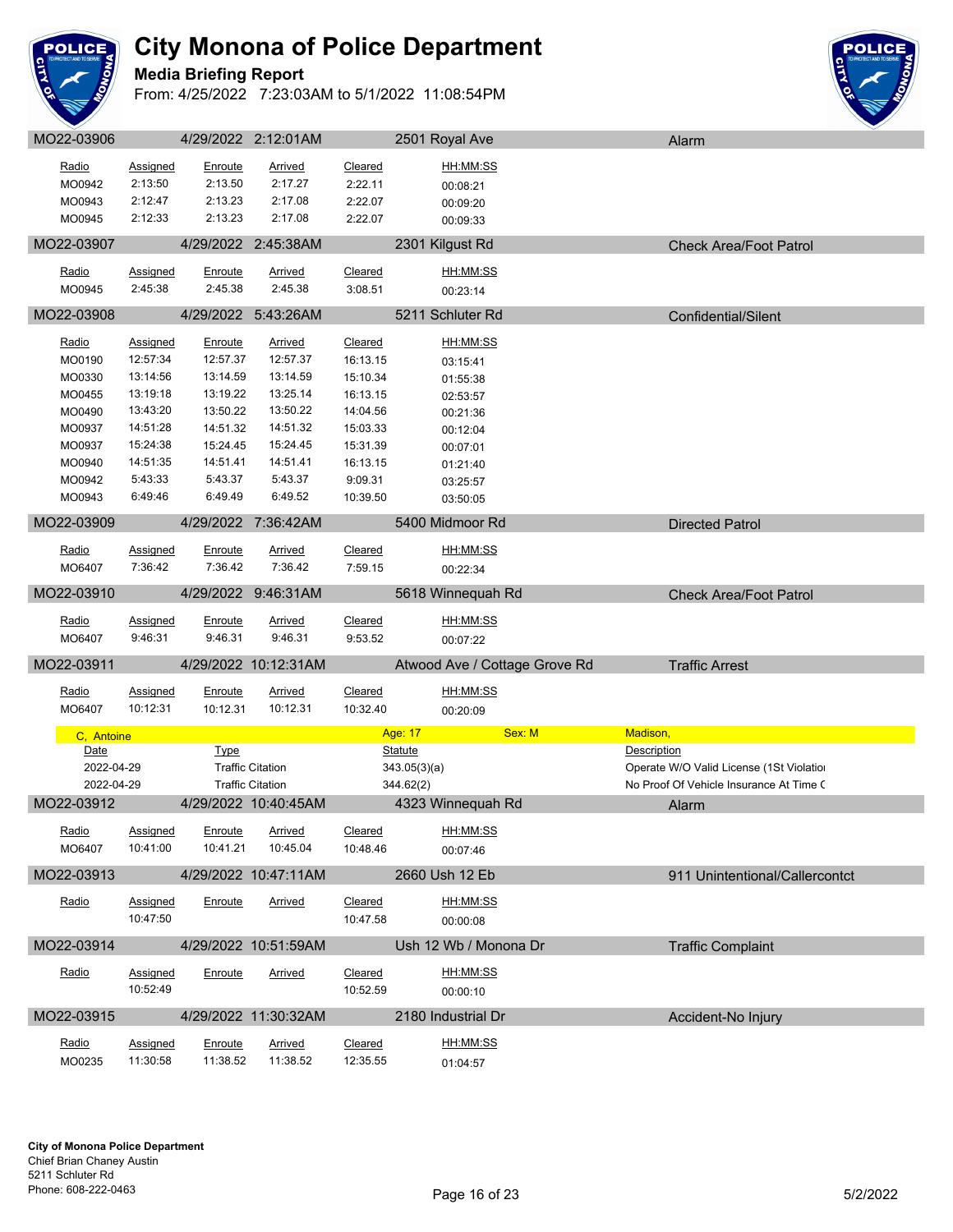

### **Media Briefing Report**



| <u>Radio</u> | <b>Assigned</b> | Enroute   | <b>Arrived</b>       | Cleared        | HH:MM:SS                                                 |                                |
|--------------|-----------------|-----------|----------------------|----------------|----------------------------------------------------------|--------------------------------|
| MO6407       | 12:09:26        | 12:09.47  | 12:11.13             | 12:17.00       | 00:07:34                                                 |                                |
|              |                 |           |                      |                |                                                          |                                |
| MO22-03917   |                 |           | 4/29/2022 12:32:08PM |                | Ush 12 Wb W Broadway Off / W Broadway Accident-No Injury |                                |
| <u>Radio</u> | <b>Assigned</b> | Enroute   | <b>Arrived</b>       | Cleared        | HH:MM:SS                                                 |                                |
| MO0235       | 12:35:57        | 12:36.01  | 12:38.55             | 14:05.02       | 01:29:04                                                 |                                |
| MO0937       | 12:45:25        | 12:45.29  | 12:49.57             | 14:05.06       | 01:19:41                                                 |                                |
| MO0940       | 12:46:32        | 13:19.01  | 13:19.01             | 14:05.13       | 01:18:41                                                 |                                |
| MO6407       | 12:33:00        | 12:34.27  | 12:36.44             | 14:02.51       | 01:29:52                                                 |                                |
| MO22-03918   |                 |           | 4/29/2022 2:39:17PM  |                | S Stoughton Rd / E Broadway                              | Safety Hazard                  |
| Radio        | Assigned        | Enroute   | Arrived              | Cleared        | HH:MM:SS                                                 |                                |
| MO6407       | 14:39:37        | 14:40.36  | 14:47.16             | 14:48.15       | 00:08:38                                                 |                                |
| MO22-03921   |                 |           | 4/29/2022 2:49:57PM  |                | 2311 W Broadway                                          | <b>Private Parking</b>         |
|              |                 |           |                      |                |                                                          |                                |
| Radio        | Assigned        | Enroute   | Arrived              | Cleared        | HH:MM:SS                                                 |                                |
| MO0330       | 15:31:58        | 15:31.58  | 15:35.44             | 15:38.27       | 00:06:30                                                 |                                |
| MO22-03919   |                 |           | 4/29/2022 2:55:58PM  |                | 500 Woodstock Cir                                        | <b>Unwanted Person</b>         |
| <u>Radio</u> | <b>Assigned</b> | Enroute   | <b>Arrived</b>       | Cleared        | HH:MM:SS                                                 |                                |
| MO0935       | 15:11:53        | 15:11.57  | 15:11.57             | 15:23.32       | 00:11:39                                                 |                                |
| MO0935       | 14:59:22        | 15:07.23  | 15:07.23             | 15:10.33       | 00:11:12                                                 |                                |
| MO0937       | 15:03:33        | 15:03.37  | 15:03.37             | 15:23.32       | 00:19:59                                                 |                                |
|              |                 |           |                      |                |                                                          |                                |
| MO22-03920   |                 |           | 4/29/2022 3:21:49PM  |                | 6025 Monona Dr                                           | Damage To Property             |
| <u>Radio</u> | <b>Assigned</b> | Enroute   | <b>Arrived</b>       | <b>Cleared</b> | HH:MM:SS                                                 |                                |
| MO0935       | 15:26:21        | 15:26.21  | 15:26.23             | 15:36.00       | 00:09:39                                                 |                                |
| MO22-03922   |                 |           | 4/29/2022 3:52:17PM  |                | 211 Owen Rd                                              | Aa-Assist Ambulance            |
|              |                 |           |                      |                |                                                          |                                |
| Radio        | Assigned        | Enroute   | Arrived              | Cleared        | HH:MM:SS                                                 |                                |
|              | 15:53:22        |           |                      | 15:57.46       | 00:04:24                                                 |                                |
| MO22-03923   |                 | 4/29/2022 | 3:53:47PM            |                | 111 Owen Rd                                              | Aa-Assist Ambulance            |
| Radio        | Assigned        | Enroute   | Arrived              | Cleared        | HH:MM:SS                                                 |                                |
|              | 15:56:09        |           |                      | 15:58.03       | 00:01:54                                                 |                                |
|              |                 |           |                      |                |                                                          |                                |
| MO22-03924   |                 |           | 4/29/2022 4:29:50PM  |                | South Towne Dr / Industrial Dr                           | Accident-Injury                |
| <u>Radio</u> | <b>Assigned</b> | Enroute   | <b>Arrived</b>       | Cleared        | HH:MM:SS                                                 |                                |
| MO0330       | 16:31:58        | 16:32.00  | 16:40.46             | 16:53.46       | 00:21:48                                                 |                                |
| MO0935       | 16:30:32        | 16:30.41  | 16:40.46             | 16:53.58       | 00:23:26                                                 |                                |
| MO0937       | 16:30:32        | 16:30.41  | 16:40.46             | 16:54.50       | 00:24:18                                                 |                                |
| MO22-03925   |                 |           | 4/29/2022 5:14:46PM  |                | Monona Dr / E Dean Ave                                   | 911 Unintentional/Callercontct |
| <u>Radio</u> | <b>Assigned</b> | Enroute   | <b>Arrived</b>       | Cleared        | HH:MM:SS                                                 |                                |
|              | 17:17:28        |           |                      | 17:17.34       | 00:00:06                                                 |                                |
|              |                 |           |                      |                |                                                          |                                |
| MO22-03926   |                 | 4/29/2022 | 5:20:19PM            |                | 600 Highland Ave                                         | <b>Follow Up</b>               |
| Radio        | Assigned        | Enroute   | <b>Arrived</b>       | Cleared        | HH:MM:SS                                                 |                                |
| MO0937       | 17:20:55        | 17:21.00  | 17:34.49             | 18:52.46       | 01:31:51                                                 |                                |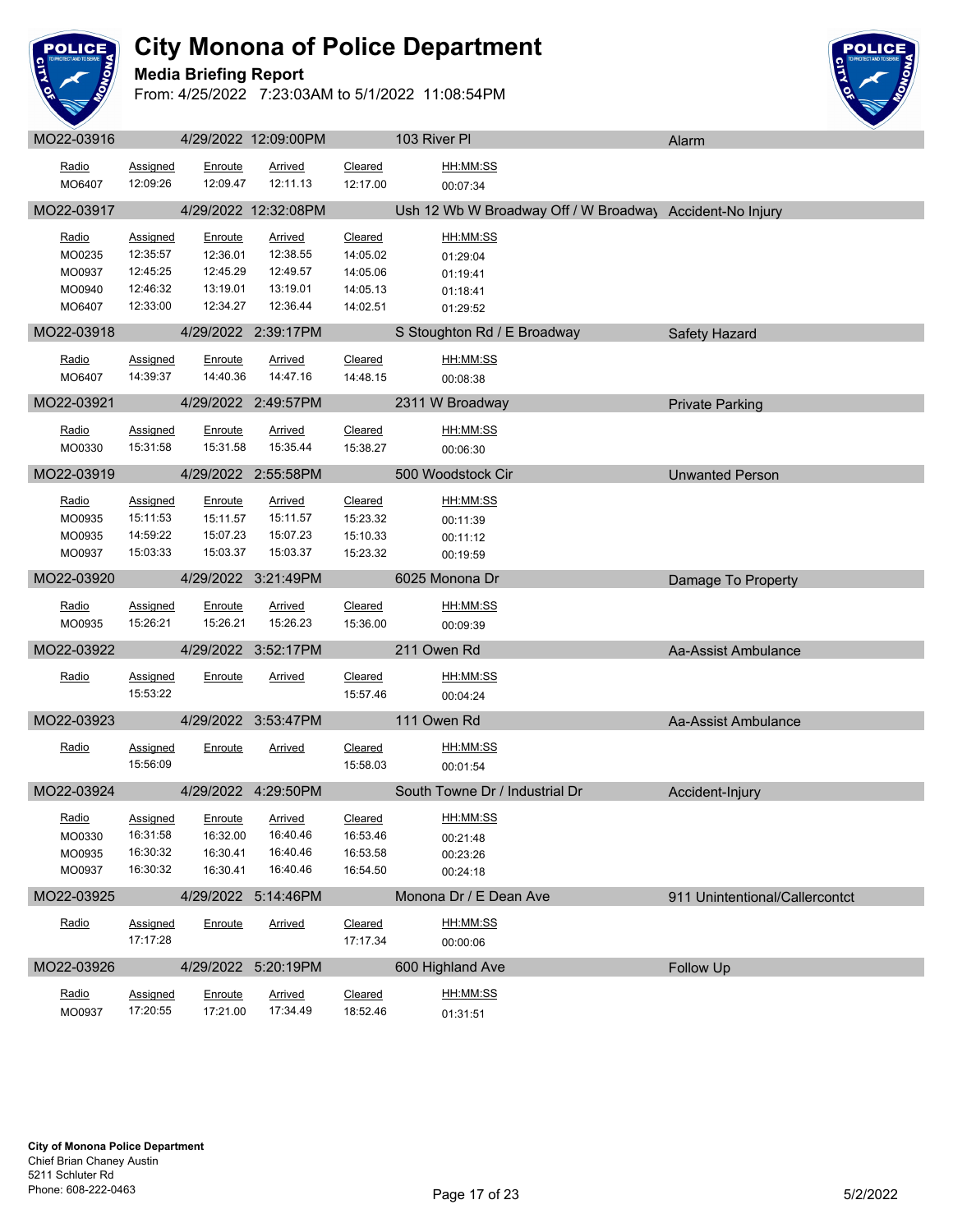

#### **Media Briefing Report**



|            |                      |             | HIZUIZUZZ 0.ZH.OUT IVI |          | <b>JULIE DI</b>           |        | CHECK PEISON                          |  |
|------------|----------------------|-------------|------------------------|----------|---------------------------|--------|---------------------------------------|--|
| Radio      | Assigned             | Enroute     | Arrived                | Cleared  | <u>HH:MM:SS</u>           |        |                                       |  |
| MO0935     | 17:25:47             | 17:27.47    | 17:32.16               | 17:46.02 | 00:20:15                  |        |                                       |  |
|            |                      |             |                        |          |                           |        |                                       |  |
| MO22-03928 |                      |             | 4/29/2022 6:43:27PM    |          | 353 Owen Rd               |        | Noise Disturbance                     |  |
| Radio      | Assigned             | Enroute     | <b>Arrived</b>         | Cleared  | HH:MM:SS                  |        |                                       |  |
| MO0935     | 18:43:35             |             |                        | 18:43.41 | 00:00:06                  |        |                                       |  |
| MO22-03929 | <u>e de la pro</u>   |             | 4/29/2022 9:14:13PM    |          | 6325 Monona Dr            |        | Alarm                                 |  |
|            |                      |             |                        |          |                           |        |                                       |  |
| Radio      | Assigned             | Enroute     | Arrived                | Cleared  | HH:MM:SS                  |        |                                       |  |
| MO0935     | 21:14:55             | 21:16.26    | 21:19.35               | 21:22.57 | 00:08:03                  |        |                                       |  |
| MO22-03930 |                      |             | 4/29/2022 10:05:16PM   |          | Ush 12 Eb / Monona Dr     |        | <b>Traffic Complaint</b>              |  |
| Radio      | Assigned             | Enroute     | Arrived                | Cleared  | <u>HH:MM:SS</u>           |        |                                       |  |
|            | 22:06:20             |             |                        | 22:06.38 | 00:00:18                  |        |                                       |  |
|            |                      |             |                        |          |                           |        |                                       |  |
| MO22-03931 |                      |             | 4/29/2022 10:13:25PM   |          | Ush 12 Wb / John Nolen Dr |        | <b>Traffic Stop</b>                   |  |
| Radio      | <b>Assigned</b>      | Enroute     | Arrived                | Cleared  | HH:MM:SS                  |        |                                       |  |
| MO0937     | 22:13:25             | 22:13.25    | 22:13.25               | 22:18.03 | 00:04:39                  |        |                                       |  |
| W, Ethan   |                      |             |                        |          | Age: 19                   | Sex: M | Madison,                              |  |
| Date       |                      | Type        |                        |          | <b>Statute</b>            |        | Description                           |  |
| 2022-04-29 |                      |             | <b>Traffic Warning</b> |          | 346.57(5)                 |        | Exceeding Speed Zones, Etc. (16-19 Mp |  |
| MO22-03932 |                      |             | 4/29/2022 10:16:30PM   |          | 2650 Ush 12 Eb            |        | <b>Traffic Complaint</b>              |  |
|            |                      |             |                        |          |                           |        |                                       |  |
|            |                      |             |                        |          |                           |        |                                       |  |
| Radio      | <b>Assigned</b>      | Enroute     | Arrived                | Cleared  | HH:MM:SS                  |        |                                       |  |
|            | 22:17:17             |             |                        | 22:19.30 | 00:02:14                  |        |                                       |  |
| MO22-03933 |                      |             | 4/29/2022 10:26:29PM   |          | 2642 Ush 12 Wb            |        | <b>Traffic Complaint</b>              |  |
| Radio      | <b>Assigned</b>      | Enroute     | <b>Arrived</b>         | Cleared  | HH:MM:SS                  |        |                                       |  |
| MO0937     | 22:26:59             |             |                        | 22:28.28 | 00:01:29                  |        |                                       |  |
|            |                      |             |                        |          |                           |        |                                       |  |
| MO22-03934 |                      |             | 4/29/2022 11:07:30PM   |          | 2151 Royal Ave            |        | <b>Assist Other Agency</b>            |  |
| Radio      | Assigned             | Enroute     | Arrived                | Cleared  | HH:MM:SS                  |        |                                       |  |
| MO0937     | 23:10:51             | 23:13.11    | 23:13.11               | 23:18.30 | 00:07:39                  |        |                                       |  |
| MO0943     | 23:08:43             |             |                        | 23:10.57 | 00:02:14                  |        |                                       |  |
| MO0945     | 23:08:41             |             |                        | 23:11.00 | 00:02:18                  |        |                                       |  |
| MO22-03935 |                      |             | 4/29/2022 11:16:27PM   |          | 200 Femrite Dr            |        | Aa-Assist Ambulance                   |  |
| Radio      |                      |             |                        |          | HH:MM:SS                  |        |                                       |  |
| MO0945     | Assigned<br>23:17:11 | Enroute     | Arrived                | Cleared  |                           |        |                                       |  |
|            |                      |             |                        | 23:17.17 | 00:00:06                  |        |                                       |  |
| MO22-03936 |                      |             | 4/29/2022 11:25:28PM   |          | W Broadway / Bridge Rd    |        | <b>Traffic Stop</b>                   |  |
| Radio      | Assigned             | Enroute     | <b>Arrived</b>         | Cleared  | HH:MM:SS                  |        |                                       |  |
| MO0945     | 23:25:28             | 23:25.28    | 23:25.28               | 23:31.05 | 00:05:37                  |        |                                       |  |
| M, Kylee   |                      |             |                        |          | Age: 18                   | Sex: F | Madison,                              |  |
| Date       |                      | <b>Type</b> |                        |          | <b>Statute</b>            |        | Description                           |  |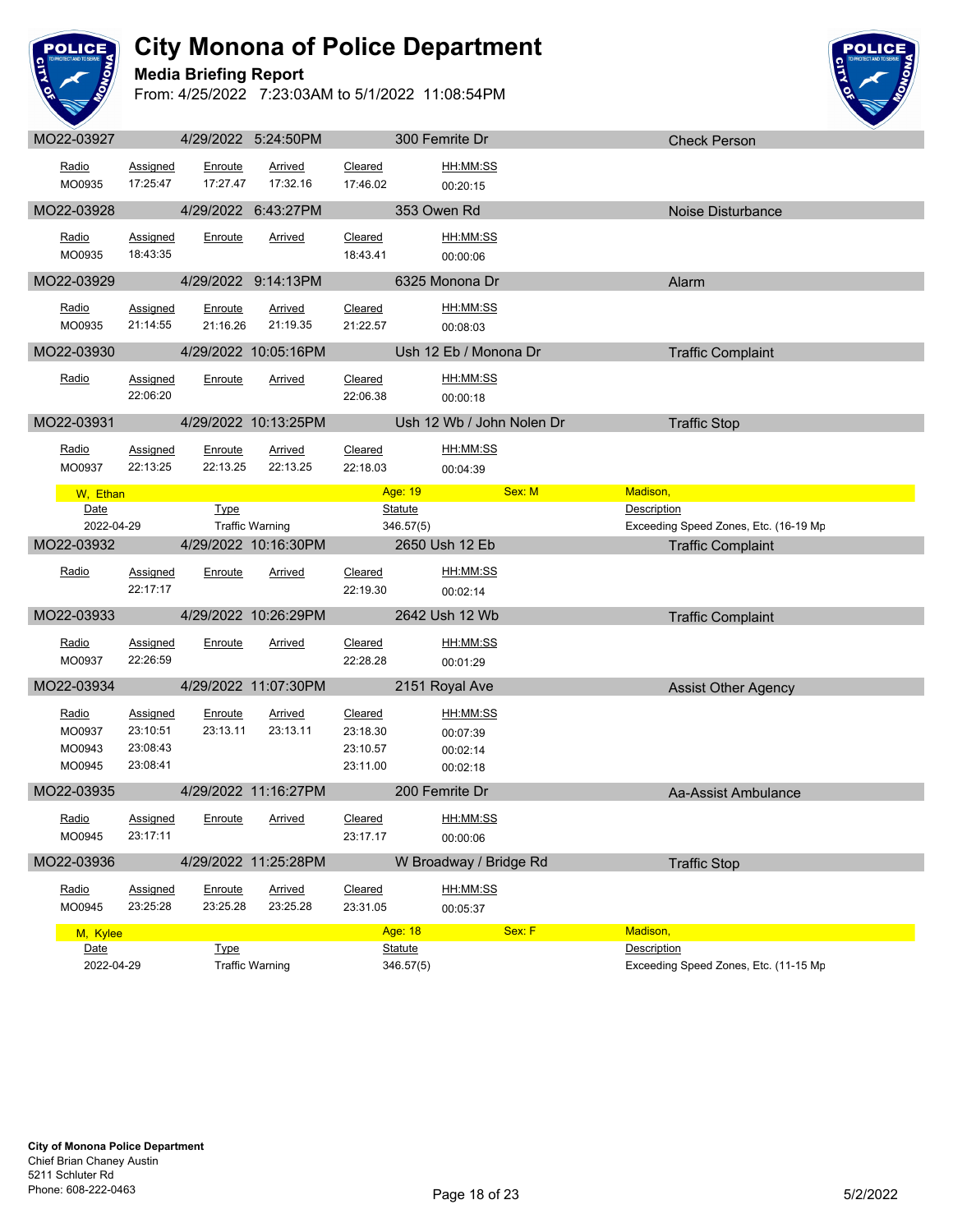

### **Media Briefing Report**



| Radio              | <b>Assigned</b>     | Enroute     | Arrived                 | Cleared  | HH:MM:SS                  |                                         |  |
|--------------------|---------------------|-------------|-------------------------|----------|---------------------------|-----------------------------------------|--|
| MO0330             | 0:53:56             | 0:54.18     | 0:54.18                 | 2:56.42  | 02:02:46                  |                                         |  |
| MO0937             | 23:32:55            | 23:33.21    | 23:33.21                | 0:35.25  | 01:02:30                  |                                         |  |
| MO0943             | 2:25:48             |             |                         | 3:44.18  | 01:18:30                  |                                         |  |
| MO0943             | 23:38:06            | 23:38.09    | 23:38.09                | 0:54.00  | 01:15:54                  |                                         |  |
| MO0945             | 23:32:59            | 23:33.24    | 23:35.39                | 0:53.46  | 01:20:47                  |                                         |  |
| MO0945             | 2:25:52             |             |                         | 3:44.26  | 01:18:35                  |                                         |  |
| MO22-03938         |                     |             | 4/29/2022 11:37:21PM    |          | 851 Femrite Dr            | Alarm                                   |  |
|                    |                     |             |                         |          |                           |                                         |  |
| Radio              | <b>Assigned</b>     | Enroute     | <b>Arrived</b>          | Cleared  | HH:MM:SS                  |                                         |  |
| MO0330             | 23:38:01            | 23:40.41    | 23:40.41                | 23:43.04 | 00:05:03                  |                                         |  |
| MO22-03939         |                     |             | 4/30/2022 12:33:37AM    |          | 1023 S Sunnyvale Ln       | Robbery-Strong Armed                    |  |
|                    |                     |             |                         |          |                           |                                         |  |
| Radio              | <b>Assigned</b>     | Enroute     | <b>Arrived</b>          | Cleared  | <u>HH:MM:SS</u>           |                                         |  |
| MO0330             | 0:39:33             | 0:39.38     |                         | 0:53.53  | 00:14:21                  |                                         |  |
| MO0937             | 0:35:28             |             |                         | 0:39.36  | 00:04:08                  |                                         |  |
| MO0943             | 0:54:03             | 0:54.15     | 0:54.15                 | 2:02.53  | 01:08:50                  |                                         |  |
| MO0945             | 0:53:48             | 0:54.12     | 0:54.12                 | 2:02.59  | 01:09:11                  |                                         |  |
| MO22-03940         |                     |             | 4/30/2022 12:49:04AM    |          | 2500 Royal Ave            | Accident-Hit/Run                        |  |
| Radio              | Assigned            | Enroute     | <u>Arrived</u>          | Cleared  | HH:MM:SS                  |                                         |  |
| MO0937             | 0:52:39             | 0:53.03     |                         | 1:18.09  | 00:25:30                  |                                         |  |
|                    |                     |             |                         |          |                           |                                         |  |
| C. Crecencio       |                     |             |                         |          | Age: 47                   | Fitchburg, WI<br>Sex: M                 |  |
| Date               |                     | <b>Type</b> |                         |          | <b>Statute</b>            | Description                             |  |
| 2022-04-30         |                     |             | <b>Traffic Citation</b> |          | 346.06                    | Failure To Yield Right Of Way           |  |
|                    |                     |             |                         |          |                           |                                         |  |
| MO22-03941         |                     |             | 4/30/2022 3:43:55AM     |          | 6005 Monona Dr            | <b>Alcohol Compliance Check</b>         |  |
| Radio              | <b>Assigned</b>     | Enroute     | <b>Arrived</b>          | Cleared  | HH:MM:SS                  |                                         |  |
| MO0934             | 3:43:59             |             |                         | 3:44.41  | 00:00:42                  |                                         |  |
|                    |                     |             |                         |          |                           |                                         |  |
| MO22-03942         |                     |             | 4/30/2022 3:45:37AM     |          | 5725 Monona Dr            | <b>Alcohol Compliance Check</b>         |  |
| Radio              | Assigned            | Enroute     | Arrived                 | Cleared  | HH:MM:SS                  |                                         |  |
| MO0934             | 3:45:41             |             |                         | 3:46.02  | 00:00:21                  |                                         |  |
|                    |                     |             |                         |          |                           |                                         |  |
| MO22-03943         |                     |             | 4/30/2022 3:46:25AM     |          | 5450 Monona Dr            | <b>Alcohol Compliance Check</b>         |  |
| Radio              | Assigned            | Enroute     | Arrived                 | Cleared  | HH:MM:SS                  |                                         |  |
| MO0934             | 3:46:29             |             |                         | 3:47.02  | 00:00:33                  |                                         |  |
| MO22-03944         |                     | 4/30/2022   | 3:47:26AM               |          | 1008 E Broadway           | <b>Alcohol Compliance Check</b>         |  |
|                    |                     |             |                         |          |                           |                                         |  |
| Radio              | <b>Assigned</b>     | Enroute     | <b>Arrived</b>          | Cleared  | HH:MM:SS                  |                                         |  |
| MO0934             | 3:47:30             |             |                         | 3:49.47  | 00:02:17                  |                                         |  |
| MO22-03945         |                     | 4/30/2022   | 3:50:07AM               |          | 2500 Royal Ave            | <b>Alcohol Compliance Check</b>         |  |
|                    |                     |             |                         |          |                           |                                         |  |
| Radio              | Assigned<br>3:50:11 | Enroute     | <b>Arrived</b>          | Cleared  | HH:MM:SS                  |                                         |  |
| MO0934             |                     |             |                         | 3:52.10  | 00:01:59                  |                                         |  |
| MO22-03946         |                     | 4/30/2022   | 5:08:57AM               |          | Monona Dr / Buckeye Rd    | <b>Traffic Stop</b>                     |  |
| Radio              | Assigned            | Enroute     | <b>Arrived</b>          | Cleared  | HH:MM:SS                  |                                         |  |
| MO0945             | 5:08:57             | 5:08.57     | 5:08.57                 | 5:14.32  | 00:05:35                  |                                         |  |
|                    |                     |             |                         |          |                           |                                         |  |
| C, Patrice<br>Date |                     | <b>Type</b> |                         |          | Age: 66<br><b>Statute</b> | Sex: F<br>Monona,<br><b>Description</b> |  |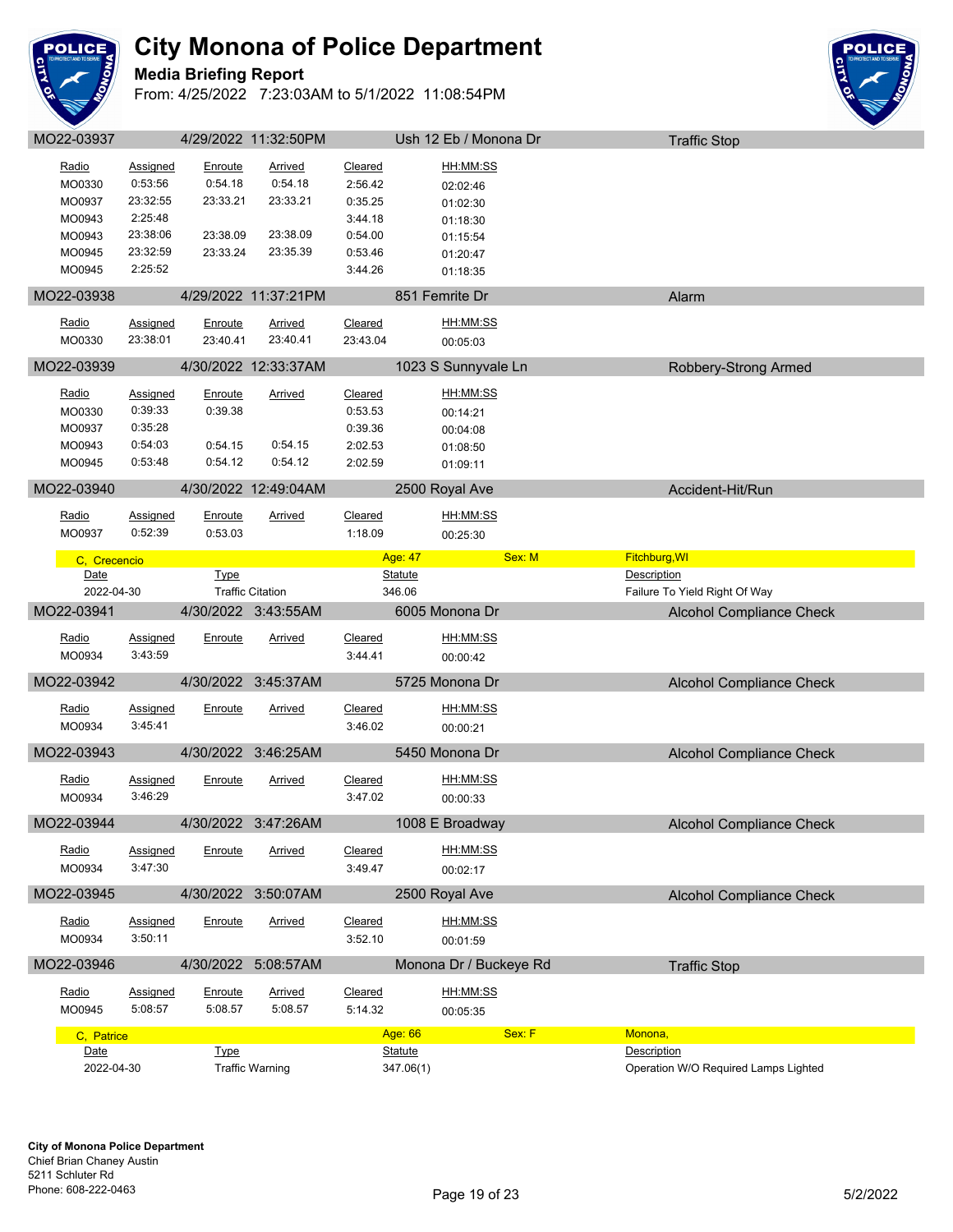

#### **Media Briefing Report**



| MO22-03948<br>4205 Monona Dr<br>4/30/2022 8:56:48AM<br><b>Special Event</b><br>HH:MM:SS<br>Radio<br>Enroute<br><b>Arrived</b><br>Cleared<br><b>Assigned</b><br>8:56:53<br>8:56.59<br>8:56.59<br>13:50.50<br>MO0455<br>04:53:57<br>MO22-03949<br>4/30/2022 10:16:29AM<br>512 Femrite Dr<br>Landlord/Tenant<br><u>and the state</u><br>HH:MM:SS<br>Radio<br>Assigned<br>Enroute<br><b>Arrived</b><br>Cleared<br>10:17:27<br>10:17.30<br>10:17.30<br>MO0235<br>10:55.49<br>00:38:23<br>MO22-03950<br>4/30/2022 11:12:44AM<br>2151 Royal Ave<br>Afd-Assist Fire Department<br>Assigned<br>Cleared<br>HH:MM:SS<br><u>Radio</u><br>Enroute<br><b>Arrived</b><br>11:12:57<br>11:23.13<br>00:10:16<br>11:29:02<br>11:29.05<br>11:35.20<br>MO6407<br>12:10.19<br>00:41:18<br>12:19:07<br>12:19.09<br>12:19.09<br>MO6407<br>12:30.12<br>00:11:05<br>MO22-03951<br>353 Owen Rd<br>4/30/2022 11:39:01AM<br>Fraud<br>Radio<br><b>Assigned</b><br>Enroute<br>Arrived<br>Cleared<br>HH:MM:SS<br>MO0235<br>11:40:51<br>12:14.54<br>12:14.54<br>12:35.12<br>00:54:22<br>MO22-03952<br>4/30/2022 12:01:18PM<br>Monona Dr Ush 12 Wb On / Ush 12 Wb M Traffic Complaint<br>HH:MM:SS<br>Radio<br>Cleared<br><b>Assigned</b><br>Enroute<br><b>Arrived</b><br>12:01:41<br>12:02.14<br>00:00:33<br>MO22-03954<br>4/30/2022 1:45:26PM<br>6300 Monona Dr<br>Accident-Hit/Run<br><u>a sa san</u><br>HH:MM:SS<br>Radio<br>Assigned<br><b>Arrived</b><br>Cleared<br>Enroute<br>13:45:47<br>13:46.36<br>13:46.36<br>MO6407<br>14:15.09<br>00:29:22<br>MO22-03955<br>4/30/2022 2:33:23PM<br>300 Femrite Dr<br><b>Check Person</b><br>HH:MM:SS<br>Radio<br>Arrived<br>Cleared<br><b>Assigned</b><br>Enroute<br>MO0235<br>14:33:43<br>14:36.21<br>14:45.34<br>15:01.59<br>00:28:16<br>MO22-03956<br>4/30/2022 3:09:41PM<br>300 Femrite Dr<br><b>Check Person</b><br>HH:MM:SS<br>Radio<br>Cleared<br><b>Assigned</b><br>Enroute<br><u>Arrived</u><br>15:11:19<br>15:18.41<br>MO0935<br>15:14.40<br>15:48.11<br>00:36:52<br>MO22-03957<br>4/30/2022 3:57:50PM<br>2151 Royal Ave<br><b>Theft-Retail</b><br>HH:MM:SS<br>Radio<br>Cleared<br>Assigned<br>Enroute<br>Arrived<br>MO0935<br>16:01:41<br>16:02.24<br>16:02.24<br>16:14.55<br>00:13:14<br>MO0937<br>15:58:41<br>16:02.24<br>16:02.24<br>16:15.05<br>00:16:23<br>MO22-03958<br>4/30/2022 5:41:18PM<br>1917 Pike Dr<br>Follow Up<br>HH:MM:SS<br>Radio<br><b>Arrived</b><br>Cleared<br><b>Assigned</b><br>Enroute<br>17:41:18<br>17:41.18<br>18:10.02<br>MO0937<br>17:41.18<br>00:28:44<br>MO22-03959<br>4/30/2022<br>7:33:15PM<br>300 Femrite Dr<br><b>Check Person</b> | Radio<br>MO0235 | <b>Assigned</b><br>7:35:36 | Enroute<br>7:39.37 | <u>Arrived</u> | Cleared<br>7:52.40 | HH:MM:SS<br>00:17:04 |  |
|--------------------------------------------------------------------------------------------------------------------------------------------------------------------------------------------------------------------------------------------------------------------------------------------------------------------------------------------------------------------------------------------------------------------------------------------------------------------------------------------------------------------------------------------------------------------------------------------------------------------------------------------------------------------------------------------------------------------------------------------------------------------------------------------------------------------------------------------------------------------------------------------------------------------------------------------------------------------------------------------------------------------------------------------------------------------------------------------------------------------------------------------------------------------------------------------------------------------------------------------------------------------------------------------------------------------------------------------------------------------------------------------------------------------------------------------------------------------------------------------------------------------------------------------------------------------------------------------------------------------------------------------------------------------------------------------------------------------------------------------------------------------------------------------------------------------------------------------------------------------------------------------------------------------------------------------------------------------------------------------------------------------------------------------------------------------------------------------------------------------------------------------------------------------------------------------------------------------------------------------------------------------------------------------------------------------------------------------------------------------------------------------------------------------------------------------------------------------------------------------------------------------------------------------------------------------------------------------|-----------------|----------------------------|--------------------|----------------|--------------------|----------------------|--|
|                                                                                                                                                                                                                                                                                                                                                                                                                                                                                                                                                                                                                                                                                                                                                                                                                                                                                                                                                                                                                                                                                                                                                                                                                                                                                                                                                                                                                                                                                                                                                                                                                                                                                                                                                                                                                                                                                                                                                                                                                                                                                                                                                                                                                                                                                                                                                                                                                                                                                                                                                                                            |                 |                            |                    |                |                    |                      |  |
|                                                                                                                                                                                                                                                                                                                                                                                                                                                                                                                                                                                                                                                                                                                                                                                                                                                                                                                                                                                                                                                                                                                                                                                                                                                                                                                                                                                                                                                                                                                                                                                                                                                                                                                                                                                                                                                                                                                                                                                                                                                                                                                                                                                                                                                                                                                                                                                                                                                                                                                                                                                            |                 |                            |                    |                |                    |                      |  |
|                                                                                                                                                                                                                                                                                                                                                                                                                                                                                                                                                                                                                                                                                                                                                                                                                                                                                                                                                                                                                                                                                                                                                                                                                                                                                                                                                                                                                                                                                                                                                                                                                                                                                                                                                                                                                                                                                                                                                                                                                                                                                                                                                                                                                                                                                                                                                                                                                                                                                                                                                                                            |                 |                            |                    |                |                    |                      |  |
|                                                                                                                                                                                                                                                                                                                                                                                                                                                                                                                                                                                                                                                                                                                                                                                                                                                                                                                                                                                                                                                                                                                                                                                                                                                                                                                                                                                                                                                                                                                                                                                                                                                                                                                                                                                                                                                                                                                                                                                                                                                                                                                                                                                                                                                                                                                                                                                                                                                                                                                                                                                            |                 |                            |                    |                |                    |                      |  |
|                                                                                                                                                                                                                                                                                                                                                                                                                                                                                                                                                                                                                                                                                                                                                                                                                                                                                                                                                                                                                                                                                                                                                                                                                                                                                                                                                                                                                                                                                                                                                                                                                                                                                                                                                                                                                                                                                                                                                                                                                                                                                                                                                                                                                                                                                                                                                                                                                                                                                                                                                                                            |                 |                            |                    |                |                    |                      |  |
|                                                                                                                                                                                                                                                                                                                                                                                                                                                                                                                                                                                                                                                                                                                                                                                                                                                                                                                                                                                                                                                                                                                                                                                                                                                                                                                                                                                                                                                                                                                                                                                                                                                                                                                                                                                                                                                                                                                                                                                                                                                                                                                                                                                                                                                                                                                                                                                                                                                                                                                                                                                            |                 |                            |                    |                |                    |                      |  |
|                                                                                                                                                                                                                                                                                                                                                                                                                                                                                                                                                                                                                                                                                                                                                                                                                                                                                                                                                                                                                                                                                                                                                                                                                                                                                                                                                                                                                                                                                                                                                                                                                                                                                                                                                                                                                                                                                                                                                                                                                                                                                                                                                                                                                                                                                                                                                                                                                                                                                                                                                                                            |                 |                            |                    |                |                    |                      |  |
|                                                                                                                                                                                                                                                                                                                                                                                                                                                                                                                                                                                                                                                                                                                                                                                                                                                                                                                                                                                                                                                                                                                                                                                                                                                                                                                                                                                                                                                                                                                                                                                                                                                                                                                                                                                                                                                                                                                                                                                                                                                                                                                                                                                                                                                                                                                                                                                                                                                                                                                                                                                            |                 |                            |                    |                |                    |                      |  |
|                                                                                                                                                                                                                                                                                                                                                                                                                                                                                                                                                                                                                                                                                                                                                                                                                                                                                                                                                                                                                                                                                                                                                                                                                                                                                                                                                                                                                                                                                                                                                                                                                                                                                                                                                                                                                                                                                                                                                                                                                                                                                                                                                                                                                                                                                                                                                                                                                                                                                                                                                                                            |                 |                            |                    |                |                    |                      |  |
|                                                                                                                                                                                                                                                                                                                                                                                                                                                                                                                                                                                                                                                                                                                                                                                                                                                                                                                                                                                                                                                                                                                                                                                                                                                                                                                                                                                                                                                                                                                                                                                                                                                                                                                                                                                                                                                                                                                                                                                                                                                                                                                                                                                                                                                                                                                                                                                                                                                                                                                                                                                            |                 |                            |                    |                |                    |                      |  |
|                                                                                                                                                                                                                                                                                                                                                                                                                                                                                                                                                                                                                                                                                                                                                                                                                                                                                                                                                                                                                                                                                                                                                                                                                                                                                                                                                                                                                                                                                                                                                                                                                                                                                                                                                                                                                                                                                                                                                                                                                                                                                                                                                                                                                                                                                                                                                                                                                                                                                                                                                                                            |                 |                            |                    |                |                    |                      |  |
|                                                                                                                                                                                                                                                                                                                                                                                                                                                                                                                                                                                                                                                                                                                                                                                                                                                                                                                                                                                                                                                                                                                                                                                                                                                                                                                                                                                                                                                                                                                                                                                                                                                                                                                                                                                                                                                                                                                                                                                                                                                                                                                                                                                                                                                                                                                                                                                                                                                                                                                                                                                            |                 |                            |                    |                |                    |                      |  |
|                                                                                                                                                                                                                                                                                                                                                                                                                                                                                                                                                                                                                                                                                                                                                                                                                                                                                                                                                                                                                                                                                                                                                                                                                                                                                                                                                                                                                                                                                                                                                                                                                                                                                                                                                                                                                                                                                                                                                                                                                                                                                                                                                                                                                                                                                                                                                                                                                                                                                                                                                                                            |                 |                            |                    |                |                    |                      |  |
|                                                                                                                                                                                                                                                                                                                                                                                                                                                                                                                                                                                                                                                                                                                                                                                                                                                                                                                                                                                                                                                                                                                                                                                                                                                                                                                                                                                                                                                                                                                                                                                                                                                                                                                                                                                                                                                                                                                                                                                                                                                                                                                                                                                                                                                                                                                                                                                                                                                                                                                                                                                            |                 |                            |                    |                |                    |                      |  |
|                                                                                                                                                                                                                                                                                                                                                                                                                                                                                                                                                                                                                                                                                                                                                                                                                                                                                                                                                                                                                                                                                                                                                                                                                                                                                                                                                                                                                                                                                                                                                                                                                                                                                                                                                                                                                                                                                                                                                                                                                                                                                                                                                                                                                                                                                                                                                                                                                                                                                                                                                                                            |                 |                            |                    |                |                    |                      |  |
|                                                                                                                                                                                                                                                                                                                                                                                                                                                                                                                                                                                                                                                                                                                                                                                                                                                                                                                                                                                                                                                                                                                                                                                                                                                                                                                                                                                                                                                                                                                                                                                                                                                                                                                                                                                                                                                                                                                                                                                                                                                                                                                                                                                                                                                                                                                                                                                                                                                                                                                                                                                            |                 |                            |                    |                |                    |                      |  |
|                                                                                                                                                                                                                                                                                                                                                                                                                                                                                                                                                                                                                                                                                                                                                                                                                                                                                                                                                                                                                                                                                                                                                                                                                                                                                                                                                                                                                                                                                                                                                                                                                                                                                                                                                                                                                                                                                                                                                                                                                                                                                                                                                                                                                                                                                                                                                                                                                                                                                                                                                                                            |                 |                            |                    |                |                    |                      |  |
|                                                                                                                                                                                                                                                                                                                                                                                                                                                                                                                                                                                                                                                                                                                                                                                                                                                                                                                                                                                                                                                                                                                                                                                                                                                                                                                                                                                                                                                                                                                                                                                                                                                                                                                                                                                                                                                                                                                                                                                                                                                                                                                                                                                                                                                                                                                                                                                                                                                                                                                                                                                            |                 |                            |                    |                |                    |                      |  |
|                                                                                                                                                                                                                                                                                                                                                                                                                                                                                                                                                                                                                                                                                                                                                                                                                                                                                                                                                                                                                                                                                                                                                                                                                                                                                                                                                                                                                                                                                                                                                                                                                                                                                                                                                                                                                                                                                                                                                                                                                                                                                                                                                                                                                                                                                                                                                                                                                                                                                                                                                                                            |                 |                            |                    |                |                    |                      |  |
|                                                                                                                                                                                                                                                                                                                                                                                                                                                                                                                                                                                                                                                                                                                                                                                                                                                                                                                                                                                                                                                                                                                                                                                                                                                                                                                                                                                                                                                                                                                                                                                                                                                                                                                                                                                                                                                                                                                                                                                                                                                                                                                                                                                                                                                                                                                                                                                                                                                                                                                                                                                            |                 |                            |                    |                |                    |                      |  |
|                                                                                                                                                                                                                                                                                                                                                                                                                                                                                                                                                                                                                                                                                                                                                                                                                                                                                                                                                                                                                                                                                                                                                                                                                                                                                                                                                                                                                                                                                                                                                                                                                                                                                                                                                                                                                                                                                                                                                                                                                                                                                                                                                                                                                                                                                                                                                                                                                                                                                                                                                                                            |                 |                            |                    |                |                    |                      |  |
|                                                                                                                                                                                                                                                                                                                                                                                                                                                                                                                                                                                                                                                                                                                                                                                                                                                                                                                                                                                                                                                                                                                                                                                                                                                                                                                                                                                                                                                                                                                                                                                                                                                                                                                                                                                                                                                                                                                                                                                                                                                                                                                                                                                                                                                                                                                                                                                                                                                                                                                                                                                            |                 |                            |                    |                |                    |                      |  |
|                                                                                                                                                                                                                                                                                                                                                                                                                                                                                                                                                                                                                                                                                                                                                                                                                                                                                                                                                                                                                                                                                                                                                                                                                                                                                                                                                                                                                                                                                                                                                                                                                                                                                                                                                                                                                                                                                                                                                                                                                                                                                                                                                                                                                                                                                                                                                                                                                                                                                                                                                                                            |                 |                            |                    |                |                    |                      |  |
|                                                                                                                                                                                                                                                                                                                                                                                                                                                                                                                                                                                                                                                                                                                                                                                                                                                                                                                                                                                                                                                                                                                                                                                                                                                                                                                                                                                                                                                                                                                                                                                                                                                                                                                                                                                                                                                                                                                                                                                                                                                                                                                                                                                                                                                                                                                                                                                                                                                                                                                                                                                            |                 |                            |                    |                |                    |                      |  |
|                                                                                                                                                                                                                                                                                                                                                                                                                                                                                                                                                                                                                                                                                                                                                                                                                                                                                                                                                                                                                                                                                                                                                                                                                                                                                                                                                                                                                                                                                                                                                                                                                                                                                                                                                                                                                                                                                                                                                                                                                                                                                                                                                                                                                                                                                                                                                                                                                                                                                                                                                                                            |                 |                            |                    |                |                    |                      |  |
|                                                                                                                                                                                                                                                                                                                                                                                                                                                                                                                                                                                                                                                                                                                                                                                                                                                                                                                                                                                                                                                                                                                                                                                                                                                                                                                                                                                                                                                                                                                                                                                                                                                                                                                                                                                                                                                                                                                                                                                                                                                                                                                                                                                                                                                                                                                                                                                                                                                                                                                                                                                            |                 |                            |                    |                |                    |                      |  |
|                                                                                                                                                                                                                                                                                                                                                                                                                                                                                                                                                                                                                                                                                                                                                                                                                                                                                                                                                                                                                                                                                                                                                                                                                                                                                                                                                                                                                                                                                                                                                                                                                                                                                                                                                                                                                                                                                                                                                                                                                                                                                                                                                                                                                                                                                                                                                                                                                                                                                                                                                                                            |                 |                            |                    |                |                    |                      |  |
|                                                                                                                                                                                                                                                                                                                                                                                                                                                                                                                                                                                                                                                                                                                                                                                                                                                                                                                                                                                                                                                                                                                                                                                                                                                                                                                                                                                                                                                                                                                                                                                                                                                                                                                                                                                                                                                                                                                                                                                                                                                                                                                                                                                                                                                                                                                                                                                                                                                                                                                                                                                            |                 |                            |                    |                |                    |                      |  |
|                                                                                                                                                                                                                                                                                                                                                                                                                                                                                                                                                                                                                                                                                                                                                                                                                                                                                                                                                                                                                                                                                                                                                                                                                                                                                                                                                                                                                                                                                                                                                                                                                                                                                                                                                                                                                                                                                                                                                                                                                                                                                                                                                                                                                                                                                                                                                                                                                                                                                                                                                                                            |                 |                            |                    |                |                    |                      |  |
|                                                                                                                                                                                                                                                                                                                                                                                                                                                                                                                                                                                                                                                                                                                                                                                                                                                                                                                                                                                                                                                                                                                                                                                                                                                                                                                                                                                                                                                                                                                                                                                                                                                                                                                                                                                                                                                                                                                                                                                                                                                                                                                                                                                                                                                                                                                                                                                                                                                                                                                                                                                            |                 |                            |                    |                |                    |                      |  |
|                                                                                                                                                                                                                                                                                                                                                                                                                                                                                                                                                                                                                                                                                                                                                                                                                                                                                                                                                                                                                                                                                                                                                                                                                                                                                                                                                                                                                                                                                                                                                                                                                                                                                                                                                                                                                                                                                                                                                                                                                                                                                                                                                                                                                                                                                                                                                                                                                                                                                                                                                                                            |                 |                            |                    |                |                    |                      |  |
|                                                                                                                                                                                                                                                                                                                                                                                                                                                                                                                                                                                                                                                                                                                                                                                                                                                                                                                                                                                                                                                                                                                                                                                                                                                                                                                                                                                                                                                                                                                                                                                                                                                                                                                                                                                                                                                                                                                                                                                                                                                                                                                                                                                                                                                                                                                                                                                                                                                                                                                                                                                            |                 |                            |                    |                |                    |                      |  |
|                                                                                                                                                                                                                                                                                                                                                                                                                                                                                                                                                                                                                                                                                                                                                                                                                                                                                                                                                                                                                                                                                                                                                                                                                                                                                                                                                                                                                                                                                                                                                                                                                                                                                                                                                                                                                                                                                                                                                                                                                                                                                                                                                                                                                                                                                                                                                                                                                                                                                                                                                                                            |                 |                            |                    |                |                    |                      |  |
|                                                                                                                                                                                                                                                                                                                                                                                                                                                                                                                                                                                                                                                                                                                                                                                                                                                                                                                                                                                                                                                                                                                                                                                                                                                                                                                                                                                                                                                                                                                                                                                                                                                                                                                                                                                                                                                                                                                                                                                                                                                                                                                                                                                                                                                                                                                                                                                                                                                                                                                                                                                            |                 |                            |                    |                |                    |                      |  |
|                                                                                                                                                                                                                                                                                                                                                                                                                                                                                                                                                                                                                                                                                                                                                                                                                                                                                                                                                                                                                                                                                                                                                                                                                                                                                                                                                                                                                                                                                                                                                                                                                                                                                                                                                                                                                                                                                                                                                                                                                                                                                                                                                                                                                                                                                                                                                                                                                                                                                                                                                                                            |                 |                            |                    |                |                    |                      |  |
|                                                                                                                                                                                                                                                                                                                                                                                                                                                                                                                                                                                                                                                                                                                                                                                                                                                                                                                                                                                                                                                                                                                                                                                                                                                                                                                                                                                                                                                                                                                                                                                                                                                                                                                                                                                                                                                                                                                                                                                                                                                                                                                                                                                                                                                                                                                                                                                                                                                                                                                                                                                            |                 |                            |                    |                |                    |                      |  |
|                                                                                                                                                                                                                                                                                                                                                                                                                                                                                                                                                                                                                                                                                                                                                                                                                                                                                                                                                                                                                                                                                                                                                                                                                                                                                                                                                                                                                                                                                                                                                                                                                                                                                                                                                                                                                                                                                                                                                                                                                                                                                                                                                                                                                                                                                                                                                                                                                                                                                                                                                                                            |                 |                            |                    |                |                    |                      |  |
|                                                                                                                                                                                                                                                                                                                                                                                                                                                                                                                                                                                                                                                                                                                                                                                                                                                                                                                                                                                                                                                                                                                                                                                                                                                                                                                                                                                                                                                                                                                                                                                                                                                                                                                                                                                                                                                                                                                                                                                                                                                                                                                                                                                                                                                                                                                                                                                                                                                                                                                                                                                            |                 |                            |                    |                |                    |                      |  |
| Radio<br><u>HH:MM:SS</u><br>Assigned                                                                                                                                                                                                                                                                                                                                                                                                                                                                                                                                                                                                                                                                                                                                                                                                                                                                                                                                                                                                                                                                                                                                                                                                                                                                                                                                                                                                                                                                                                                                                                                                                                                                                                                                                                                                                                                                                                                                                                                                                                                                                                                                                                                                                                                                                                                                                                                                                                                                                                                                                       |                 |                            |                    |                |                    |                      |  |
| Cleared<br>Enroute<br><b>Arrived</b><br>19:34:02<br>19:41.38<br>19:41.38<br>MO0935<br>20:57.42                                                                                                                                                                                                                                                                                                                                                                                                                                                                                                                                                                                                                                                                                                                                                                                                                                                                                                                                                                                                                                                                                                                                                                                                                                                                                                                                                                                                                                                                                                                                                                                                                                                                                                                                                                                                                                                                                                                                                                                                                                                                                                                                                                                                                                                                                                                                                                                                                                                                                             |                 |                            |                    |                |                    |                      |  |
| 01:23:40<br>19:41:34<br>MO0937<br>19:41.38<br>19:41.38<br>19:44.44<br>00:03:10                                                                                                                                                                                                                                                                                                                                                                                                                                                                                                                                                                                                                                                                                                                                                                                                                                                                                                                                                                                                                                                                                                                                                                                                                                                                                                                                                                                                                                                                                                                                                                                                                                                                                                                                                                                                                                                                                                                                                                                                                                                                                                                                                                                                                                                                                                                                                                                                                                                                                                             |                 |                            |                    |                |                    |                      |  |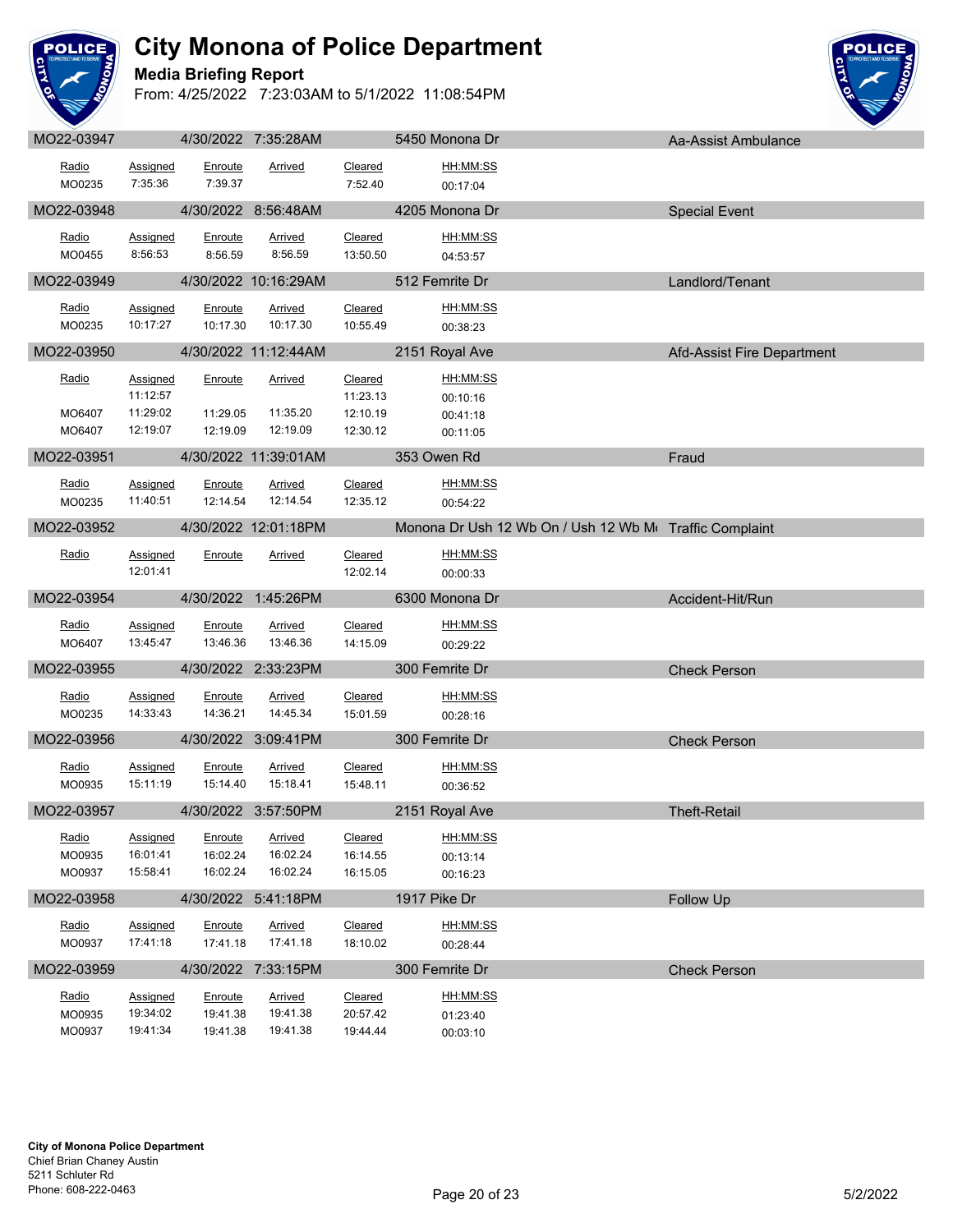

### **Media Briefing Report**



| MO22-03960           |                    |                    | 4/30/2022 9:08:11PM     |                    |                | Midmoor Rd / Nichols Rd                                  |                    | <b>Traffic Stop</b>                   |  |
|----------------------|--------------------|--------------------|-------------------------|--------------------|----------------|----------------------------------------------------------|--------------------|---------------------------------------|--|
| Radio                | Assigned           | Enroute            | Arrived                 | Cleared            |                | HH:MM:SS                                                 |                    |                                       |  |
| MO0330               | 21:08:11           | 21:08.11           | 21:08.11                | 21:13.05           |                | 00:04:55                                                 |                    |                                       |  |
|                      |                    |                    |                         |                    |                |                                                          |                    |                                       |  |
| MO22-03961           |                    |                    | 4/30/2022 10:38:21PM    |                    |                | 2151 Royal Ave                                           |                    | <b>Theft-Retail</b>                   |  |
| Radio                | Assigned           | Enroute            | <b>Arrived</b>          | Cleared            |                | HH:MM:SS                                                 |                    |                                       |  |
| MO0937               | 22:38:29           |                    |                         | 22:39.03           |                | 00:00:34                                                 |                    |                                       |  |
| MO22-03962           |                    |                    | 4/30/2022 10:56:34PM    |                    |                | S Stoughton Rd / E Broadway                              |                    | <b>Check Property</b>                 |  |
|                      |                    |                    |                         |                    |                |                                                          |                    |                                       |  |
| Radio                | Assigned           | Enroute            | <b>Arrived</b>          | Cleared            |                | HH:MM:SS                                                 |                    |                                       |  |
| MO0937               | 22:57:23           | 22:57.42           | 23:02.16                | 23:03.15           |                | 00:05:52                                                 |                    |                                       |  |
| MO22-03963           |                    |                    | 4/30/2022 11:14:05PM    |                    |                | Ush 12 Eb / S Stoughton Rd                               |                    | <b>Traffic Stop</b>                   |  |
| Radio                | Assigned           | Enroute            | Arrived                 | Cleared            |                | HH:MM:SS                                                 |                    |                                       |  |
| MO0945               | 23:14:05           | 23:14.05           | 23:14.05                | 23:23.52           |                | 00:09:48                                                 |                    |                                       |  |
|                      |                    |                    |                         |                    |                | Sex: F<br>Age: 20 <b>Age: 20</b> Age: 20 Age: 20 Age: 20 | Sun Prairie,       |                                       |  |
| S, Katherine<br>Date |                    | <b>Type</b>        |                         |                    | <b>Statute</b> |                                                          | <b>Description</b> |                                       |  |
| 2022-04-30           |                    |                    | <b>Traffic Warning</b>  |                    | 346.57(5)      |                                                          |                    | Exceeding Speed Zones, Etc. (16-19 Mp |  |
| MO22-03964           |                    |                    | 4/30/2022 11:37:45PM    |                    |                | S Stoughton Rd / E Broadway                              |                    | <b>Traffic Stop</b>                   |  |
|                      |                    |                    |                         |                    |                |                                                          |                    |                                       |  |
| Radio                | Assigned           | Enroute            | Arrived                 | Cleared            |                | HH:MM:SS                                                 |                    |                                       |  |
| MO0330               | 23:37:45           | 23:37.45           | 23:37.45                | 23:42.36           |                | 00:04:52                                                 |                    |                                       |  |
| MO22-03965           |                    |                    | 5/1/2022 12:05:13AM     |                    |                | 0 S Stoughton Rd                                         |                    | Information (Law)                     |  |
| Radio                | Assigned           | Enroute            | Arrived                 | Cleared            |                | HH:MM:SS                                                 |                    |                                       |  |
| MO0937               | 0:09:51            | 0:09.51            |                         | 0:09.56            |                | 00:00:05                                                 |                    |                                       |  |
| MO22-03966           |                    | 5/1/2022 1:34:24AM |                         |                    |                | Ush 51 Nb / Siggelkow Rd                                 |                    | <b>Assist Other Agency</b>            |  |
|                      |                    |                    |                         |                    |                |                                                          |                    |                                       |  |
| Radio                | <b>Assigned</b>    | Enroute            | <b>Arrived</b>          | Cleared            |                | HH:MM:SS                                                 |                    |                                       |  |
| MO0330               | 1:39:45            | 1:39.53            | 1:39.53                 | 1:51.14            |                | 00:11:28                                                 |                    |                                       |  |
| MO22-03967           |                    | 5/1/2022 2:05:42AM |                         |                    |                | Monona Dr / E Winnequah Rd                               |                    | <b>Traffic Stop</b>                   |  |
| Radio                | <b>Assigned</b>    | Enroute            | <b>Arrived</b>          | Cleared            |                | HH:MM:SS                                                 |                    |                                       |  |
| MO0330               | 2:05:42            | 2:05.42            | 2:05.42                 | 2:10.13            |                | 00:04:31                                                 |                    |                                       |  |
|                      |                    |                    |                         |                    |                |                                                          |                    |                                       |  |
| MO22-03968           |                    | 5/1/2022 2:13:46AM |                         |                    |                | Ush 12 Wb / S Stoughton Rd                               |                    | <b>Traffic Arrest</b>                 |  |
| Radio                | Assigned           | Enroute            | Arrived                 | Cleared            |                | HH:MM:SS                                                 |                    |                                       |  |
| MO0945               | 2:13:46            | 2:13.46            | 2:13.46                 | 2:29.14            |                | 00:15:29                                                 |                    |                                       |  |
| M. Bradlev           |                    |                    |                         |                    | Age: 34        | Sex: M                                                   | Evansville, WI     |                                       |  |
| Date                 |                    | <b>Type</b>        |                         |                    | <b>Statute</b> |                                                          | <b>Description</b> |                                       |  |
| 2022-05-01           |                    |                    | <b>Traffic Citation</b> |                    | 343.44(1)(b)   |                                                          |                    | Operating While Revoked (Forfeiture)  |  |
| MO22-03969           |                    | 5/1/2022 2:41:08AM |                         |                    |                | Ush 12 Wb / W Broadway                                   |                    | Information (Law)                     |  |
| Radio                | <b>Assigned</b>    | Enroute            | <b>Arrived</b>          | Cleared            |                | HH:MM:SS                                                 |                    |                                       |  |
| MO0945               | 2:41:49            |                    |                         | 2:45.15            |                | 00:03:27                                                 |                    |                                       |  |
| MO22-03970           |                    |                    | 5/1/2022 3:16:10AM      |                    |                | 5408 Mckenna Rd                                          |                    | 911 Disconnect                        |  |
|                      |                    |                    |                         |                    |                |                                                          |                    |                                       |  |
| Radio                | <b>Assigned</b>    | <u>Enroute</u>     | <u>Arrived</u>          | <b>Cleared</b>     |                | HH:MM:SS                                                 |                    |                                       |  |
| MO0943               | 3:18:15<br>3:17:22 | 3:20.21<br>3:20.21 |                         | 3:26.56<br>3:26.56 |                | 00:08:41                                                 |                    |                                       |  |
| MO0945               |                    |                    |                         |                    |                | 00:09:34                                                 |                    |                                       |  |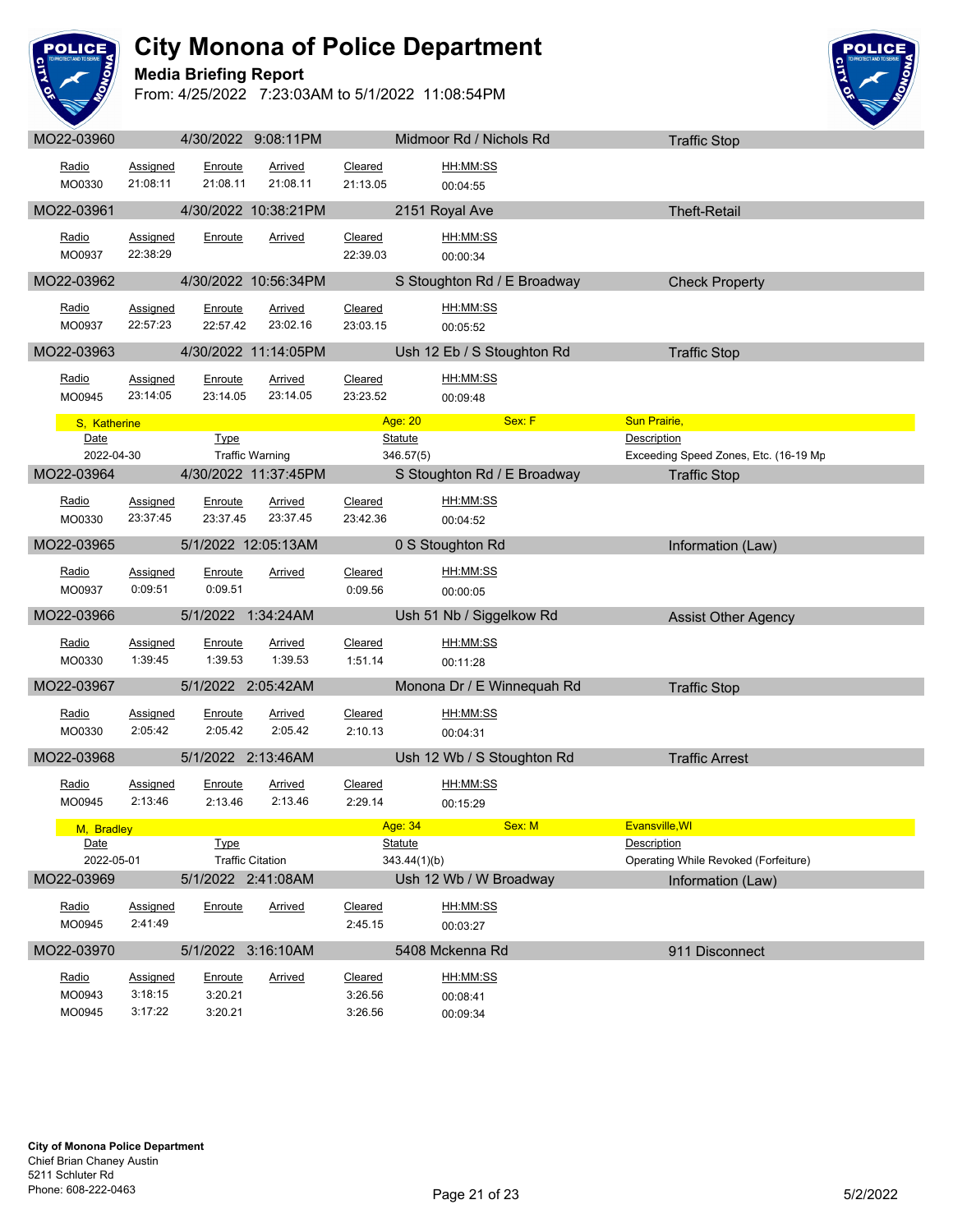

#### **Media Briefing Report**



| Radio            | Assigned                    | Enroute             | <b>Arrived</b>             | Cleared             | <u>HH:MM:SS</u>       |                            |
|------------------|-----------------------------|---------------------|----------------------------|---------------------|-----------------------|----------------------------|
| MO0943<br>MO0945 | 3:27:08<br>3:27:08          | 3:27.18<br>3:27.18  | 3:30.15<br>3:30.15         | 3:35.18<br>3:35.18  | 00:08:09<br>00:08:09  |                            |
| MO22-03972       |                             |                     | 5/1/2022 4:51:41AM         |                     | Ush 12 Eb / Monona Dr |                            |
|                  |                             |                     |                            |                     |                       | <b>Traffic Complaint</b>   |
| Radio            | Assigned                    | Enroute             | Arrived                    | Cleared             | HH:MM:SS              |                            |
|                  | 4:52:39                     |                     |                            | 4:52.43             | 00:00:05              |                            |
| MO22-03973       |                             |                     | 5/1/2022 6:53:28AM         |                     | 2501 W Broadway       | Alarm                      |
| Radio            | Assigned                    | Enroute             | <b>Arrived</b>             | Cleared             | HH:MM:SS              |                            |
| MO0235           | 6:54:10                     | 7:01.51             | 7:01.51                    | 7:12.03             | 00:17:52              |                            |
| MO22-03974       |                             |                     | 5/1/2022 7:10:37AM         |                     | 4004 Terminal Dr      | <b>Assist Other Agency</b> |
| Radio            | <b>Assigned</b>             | Enroute             | <b>Arrived</b>             | Cleared             | HH:MM:SS              |                            |
| MO0235           | 7:12:05                     | 7:12.08             |                            | 7:17.57             | 00:05:52              |                            |
| MO0445           | 7:11:46                     | 7:11.50             | 7:16.00                    | 7:43.18             | 00:31:33              |                            |
| MO22-03975       |                             |                     | 5/1/2022 7:24:23AM         |                     | 612 Bartels St        | <b>Unwanted Person</b>     |
| Radio            | Assigned                    | Enroute             | <b>Arrived</b>             | Cleared             | HH:MM:SS              |                            |
| MO0235           | 7:25:05                     | 7:26.01             | 7:29.01                    | 7:54.22             | 00:29:17              |                            |
| MO0445           | 7:43:21                     | 7:43.26             | 7:48.30                    | 7:54.29             | 00:11:08              |                            |
| MO22-03976       |                             |                     | 5/1/2022 9:17:14AM         |                     | 101 W Broadway        | Aa-Assist Ambulance        |
| Radio            | Assigned                    | Enroute             | <b>Arrived</b>             | Cleared             | HH:MM:SS              |                            |
| MO0235           | 9:17:21                     |                     |                            | 9:22.22             | 00:05:01              |                            |
|                  |                             |                     |                            |                     |                       |                            |
| MO22-03977       |                             |                     | 5/1/2022 10:30:43AM        |                     | 2051 W Broadway       | Disturbance                |
| Radio            | Assigned                    | Enroute             | <b>Arrived</b>             | Cleared             | HH:MM:SS              |                            |
| MO0235           | 10:31:01                    | 10:37.41            | 10:39.47                   | 10:52.49            | 00:21:49              |                            |
| MO22-03978       |                             |                     | 5/1/2022 10:36:20AM        |                     | Ush 12 Wb / Monona Dr | Safety Hazard              |
|                  |                             |                     |                            |                     |                       |                            |
| Radio<br>MO0445  | <b>Assigned</b><br>10:36:42 | Enroute<br>10:37.42 | <b>Arrived</b><br>10:49.51 | Cleared<br>10:54.02 | HH:MM:SS<br>00:17:20  |                            |
|                  |                             |                     |                            |                     |                       |                            |
| MO22-03979       |                             |                     | 5/1/2022 11:10:34AM        |                     | 1050 E Broadway       | Alarm                      |
| Radio            | Assigned                    | Enroute             | Arrived                    | Cleared             | HH:MM:SS              |                            |
| MO0445           | 11:10:42                    | 11:27.25            | 11:27.25                   | 11:30.24            | 00:19:42              |                            |
| MO22-03980       |                             |                     | 5/1/2022 12:34:09PM        |                     | 1050 E Broadway       | Alarm                      |
| <u>Radio</u>     | <b>Assigned</b>             | Enroute             | <u>Arrived</u>             | <b>Cleared</b>      | HH:MM:SS              |                            |
| MO0445           | 12:34:20                    |                     |                            | 12:35.40            | 00:01:20              |                            |
| MO22-03981       |                             |                     | 5/1/2022 1:09:53PM         |                     | 1050 E Broadway       | Alarm                      |
| Radio            | <b>Assigned</b>             | Enroute             | <b>Arrived</b>             | Cleared             | HH:MM:SS              |                            |
| MO0445           | 13:10:03                    |                     |                            | 13:11.32            | 00:01:28              |                            |
| MO22-03982       |                             |                     | 5/1/2022 1:20:14PM         |                     | 408 Femrite Dr        | Information (Law)          |
| Radio            | Assigned                    | Enroute             | <b>Arrived</b>             | <b>Cleared</b>      | HH:MM:SS              |                            |